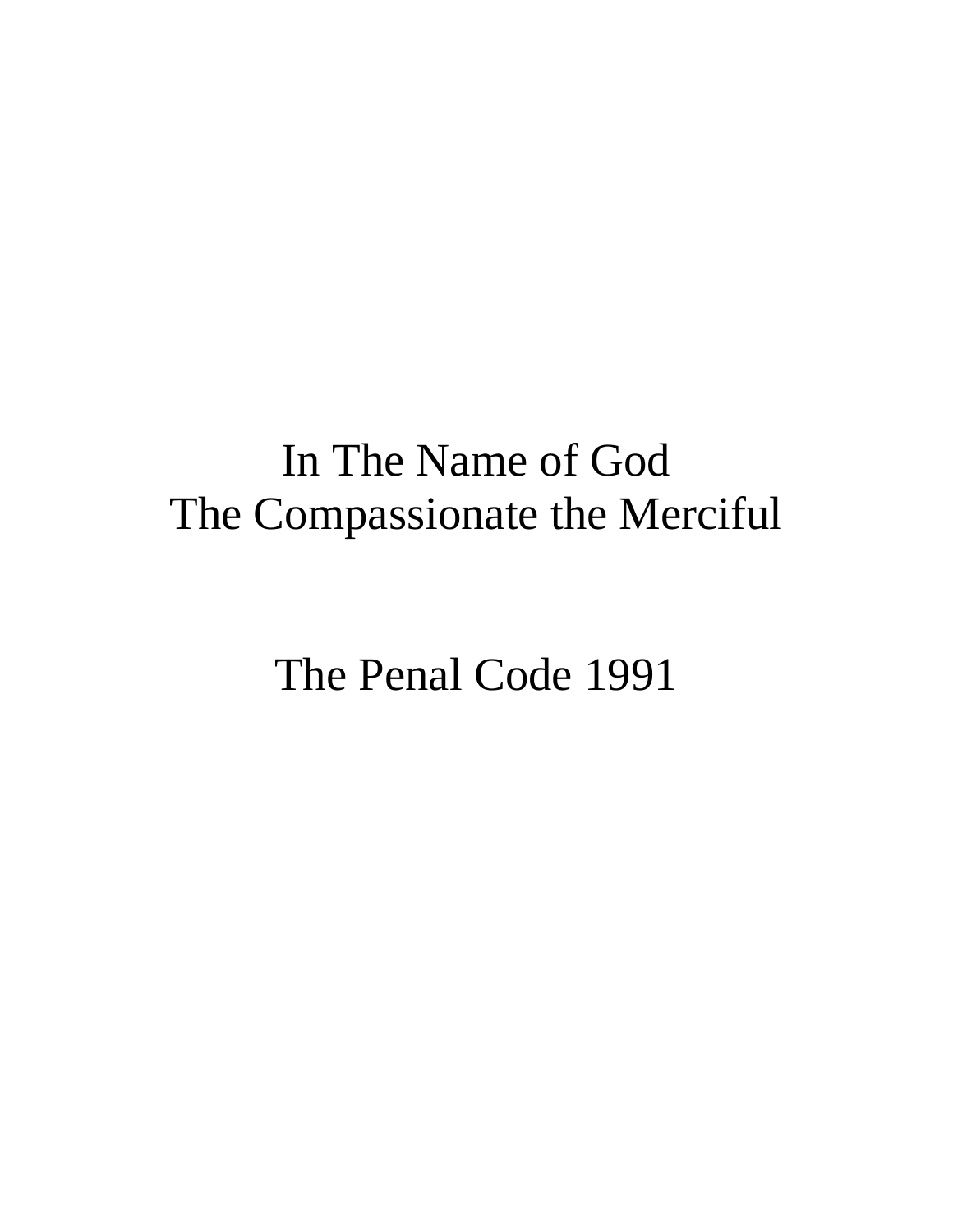#### In The Name of God The Compassionate the Merciful

## Memorandum to the Penal Code 1991

There has been a continuous call by the Sudanese people for an Islamic penal code in the Sudan addressed to consecutive governments of the Sudan since independence. Thus the first thing that the Revolution for National Salvation has paid attention to after finishing the important steps for securing the country's safety and unity was asserting the country's identity and the promulgation of the original Sudanese Laws derived from Islamic Law in response to the Sudanese people's aspiration and in fulfilment of the promise made by the revolution. After reviewing available studies which had been submitted in respect if the Penal Code 1974, the Penal Code 1983, the draft bills of the penal code prepared by the Arab League the Al Azhar, United Arab Emirates, Pakistan and the Arab Republic of Egypt which resulted in the Penal Code 1989 which was submitted to the last constituent assembly and was approved in its first and second reading but was delayed by political parties' disputes and foreign pressures. we resolved after such meticulous reviewing to the new bill maintaining the main features which were subject of agreement:

these are the following.

1) Layout

The layout of the bill is in two parts:

General Part at the beginning of the bill containing provisional principles, the enforcement of the law, grounds for criminal responsibility and reasons for diminishing responsibility, attempts, joint acts and principles of punishment:

Private Part containing the main Hudud offences, Qisas, and Taazir punishments arranged according to their subject.

# 2) Checking

The drafting and expression of meanings have been checked and adjusted. Developed criminal jurisprudence has been taken into account and faults highlighted through the application experience of previous laws have been corrected. The main Islamic principles have been stressed and the excessive division of various types of offences has been excluded in order to enable the court to take into consideration the details of the particular facts and the mitigating and the enhancing circumstances such as the offences against property like theft, armed robbery, cheating and offences committed by public servants.

#### 3) Sources

The legislature sanctioned Islamic Shariah as the main source for the law whereby the law rules shall be based on Shariah's sources, and general principles and shall contain Hudud, Qisas and Diyah principles. The bill has adopted in matters of offences and punishments a discretion which takes into consideration the Shariah principles and schools of Jurisprudence (Madhahib) and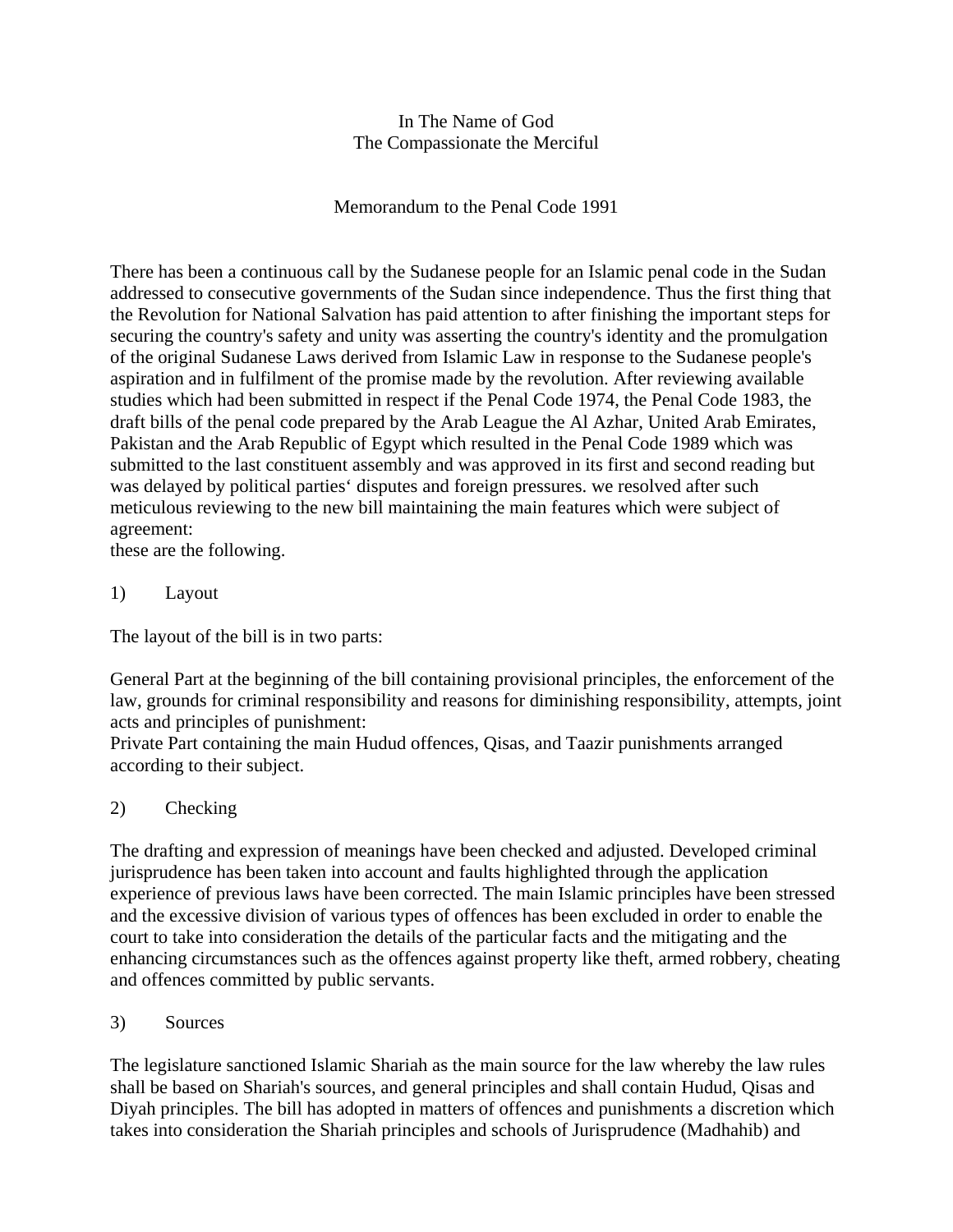acknowledges the modern developments and suits the country's conditions. The Bill also used the juristic terms to link the act with the juristic and Arabic heritage as far as it suits the modern and current terminology in the Sudan.

#### 4) Origination

The Bill has created new principles mainly the creation of new offences such as offences relating to protection of the environment, offences of terrorism, offences against personal freedom, care and reform measures for juveniles, mental patients and the elderly. As for the penal policy the bill minimised imprisonment sentence and flogging except in offences that require deterrence. It has also created sentences of banishment and distinguished sentences from compensation penalties.

#### 5) Exclusion

The bill has excluded wide political incrimination and carried out a wide amendment in favour of freedom in connection with political offences against he State. It has therefore excluded the provisions which contain wide meanings unsuitable for definite criminal laws and the principle of legality. The bill has also excluded offences which are more in the nature of administrative offences as well as excluded the explanations and the rules of evidence contained in other laws.

#### 6) Southern Provinces

The bill has excepted the Southern Provinces from the application of provisions regarding drinking alcohol or dealing in alcohol or carrion. They have also been excepted from the application of Hudud (punishments laid down by the Qour'an or the Sunna) for apostasy, Sariqah Hadiyah (theft punishable with amputation) and Gadhf (casting accusation of inchastity) as well as Zina (adultery) and Qisas (retribution) awaiting the establishment of the said Provinces' Federal System and deciding concerning the said rules and punishments in compliance with the decisions and resolutions of the Conference of National Dialogue on peace issues.

In The Name of God The Merciful The Compassionate

PENAL CODE 1991

Arrangement of Sections

CHAPTER 1 PRELIMINARY AND ENFORCEMENT

Part I Preliminary

**Section**  1)Title and date of Commencement 2)Repeal 3)Interpretation and explanations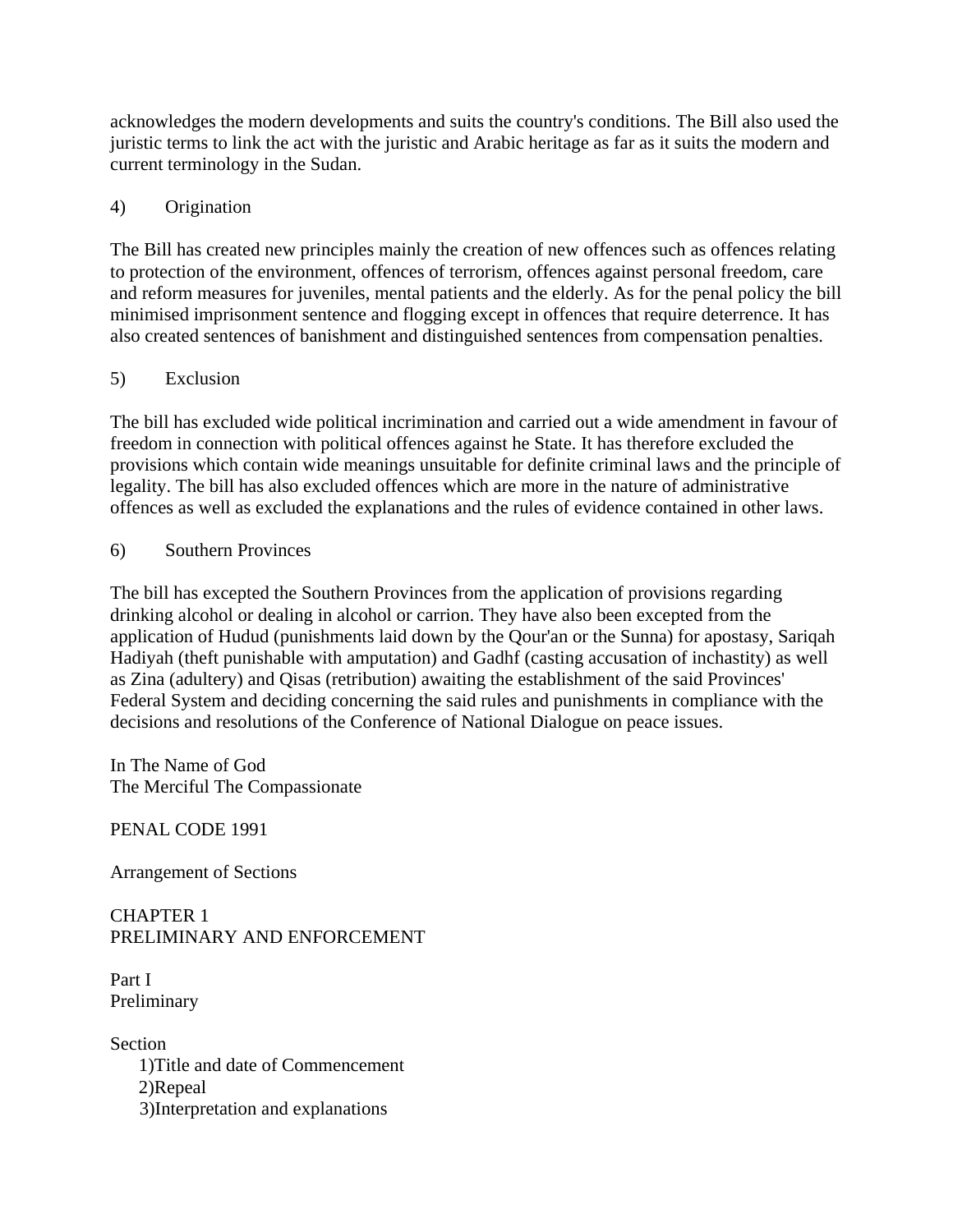Part II Enforcement

> 4)Retroactive Effect 5)Offences committed within the Sudan 6)Offences committed outside the Sudan 7)Offences committed by Sudanese 8)Grounds of criminal responsibility 9)Act of a child 10)Acts of a person incapable of judgement by reasons of insanity intoxication and the like 11)Performance of duty and use of right 12)Right of self defence 13)Duress 14)Involuntary Acts 15)Necessity 16)Accidental Act 17)Consent 18)Mistake of Facts.

#### CHAPTER III ATTEMPTS AND JOINT ACTS (CRIMINAL COMPLICITY)

Part 1 Attempt

> 19)Definition of attempt 20)Punishment of attempt

Part II Joint Acts

> 21)Complicity to execute a criminal agreement 22)Complicity without criminal agreement 23)Order to commit an offence and duress 24)Criminal conspiracy 25)Abetment 25)Aiding

CHAPTER IV PUNISHMENT

Part I Penalties

> 27)Death penalty (Execution) 28)Qisas (Retribution) 29)Conditions for Qisas 30)Multiplicity of Qisas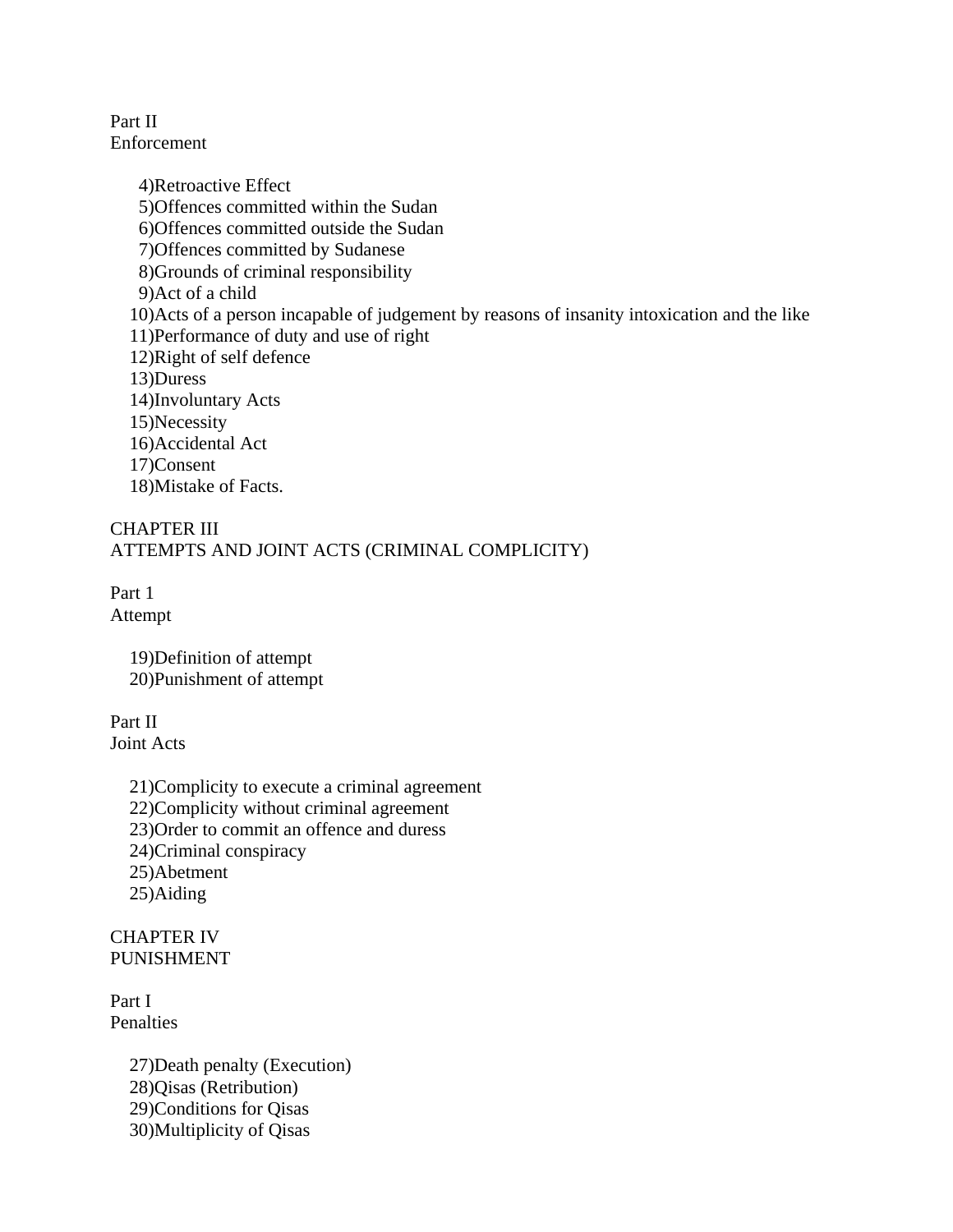31)Lapse (Abetment) of Qisas 32)Awliyaa Al Damm (Next of Kin or Guardians) of victims who have the right of Qisas 33)Imprisonment and punishment 34)Fine 35)Flogging 36)Confiscation and destruction. 37)Closing down. 38)Pardon

Part II Specification and Assessment of Taazir, Punishment,. Multiplicity and Recidivism

 39)Specification and assessment (Chastisement Penalty) 40)Multiplicity of offences and its effect on punishment 41)Recidivism

Part III Compensation Diyah

> 42)The Diyah 43)Sentence of Diyah 44)Who is entitle to Diyah 45)Who shall pay the Diyah and how to be collected from him 46)Refund of property or benefit or compensation

Part IV Measures of Care and Correction (Reform)

 47)Measures for juveniles 48)Measures for elderly person 49)Measures for persons suffering from mental diseases

Part V Offences against the State

 50)Undermining the constitutional system 51)Waging war against the State 52)Dealing with an enemy State 53)Espionage 54)Voluntarily allowing prisoners of war to escape 55)Disclosure and receipt of official information and documents 56)Disclosure of military information

57)Entry and photography of military areas and works.

# CHAPTER VI OFFENCES RELATING TO REGULAR (ARMED) FORCES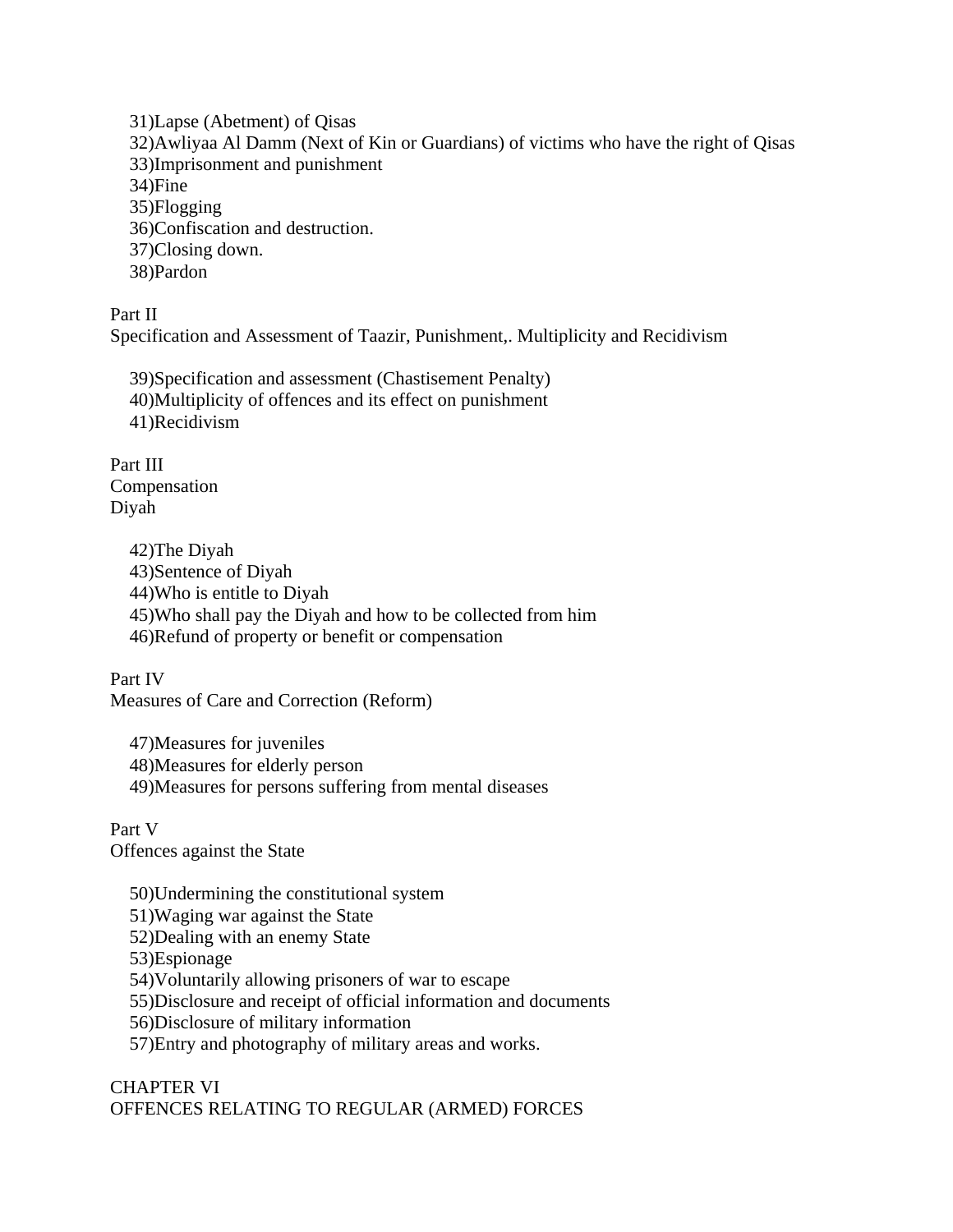58)Abetment of mutiny

59)Abetment of desertion of military service and harbouring deserter

60)Use of military dress or badges and dealing in the same

61)Unlawful training

 62)Attempt to cause disaffection and induce to commit any breach of discipline amongst the members of the regular forces

#### CHAPTER VII FITNAH (SEDITION)

 63)Calling for opposition to the public authority by violence or criminal force 64)Exciting hatred against classes or between them 65)Criminal and terrorist organisations 66)Propagation of false news

#### CHAPTER VIII OFFENCES AGAINST THE PUBLIC TRANQUILLITY

 67)Rioting 68)Punishment of rioting 69)Breach of public peace

#### CHAPTER IX OFFENCES AFFECTING SAFETY AND PUBLIC HEALTH

Part 1 Acts Which Endanger Life and Property

 70)Pollution of reservoirs 71)Environment 72)Exposing ways and means of transport to danger 73)Stopping of work causing danger to life or damage to the public 74)Negligence causing danger to person or properties 75)Omission to render necessary assistance 76)Breach of legal obligation towards a helpless person

Part II Public Nuisance/Drinking Alcohol and gambling

 77)Public Nuisance 78)Drinking alcohol and nuisance 79)Dealing in alcohol 80)Gambling or running gambling places 81)Persistent offenders

Part III Food, Drinks and Medicines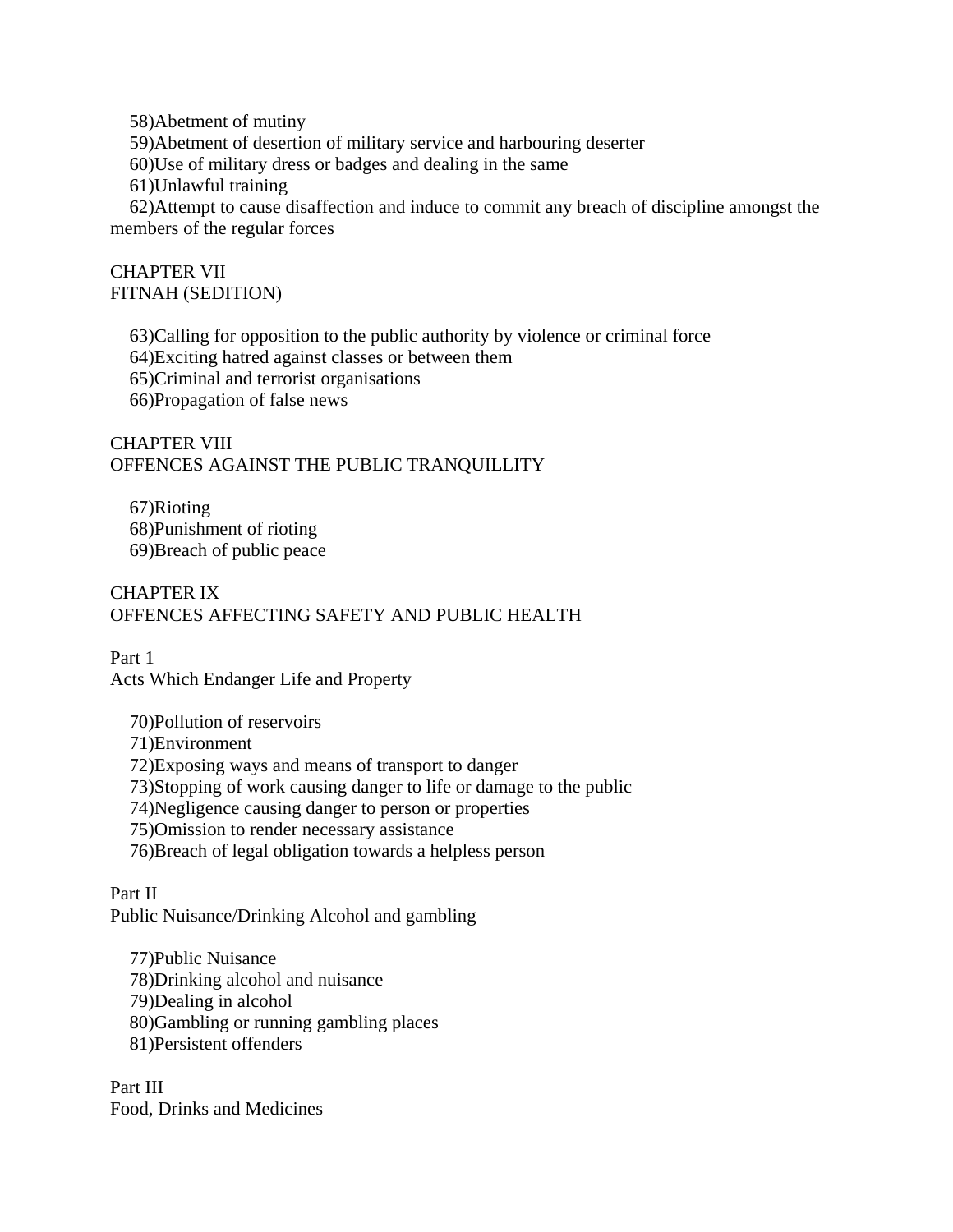82)Sale of Noxious food and 83)Adulteration of food and dealing in the same. 84)Adulteration of drugs and dealing in the same 85)Sale of Meita (carcass - Carrion) 86)Offer or sale of forbidden food or drink

#### Part IV

87)Cruelty to animals

# CHAPTER X OFFENCES RELATING TO PUBLIC SERVANTS

88)Bribery (Gratification)

89)Public servant disobeying direction of law with intent to cause injury or protection

90)Public servant who abuses his authority to commit to trial or confinement

91)Public servant intentionally omitting to arrest or aiding escape

92)Public servant unlawfully buying or bidding for property

93)Impersonation of a public servant

94)Failure to attend following an order b a public servant

95)Stopping or removal of a summons

96)Refusal to deliver a document or submit a statement.

97)Making a false statement.

98)Answering questions or signing statements

99)Obstruction of a public servant during the course of his duties

100)Omission to assist a public servant..

101)Contravention of residence order

102)Contravention of an order of a public servant regarding property

103)Threat to a public servant

#### CHAPTER XI

#### RELATING TO ADMINISTRATION OF JUSTICE

104)Perjury and creation of false evidence

105)Using evidence known to be false

106)Destruction or hiding of evidence

107)Screening or harbouring offender

108)Receiving gift to screen an offender from punishment.

109)Resistance of lawful arrest or rescue of offender from confinement

110)Resistance or obstruction by a person to his lawful arrest or escape

111)Disposal of property by fraud to prevent attachment or execution

112)Claims to protect a debtor or deprive debtors

113)Impersonation

114)False accusation

115)Influencing the course of justice

116)Insult to public servant sitting in judicial proceedings

CHAPTER XII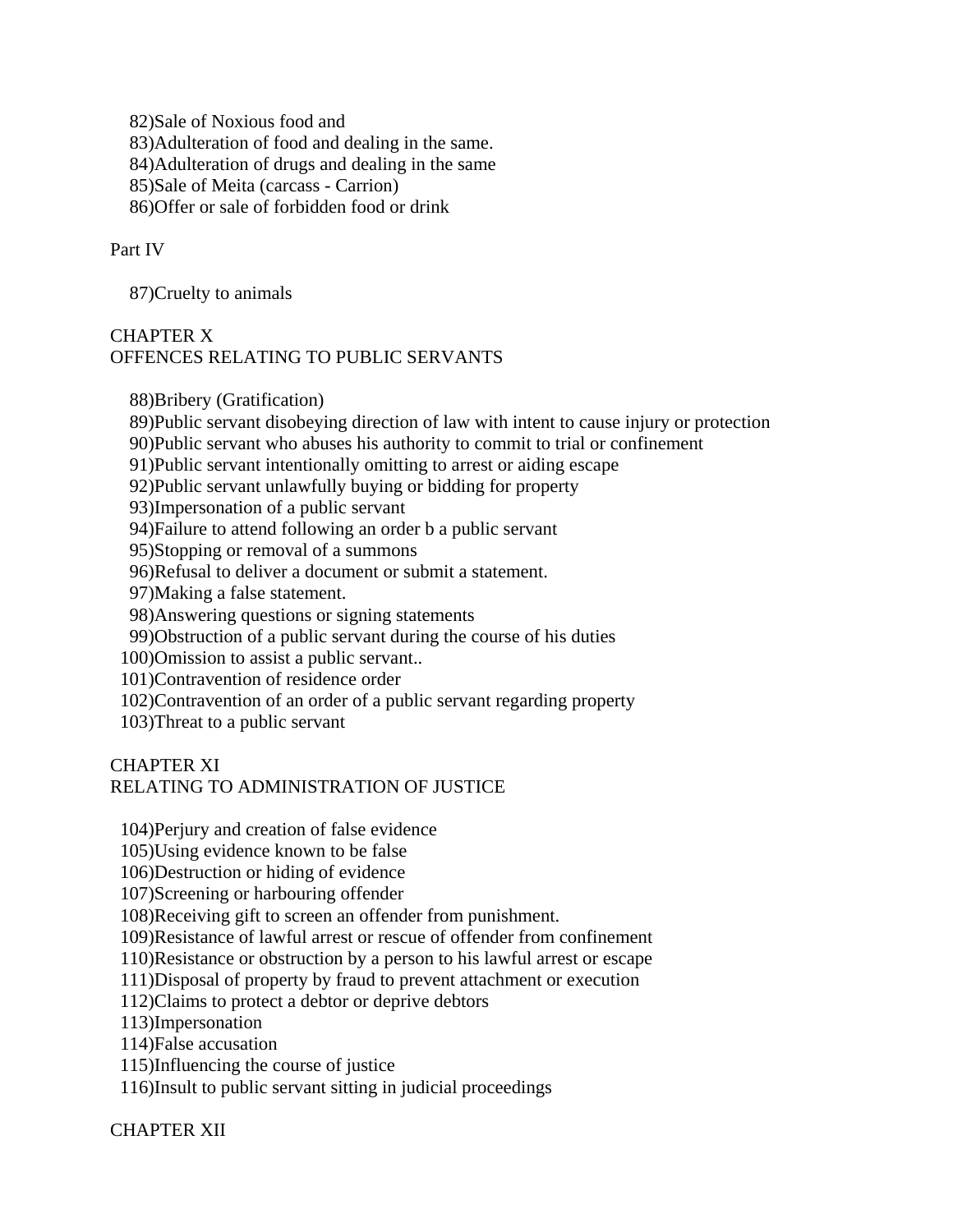#### OFFENCE OF COUNTERFEIT COINS AND NOTES

 117)Currency counterfeit 118)Counterfeit revenue stamps 119)Making or possession of counterfeit instruments 120)Making and counterfeiting stamps and official marks 121)Dealing with false units of weight, measure or standard 122)Forgery of documents 123)Penalty for forgery of documents 124)Falsification of a document by a public servant

#### CHAPTER XIII OFFENCES RELATING TO RELIGION

 125)Insulting religious creed 126)Ridda (Apostasy) 127)Defiling or disturbing places of worship 128)Committing trespass on the dead and burial places

#### CHAPTER XIV OFFENCES AFFECTION HUMAN BODY AND LIFE

 129)Types of murder (Homicide) 130)Murder 131)Quasi intentional murder 132)Unintentional (Culpable) homicide 133)Attempt to commit suicide 134)Abetment of suicide of child or insane person 135)Miscarriage 136)Causing miscarriage 137)Causing death of unborn child 138)Types of injury 139)Punishment of intentional causing of injury 140)Punishment of Quasi-intentional causing of injury. 141)Punishment of unintentional causing of injury 142)Hurt 143)Criminal force 144)Criminal intimidation

#### CHAPTER XV OFFENCES AGAINST HONOUR,. REPUTATION AND PUBLIC MORALS

 145)Zina (Adultery) 146)Punishment for Zina 147)Cases where punishment for Zina lapses 148)Sodomy 149)Rape 150)Offences of incest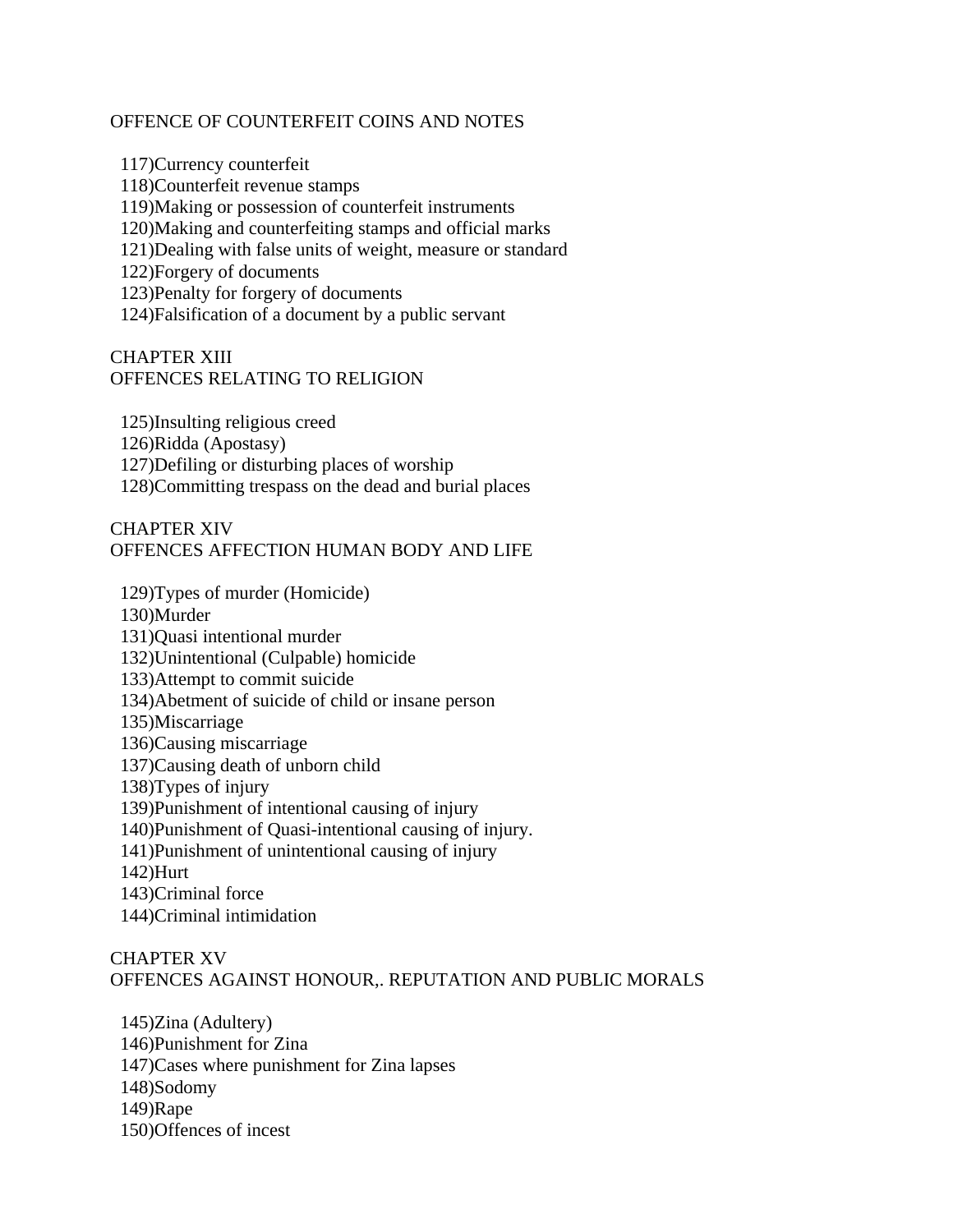151)Indecent acts 152)Obscene and indecent acts 153)Material and expositions contrary to public morals 154)Prostitution 155)Running a place for prostitution 156)Seduction 157)Qadhf (casting accusation of inchastity) 158)Lapse of penalty for Qadhf 159)Defamation 160)Wrong and abuse

#### CHAPTER XVI OFFENCES RELATING TO INFRINGEMENT OF PERSONAL FREEDOM

 161)Enticement abduction 162)Abduction 164)Forced labour 165)Unlawful restraint 166)'Violation of privacy

#### CHAPTER XVII OFFENCE AGAINST PROPERTY

 167)Haraba (Highway Robbery) 168)Punishment for Haraba 169)Lapse of Haraba punishment 170)Al Sariqah Al Hadiyah (Theft punishable with amputation) 171)Punishment of Sariqah Hadiyah 172)Cases where punishment for lapses. 173)Punishment of Sariqah Hadiyah when Had punishment lapses 174)Theft 175)Robbery 176)Extortion 177)Criminal breach of trust 178)Cheating 179)Giving or endorsement of an uncovered cheque 180)Criminal misappropriation 181)Receiving of stolen property 182)Criminal mischief 183)Criminal trespass 184)Lurking with criminal intent 185)Making a tool for criminal purpose

#### **SCHEDULE**

First Schedule - Limbs and injuries subject to Oisas. Second Schedule - Diyah.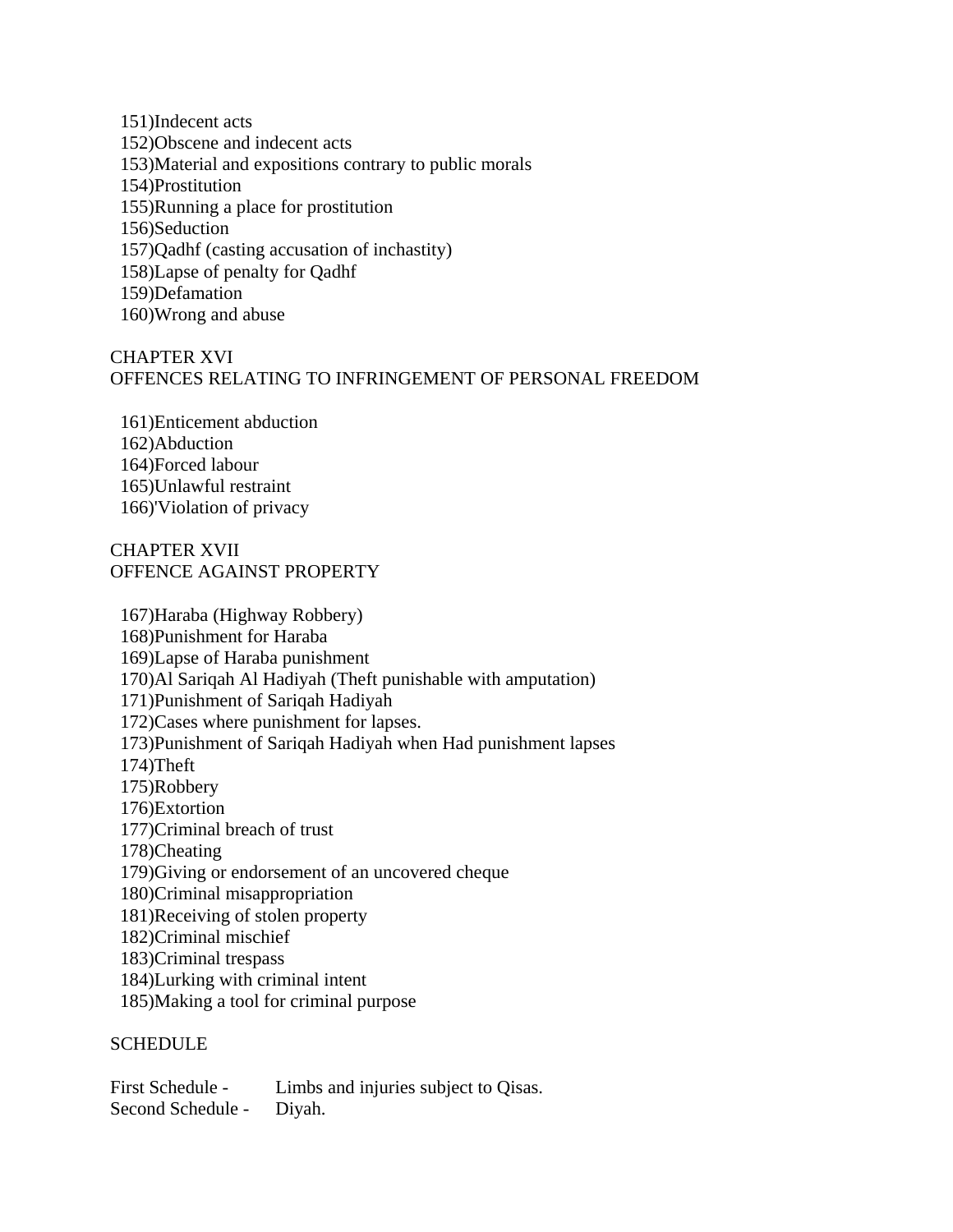#### In The Name of God The Merciful The Compassionate

## THE PENAL CODE 1991

In accordance with the third constitutional decree 1989 the Salvation Revolution Command Council passed the following Act:

#### CHAPTER I

#### PRELIMINARY AND ENFORCEMENT

Part I Preliminary

1 Title and Date of Commencement

This Code may be cited as "The Penal Code 1991" and shall come into force after a month of the date of its publication in the official gazette.

2 Repeal

The penal Code 1983 shall be repealed

3 Interpretation and Explanations

In this Code unless the context otherwise requires the following words and sentences shall have the meanings and explanations shown in front of them:

"Judicial Proceeding": includes any proceeding in course of which evidence may be taken according to the law.

"Likely": an act is said to be likely to have a certain consequence or a certain effect if the occurrence of that consequence or effect would cause no surprise to a reasonable man.

"Grievous Harm": means injuries as defined by this code with the exception of cracks and cuts afflicted on the skin.

"Grave Provocation": means causing grave anger which steps from full ascertainment and caution and causes departure from the state of moderation. Provocation shall not be taken into consideration in the following cases:

(a) If it is sought voluntarily by the offender as an excuse for committing an offence.

(b) Given by anything done in obedience to the law by a public servant in the lawful exercise of the powers of such public servant.

(c) Given by anything done in the lawful exercise of the right of private defence.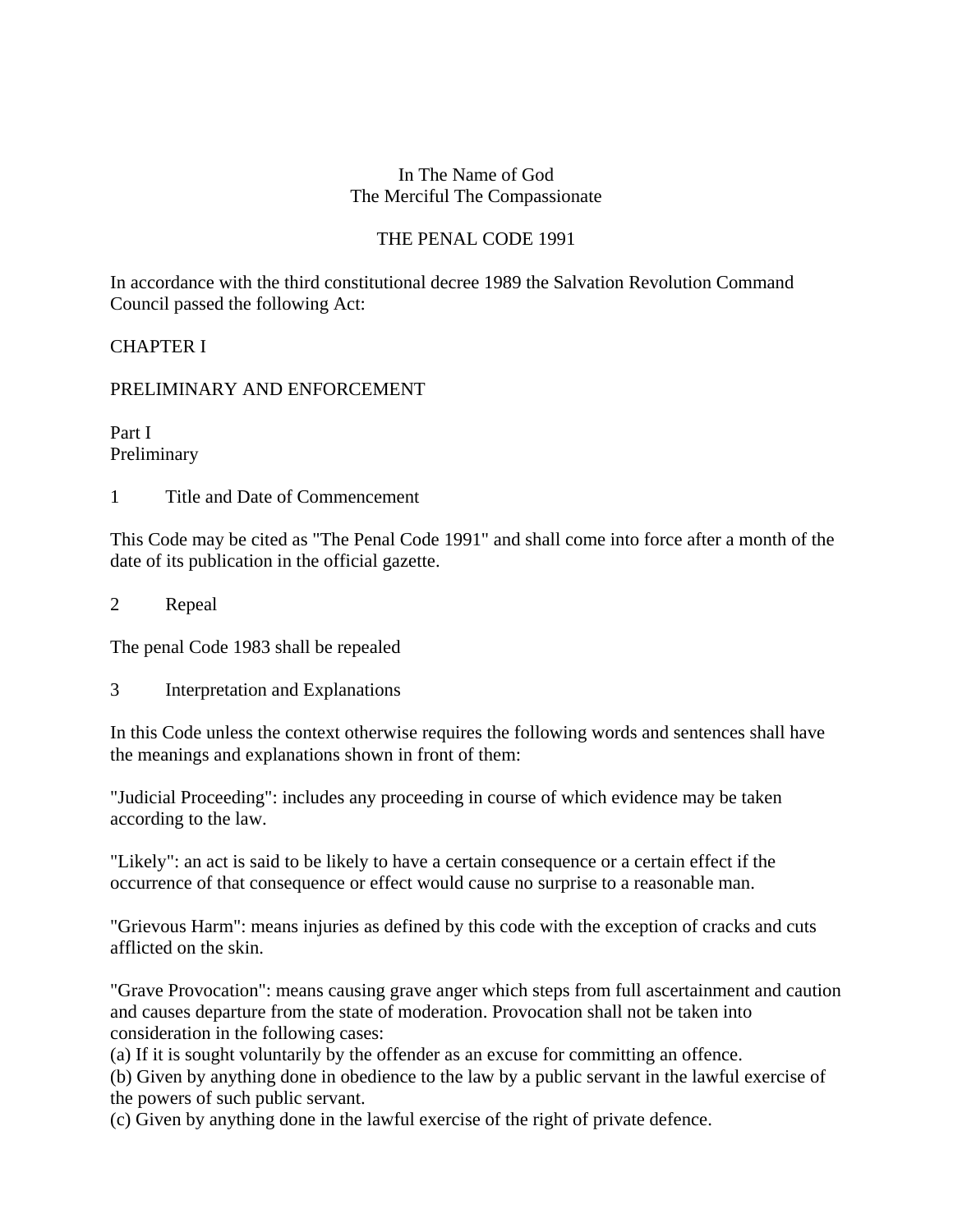"Harbour": A person is said to harbour another person when he supplies that person with shelter or food or assists that other in any way to evade arrest.

"Adult": Means the person who attained puberty evidenced definite natural signs and completed fifteen years of age. Whoever completed eighteen years of age shall be regarded as adult even if the natural physical signs were not evident.

"Offence": Includes an offence punishable under this code or any other law.

"Hudud Crimes": Means offences of Drinking, Apostasy, Zina, Haraba and Sariqah Hadiyah.

"In Good Faith": A person is said to have done a thing in good faith if the act or belief took place with soundness of intention and exerting due care and precaution.

"Khamr (Wine)": Includes any alcoholic drink whether little or much of it intoxicates and whether it is pure or mixed.

"Man" and "Woman": Man means the adult male, woman means the adult female.

"Consent": Means assent. Assent given by the following shall not be taken into consideration: (a) A person under duress or misapprehension of facts and the person who committed the act knew that the consent was given as a result of duress or mistake. Or

(b) A person under age Or

(c) A person who could not perceive what he has consented to or its consequences because of the imbalance of his mental or psychological faculties.

"Public Authority": Means any competent authority of the State and includes any Public Organization, Corporation and Public Sector Companies.

"Document of Title": Means a document which is or purports to be a document whereby a legal right is created, extended, transferred, restricted, extinguished or released, or whereby the existence or extension of a legal right is acknowledged or established.

"Dishonestly": A person is said to act "dishonestly" if he acts with the intention of obtaining wrongful gain to himself or others or with the intention of causing wrongful loss to another person. And the term "Wrongful Gain" means obtaining property or seizing it by unlawful means and the term "Wrongful Loss" means the deprivation of any person of his property or preclusion or seizure by illegal means.

"Person": The word person includes any natural person, every company or society or body of persons whether incorporated or not.

''Injury'': Means any harm inflicted on a person in contravention of the law on his body or mental and psychological health or his honour or his property or reputation.

"Immovables and Movables": Includes land and anything permanently fastened to it and things otherwise are movables.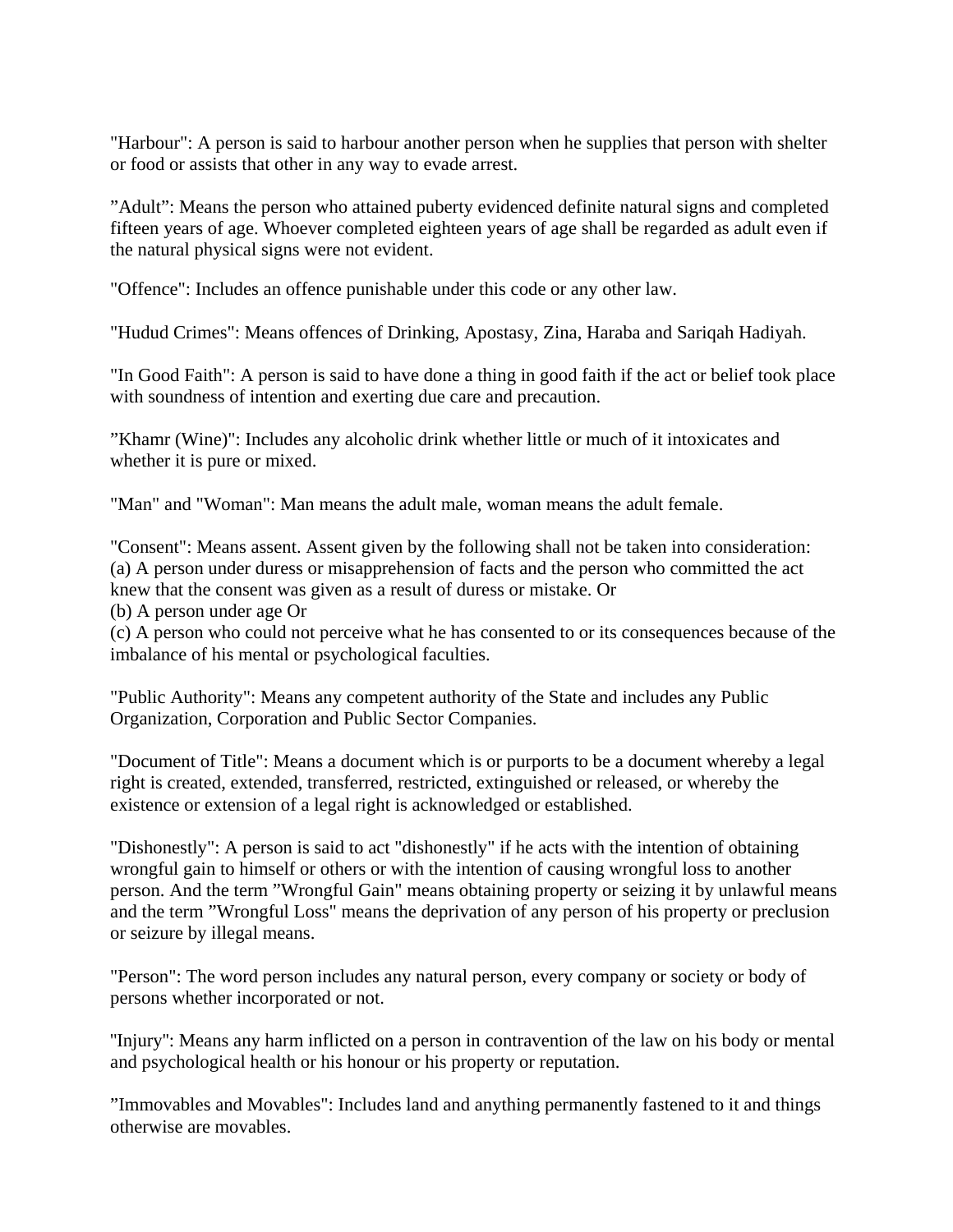"Taazir Punishment": Means any punishment other than Hudud or Qisas punishments.

"Knowledge": A person is said to have knowledge of something if he is aware of it or has reason to believe it.

"Act": The words which manifest "act" includes unlawful abstention and denotes a series of acts.

"Intention": A person is said to produce the effect intentionally if he caused it by using means intended to cause it or by using means he knew at the time of using them shall produce that effect or had reason to believe that it may produce it.

"Fraudulently": A person is said to act Fraudulently, if he acted with the intention to defraud others to obtain as a result of this deceit a benefit or advantage for himself or others or to cause a loss to others.

"Orderly Forces": Includes the armed forces, the security forces, police, prison forces, fire brigade forces, game wardens and any other forces formed in the future.

"Reason to Believe": A person is said to have reasons to believe if he had reasons to believe or the surrounding circumstances which calls upon his likes to believe.

"Court": Includes any court or body which exercises judicial proceedings by virtue of any law.

"Public Servant": Means any person appointed by a public authority to carry out a public job whether with or with or without consideration and whether permanently or temporarily.

"Probable Result": A thing is said to be a probable result of an act if the act or the means used results in such result in the majority of cases.

Part II

# COMMENCEMENT

# 4 Retroactive Effect

 (1) Notwithstanding the provisions of Section (2) the law in force at the time of the committal of the offence shall apply.

( 2) In offences where no final judgement is given the provisions of this law shall be applied if it is in the benefit of the accused.

(3) The non-execution execution of any Had punishment shall be treated as Shubha (doubt) which causes the Had to lapse and the assessment of punishment shall be reviewed in respect convicts who received final judgements according to this Act.

(4) Any final judgement of Diyah given before the commencement of this law shall be reviewed according to the provision of this Act for recovery.

5 Offences committed within The Sudan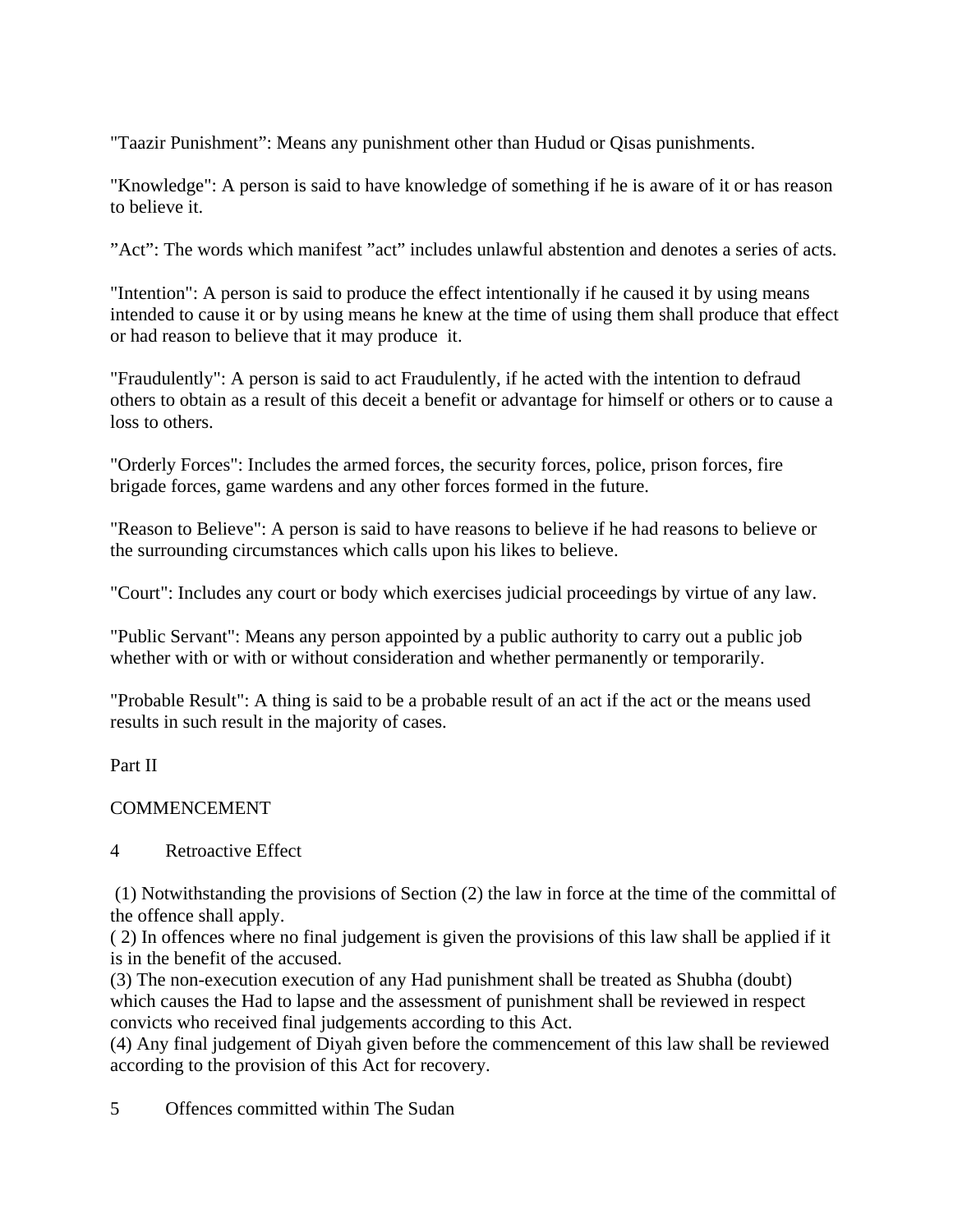(1) The provisions of this Act shall apply to any offence committed partly or wholly in the Sudan.

(2) For the purposes of such Act the definition of Sudan shall include its air space, territorial waters and all Sudanese ships and aircraft wherever they are.

(3) The provisions of Sections 78(1), 79, 85, 126, 139(1), 146(1) (2) (3), 157, 168(1), 171 shall not apply to the Southern Provinces unless otherwise decided by the competent legislative authority or the defendant demanded their application.

6 Offences Committed Outside The Sudan

(1) Every person shall be liable to punishment in the Sudan: -

(a) Who commits outside the Sudan whether as a principal or an abettor any of the following offences:

(First) offences against the State.

(Second) offences relating to Regular Forces.

(Third) offences relating to counterfeiting notes or Revenue Stamps.

If the offender is in Sudan.

(b) Who by any act done in the Sudan abets the doing of any offence outside the Sudan which is an offence in the Sudan and is also an offence according to the law of the country where the offence was committed.

(2) No person shall be punished in the Sudan for an offence committed outside the Sudan if it is proved that such person was tried outside the Sudan before a court of competent jurisdiction and has served his punishment or was declared innocent by such court.

7 Offences Committed By Sudanese

Every Sudanese who is outside the Sudan a party to and act as a principal or abettor to any offence under the Act shall be punished if he returned to Sudan and the act he committed constituted an offence according to the law of the country where the offence was committed unless it is proved that such person was tried outside the Sudan before a court of competent jurisdiction and has served his punishment or he was declared innocent by such court.

# CHAPTER II

# CRIMINAL RESPONSIBILITY

# 8 Grounds of Criminal Responsibility

(1) No responsibility lies on persons except who are sane in mind and act voluntarily. (2) There is no responsibility except for illegal act committed with intent or an act committed negligently.

9 Act of a Child

A minor shall not be considered to commit a crime but measures of care and correction provided in this code shall be applied to whoever reaches seven years old as the court thinks fit.

10 Acts of a Person Incapable of Judgement by Reasons of Insanity, Intoxication and the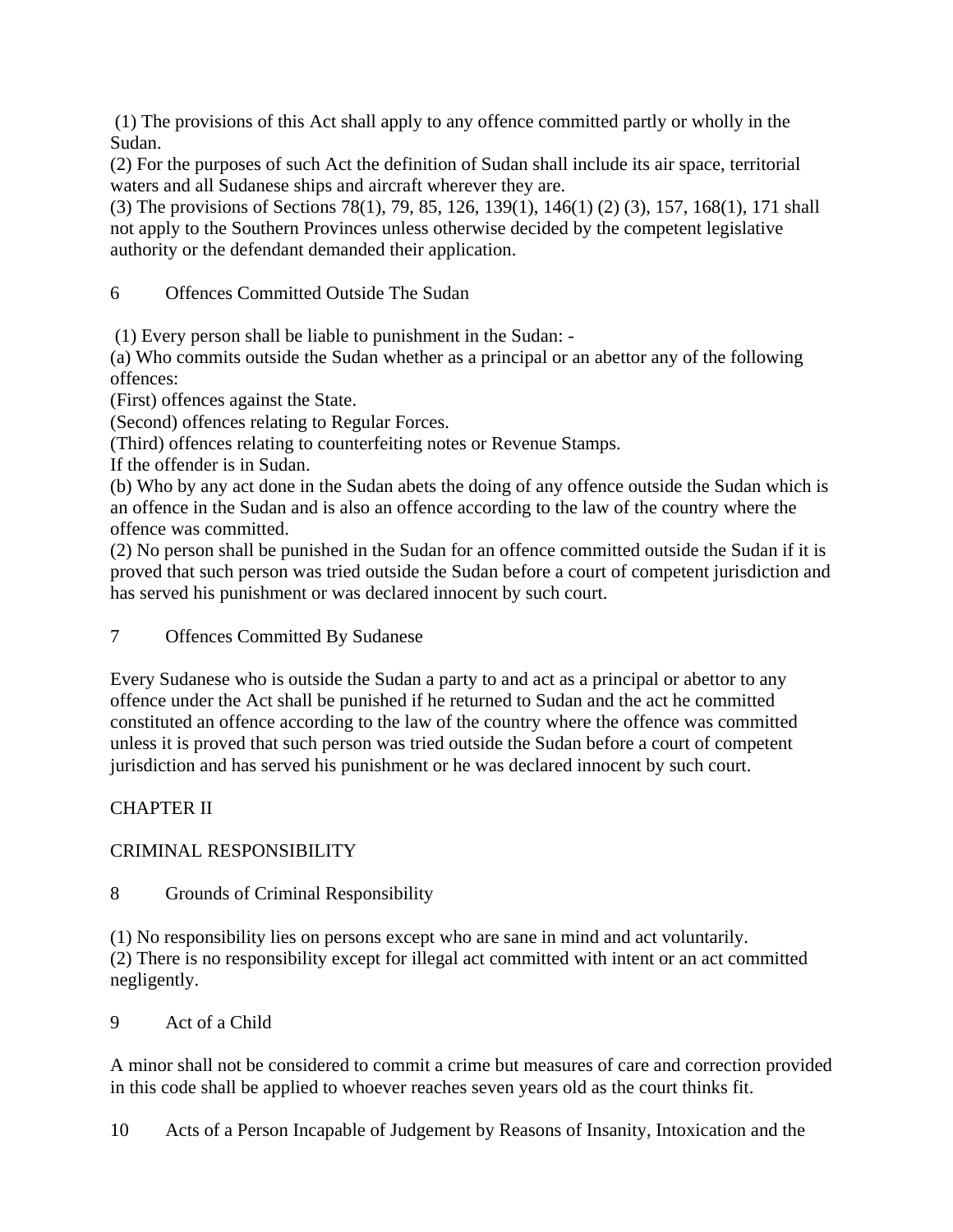## Like

No act is an offence which is done by a person who at the time of doing it, did not possess the power of appreciating the nature of his acts or controlling them by reasons of:

(a) Permanent or temporary insanity or mental infirmity or

(b) Sleep or unconsciousness or

(c) Intoxication caused by intoxicating substance or drug administered to him against his will or for necessity or without his knowledge. If the intoxication was voluntarily or with knowledge and without necessity the offender shall be presumed liable for the act as if he had not been intoxicated.

## 11 Performance of Duty and User of Right

An act shall not be an offence if performed by a person obliged to it or authorised to do it by law or by a legal order issued by the competent authority or he believed in good faith that he is bound to do it or authorised to do it.

## 12 Right of Self Defence

(1) An act shall not be an offence if it took place when done in the use of self defence lawfully. (2) The right of self defence arises if a person is faced with the danger of instant or imminent attack on this person or his property or honour or the person of another and it was difficult for him to avoid the danger by resorting to the public authority or by any other means. In this case he may obviate the danger by what is necessary to obviate it and by the suitable means. (3) The right of self defence shall not arise against a public servant if he is acting within the limits

of his authority unless causing death or serious injury if feared.

(4) The right of self defence shall not amount to causing death unless the danger to be obviated may cause death or serious injury or rape or enticement or kidnapping or robbery or criminal mischief of property or public utility by inundation or by fire using burning or explosive, incendiary or poisonous materials.

#### 13 Duress

No person shall be considered to commit a crime who performed the act under force or threat of death or serious injury to himself or his family or serious damage to his property if it prevailed on his mind that the threat shall be carried out and he could not avert this by other means.

#### 14 Involuntary Acts

A person shall not be considered to commit a crime who had no drive at the time of committing the act and unable to control his acts by reason of compelling force or sudden illness which makes him unable to avoid this act.

# 15 Necessity

A person shall not be considered to commit an offence who is compelled to act by necessity to protect himself or his honour or his property or the person of others or their honour or their property from a serious imminent danger which is not caused intentionally by him and he is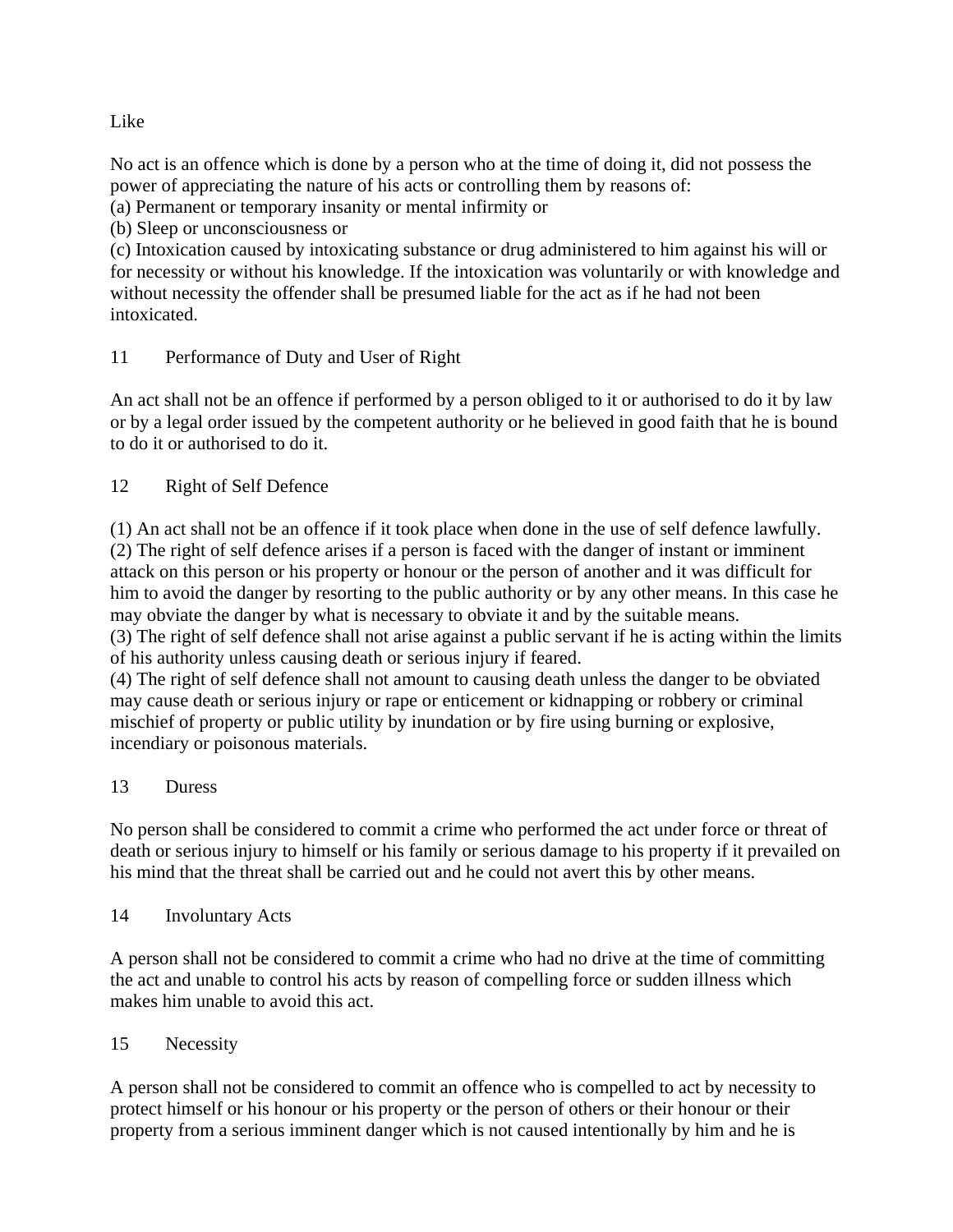unable to avoid it by other means, provided that such act shall not cause equal or larger injury to the injury to be averted. However necessity shall not permit murder except in cases of carrying a duty.

#### 16 Accidental Act

No act is an offence if it is a result of an accidental lawful act which occurred in good faith and resulted in an unexpected damage.

#### 17 Consent

(1) An act is not an offence if it causes injury to a person's body or property when this is done by that person's consent express or implicit.

(2) The provisions of Paragraph (1) shall not apply to acts which may cause death or grievous harm.

#### 18 Mistake of Facts

A person does not commit an offence if he believes in good faith because of a mistake of facts that the act is permitted.

#### CHAPTER III

## ATTEMPTS AND JOINT ACTS (CRIMINAL COMPLICITY)

Part I Attempt

19 Definition of Attempt

Attempt is to perform an act which purports a clear indication of the intent to commit an offence if the offence is not complete for reasons beyond the doers' will.

20 Punishment of Attempts

(1) Whoever attempts to commit an offence shall be punished by not more than half the maximum penalty prescribed for the offence. If the attempt constitutes an independent offence the offender shall be punished with the punishment for it.

(2) If the punishment of an offence is the death penalty or amputation the punishment for attempt shall be seven years.

Part II Criminal Complicity

21 Complicity to Execute a Criminal Agreement

If two persons or more commit an offence in execution of a criminal agreement between them, each shall be liable for that offence in the same manner as if it were committed by him alone and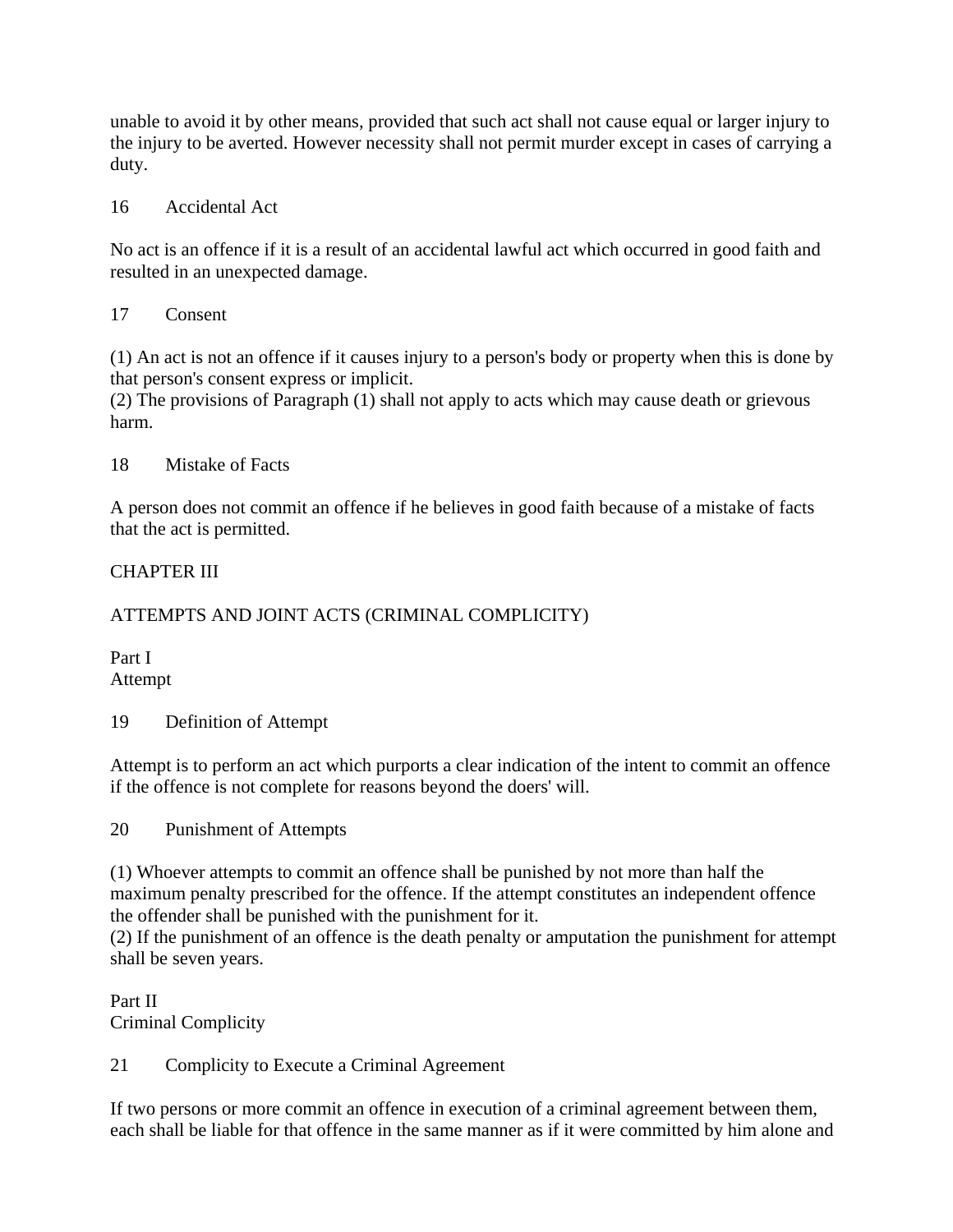shall be punished with the punishment prescribed for it.

22 Complicity Without Criminal Agreement

If two persons or more commit an offence without criminal agreement each shall be liable for his act and shall be punished with the punishment prescribed for the offence which such act constitutes.

## 23 Order to Commit an Offence and Duress

Whoever orders a incumbent or bona fide person to commit an offence or compels a person to commit such act shall be liable for it in the same manner as if it were done by him alone and he shall be punished with the punishment prescribed for this offence.

## 24 Criminal conspiracy

(1) Criminal conspiracy is an agreement between two persons or more to commit an offence. (2) With the exception of offences or murder, Haraba (Highway Robbery) offences against the state punishable with death, criminal conspiracy shall be an offence punishable as attempt to commit the offence and in all cases the reversed conspiracy is not an offence.

(3) Whoever commits criminal conspiracy shall be punished with imprisonment for a term not exceeding five years and in case the offence is committed or attempted the punishment shall be the punishment prescribed for attempt or commission of the offence as the case may be.

# 25 Abetment

(1) Abetment is inducement by a person to another to commit an offence or ordering a person in charge under his authority to commit it.

(2) Taking into consideration that punishment shall not exceed the punishment prescribed for the offence the abettor shall be punished as follows:

(a) If the offence is not committed or attempted punishment shall be imprisonment for a term not exceeding five years.

(b) If the offence is committed or attempted the punishment shall be imprisonment for a term not exceeding ten years or fine or both. If the penalty prescribed for the offence is flogging the offender shall be punished with flogging not exceeding half the penalty.

(3) Whoever abets the commission of an offence and is present at the time when it is committed shall be deemed to have committed such offence.

(4) Who abets a person to commit a specific act shall be liable for committing any other act which constitutes an offence done by that other person if such other act is a probable result of abetment.

# 26 Aiding

Whoever aids in committing any act which constitutes an offence with the intent to facilitate its occurrence shall be subject to the provisions of section 25 and punished with the punishment prescribed for the abettor as the case may be.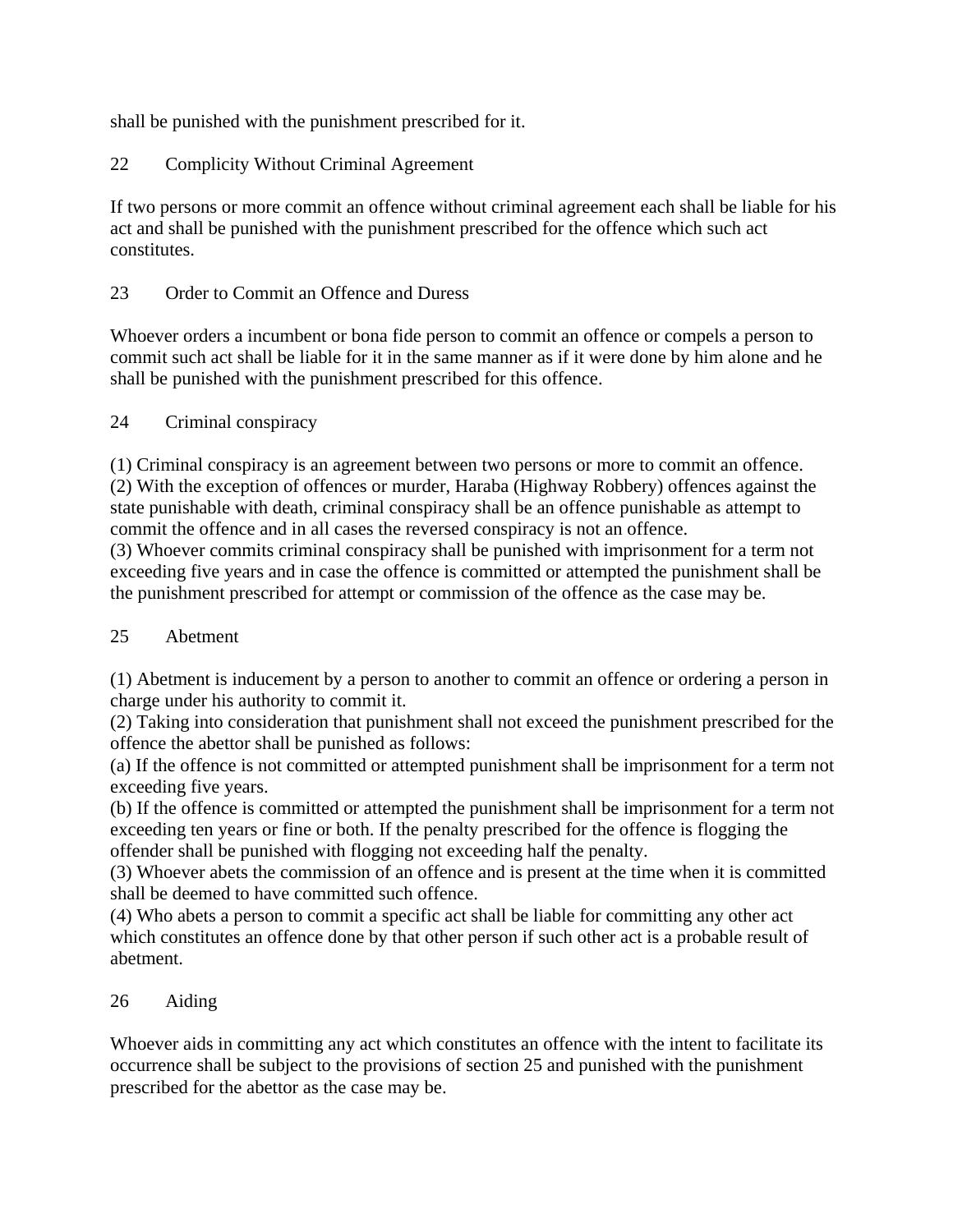## CHAPTER IV PUNISHMENTS

Part 1 Penalties

## 27 Death Penalty (Execution)

(1) Execution shall be by hanging or stoning or by a similar way in which the offender committed murder and it may also be by way of Had or Taazir and it may be coupled with crucifixion. (2) Other than Hudud and Qisas offences the death penalty shall not be imposed upon who is not eighteen years old or his age is over seventy.

(3) Death penalty with crucifixion shall not be imposed except in Haraba.

## 24 Qisas (Retribution)

(1) Qisas is the punishment of a deliberate offender in the same way as his act.

(2) The right of Qisas shall be vested in the victim and then transferred to his walis (next of kin or avengers of blood).

(3) In cases of murder Qisas shall be by hanging until death and the offender may be killed in the same manner he killed if the court thinks fit.

(4) In cases of cuts Qisas shall be according to the provisions of the first schedule appended to this code.

# 29 Conditions for Qisas

It is a condition to apply Qisas in cuts:

(a) That the two limbs shall be identical in kind, soundness and amount, thus Qisas shall only be exacted in respect of the corresponding assaulted limb and thus a sound limb shall not be taken for a paralysed nor a complete for a defected or incomplete. A redundant limb shall not be taken for a genuine one. The whole shall be avenged for the whole and a part for a part whichever way the Qisas is to be applied.

(b) That the possibility of exacting likeness without injustice so Qisas shall not result in the offender's death or exceeds the injury which he inflicted on the victim.

# 30 Multiplicity of Qisas

(1) One shall be executed for several persons and several persons shall be executed for one. (2) Qisas shall be multiplied in cuts by the multiplicity of unsimilar cuts and the small is included in the bigger unless the offender intended to mutilate the victim then Qisas shall be by both cuts the small and then the bigger.

(3) If the offender cuts similar parts of several victims and all of them are Qisas, the offender shall be punished by Qisas if demanded by one of them without prejudice to the right of the others to claim Diyah in full or part as the case may be.

(4) If the offender cuts three places or more of one victim or victims and all deserved Qisas, he may be punished by Qisas by cutting the same or may be sentenced.

#### 31 Lapse (Abatement) of Qisas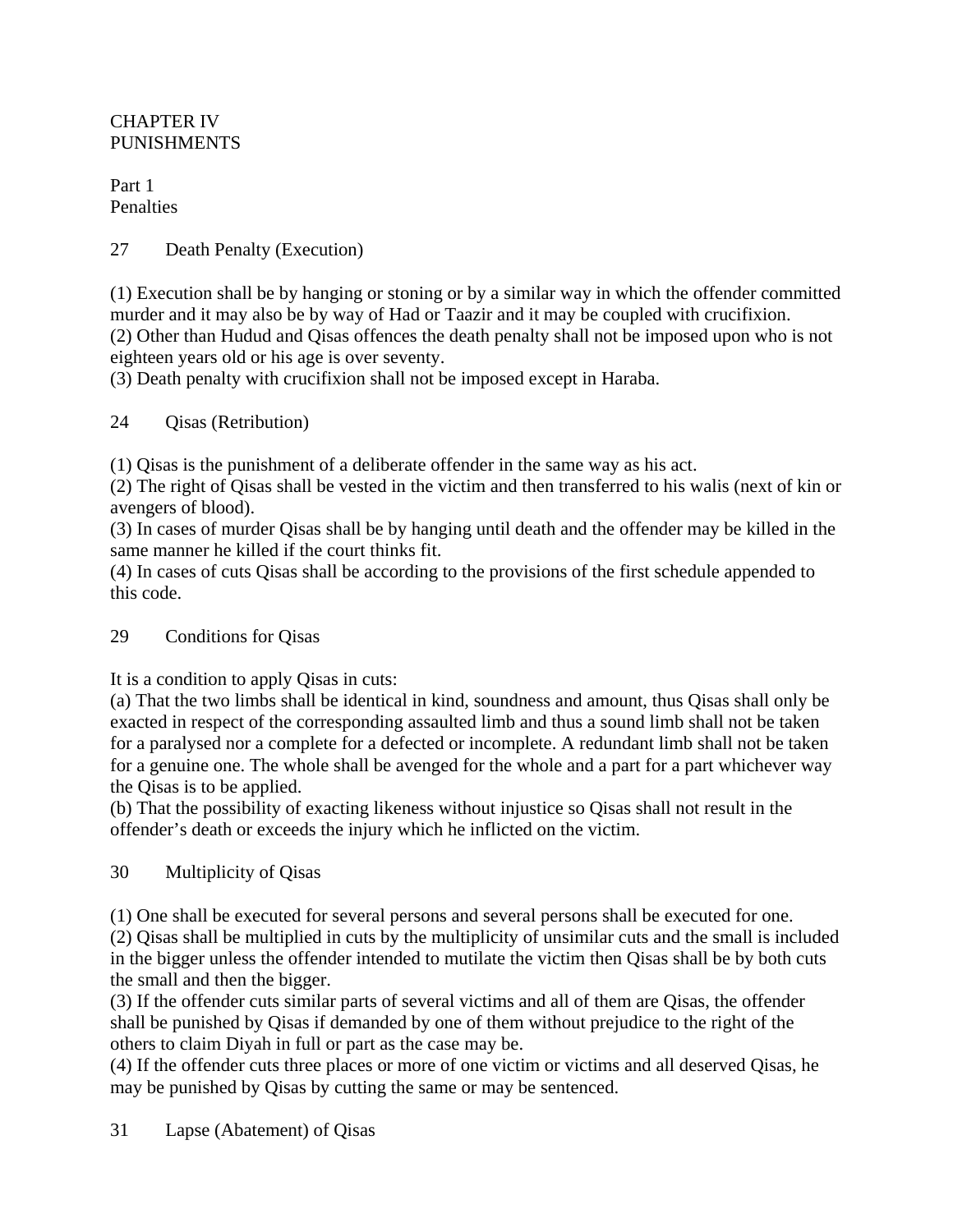Qisas Lapses in any of the following cases:

(a) If the victim or his guardian is a descendent of the offender.

(b) if the victim or some of his guardians pardoned him for a consideration or otherwise.

(c) If the cuts were inflicted with the consent of the victim.

(d) If it is impossible that the offender shall recover from madness after being sentenced to Qisas.

(e) If the subject of Qisas is lost as in cases of cuts.

32 Awhila Al Dam (Next of Kin or Guardians) of the Victim Who Has the Right of Qisas

(1) The next of kin of the victims in Qisas are his heirs on his death.

(2) If the victim was a minor or insane or an imbecile, his next of kin or guardian or keeper shall act for him and the court may wait until the minor becomes of age if it deems it fit.

(3) The state is the guardian of whoever has no guardian or of any person whom the whereabouts of his guardian are unknown or is absent and his return is hopeless.

(4) Awhila al Damm of the victim in cases of intentional murder or cuts have the right to claim Qisas or Diyah or settlement by way of consideration or complete pardon, in cases of Quasiintentional or culpable murder or cuts and the right to claim Diyah or making settlement or pardon. He who represents a minor and their like shall have the right to pardon except for consideration not less than the Diyah.

(5) The absent Wali Al Damm or that whereabouts are unknown shall have the right of Qisas, Diyah or pardon if he arrives before the execution of Qisas or payment of Diyah.

(6) Pardon shall not be retreated if it was an explicit pardon made by consent.

33 Imprisonment and Banishment

Imprisonment includes:

(1) (a) Life sentence and its term is twenty years.

(b) Banishment is imprisonment away from the area where the offence was committed and the place of residence of the offender.

(2) Banishment which means limitation of the place of residence of the offender to an area away from the area where the offence was committed.

(3) With the exception of Had Al Haraba a person who did not attain the age of eighteen shall not be sentenced to imprisonment.

(4) With the exception of Had for Haraba a person who is seventy year old shall not be sentenced to imprisonment. If the sentence to imprisonment is changed or lapses for reaching the age of seventy, the offender shall be punished with banishment for the prescribed term of imprisonment. (5) In calculating the total terms of imprisonment in one trial for several offences the total punishment shall not exceed life imprisonment.

(6) If the offence is punishable with fine only, the term of imprisonment in lien of fine shall not exceed:

(a) Two months if the fine does not exceed

LS. 1000.

(b) Four months if the fine does not exceed

LS. 5000.

(c) Six months in any other case.

34 Fine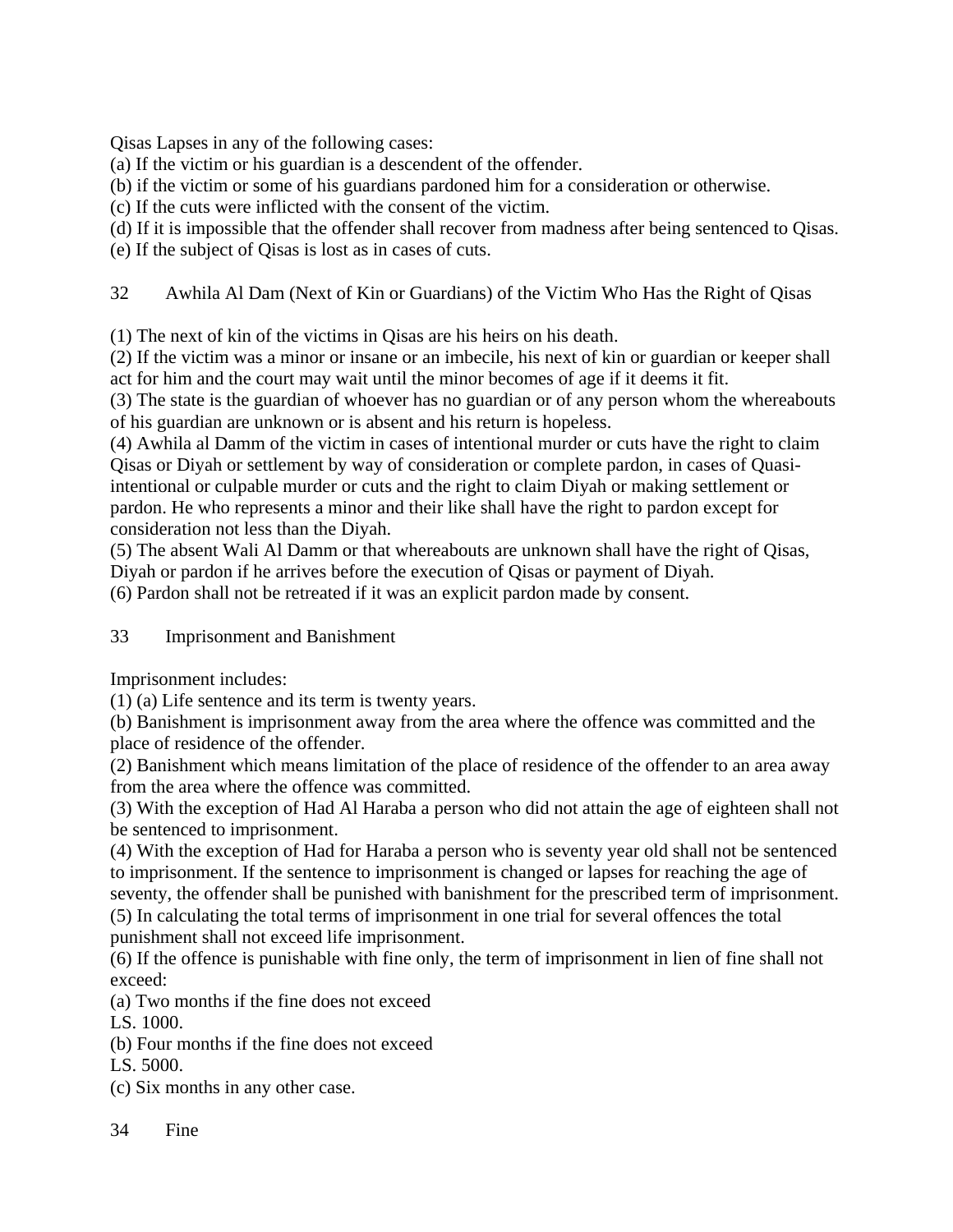(1) The court calculates the fine taking into consideration the nature of the committed offence, the value of wrongful gain gained the degree of the participation of the offender in it and his financial status.

(2) The court may order to pay the fine in full or part in compensation to any person injured by the offence unless an independent judgement for compensation is made.

(3) When a judgement is passed for a fine an alternative prison punishment shall be imposed in case of non-payment. If the convict paid part of the fine the alternative imprisonment shall be reduced by a percentage equal to what he paid.

(4) Fine shall lapse by death.

## 35 Flogging

(1) Except in Hudud offences flogging shall not be imposed on a person who is sixty years old nor on an ill person whose life could be endangered or flogging may increase his illness. (2) If the punishment of flogging lapses because of age or illness the offender shall be punished with an alternative penalty.

36 Confiscation and Destruction

 (1) Confiscation is a judgement which passes private property to the Estate ownership without consideration or compensation.

(2) Destruction is the destruction of property without consideration or compensation.

#### 37 Closing Down

Closure of a place is a judgement which prohibits the use of the place or doing any business in it in any way for a period not less than a month and not exceeding one year.

#### 38 Pardon

(1) Execution of Hudud shall not be remitted by pardon.

(2) Execution of Qisas shall not lapse except by pardon of the victim or his next of kin. (3) Remission of Taazir punishment may be by pardon of the public authority totally or in part

according to the code of criminal proceedings without prejudice to the rights of any person injured by the pardoned offence to compensation.

Part II

Specification and Assessment of Taazir (Discipline or Chastisement) Punishment, Multiplicity and Recidivism

39 Specification and Assessment of Taazir Punishment

The court shall take into consideration when specifying and assessing the reasonable Taazir punishment all the mitigating or aggravating circumstances, in particular the degree of responsibility and the active for the offence, the seriousness of the act, the seriousness of the damage and the dangerousness of the offender, his position, his criminal records and all the circumstances surrounding the incident.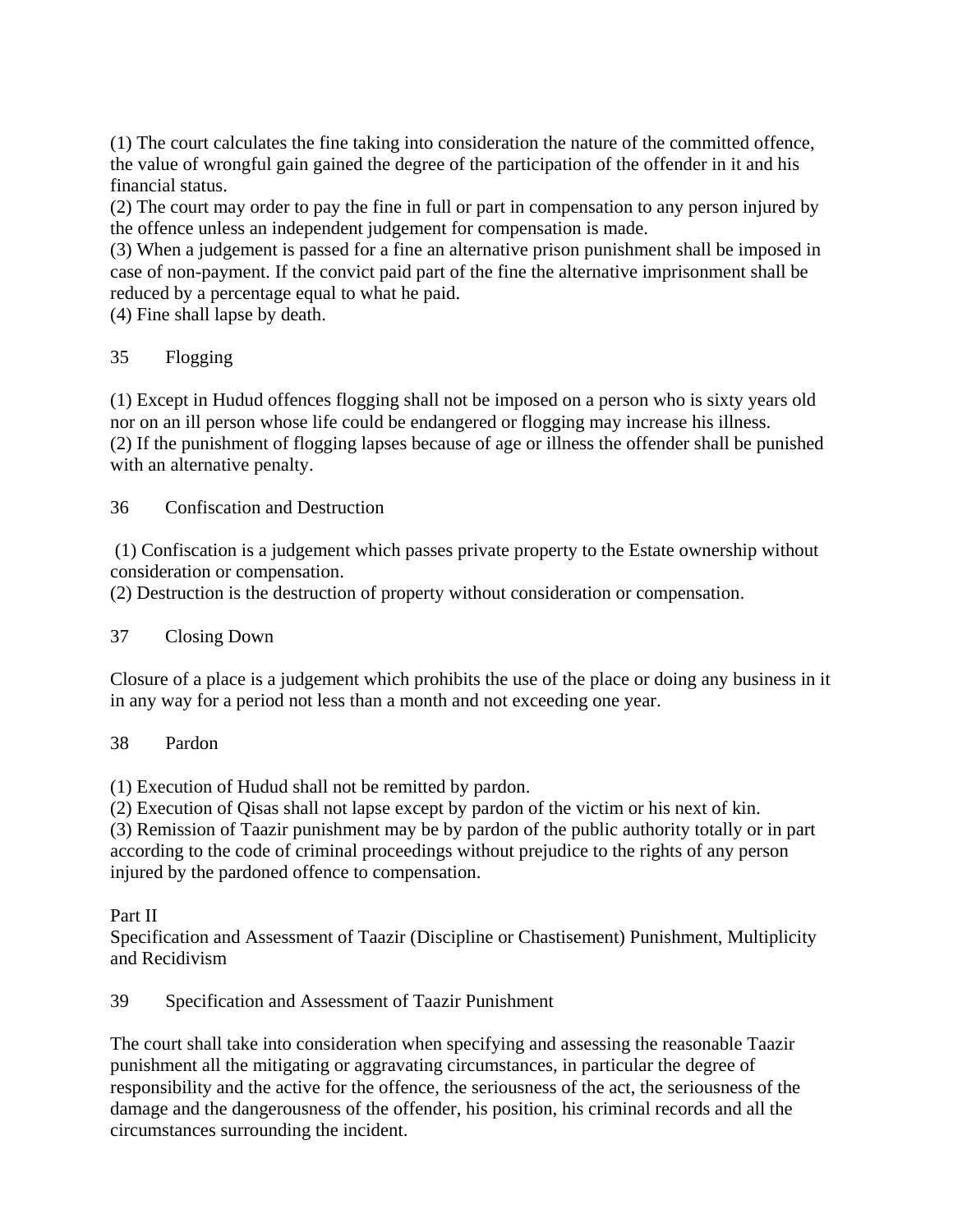# 40 Multiplicity of Offences and its Effect on the Punishment

If the act constitutes more than one offence, punishments interrelate and one punishment shall be imposed, that is the severest punishment.

(2) If there are multiple crimes the penalty of death for one shall absorb al other penalties with the exception of the penalty of confiscation.

## 41 Recidivism

If any person is convicted in any offence punishable with imprisonment and he was previously punished with imprisonment twice, the court shall punish him with imprisonment and shall admonish him. If after the admonition he committed another crime and is convicted in any offence, punishable with imprisonment, or he commits it during his imprisonment or within a year of his release, the court shall sentence him to imprisonment for a period not less than the maximum penalty imposed for this offence.

Part III Compensation (Diyah)

# 42 Diyah

(1) Diyah is one hundred camels or its equivalent in money according to the direction of the chief justice from time to time after consultations with the competent authority.

(2) Diyah for Arch and Ghorra injuries shall be assessed according to the Second Schedule appended to this Act.

(3) Diyahs may multiply with the number of the victims , but shall not multiply with the number of offenders in the offence stipulating such punishment, but shall be divided between them equally if their participation was in execution of a criminal conspiracy among them. In other cases each one is responsible for his crime.

(.4) No other compensation for murder and cuts shall be awarded with Diyah.

(5) In cases of culpable murder or cuts Diyah shall be assessed taking into consideration the participation of the victim in causing the offence.

#### 43 Sentence of Diyah

The court shall deliver a sentence of Diyah according to the Second Schedule appended to this code in any of the following cases :

(a) In cases of intentional murder and cuts if Qisas lapses.

(b) In Quasi intentional murder or cuts.

(c) In unintentional murder or cuts.

(d) In murder or cuts caused by a minor or an incapacitated person.

#### 44 Who is entitled to Diyah

Diyah is initially the right of the victim and then shall pass to his heirs according to their shares in the inheritance and if the victim has no heirs, the Diyah passes to the State.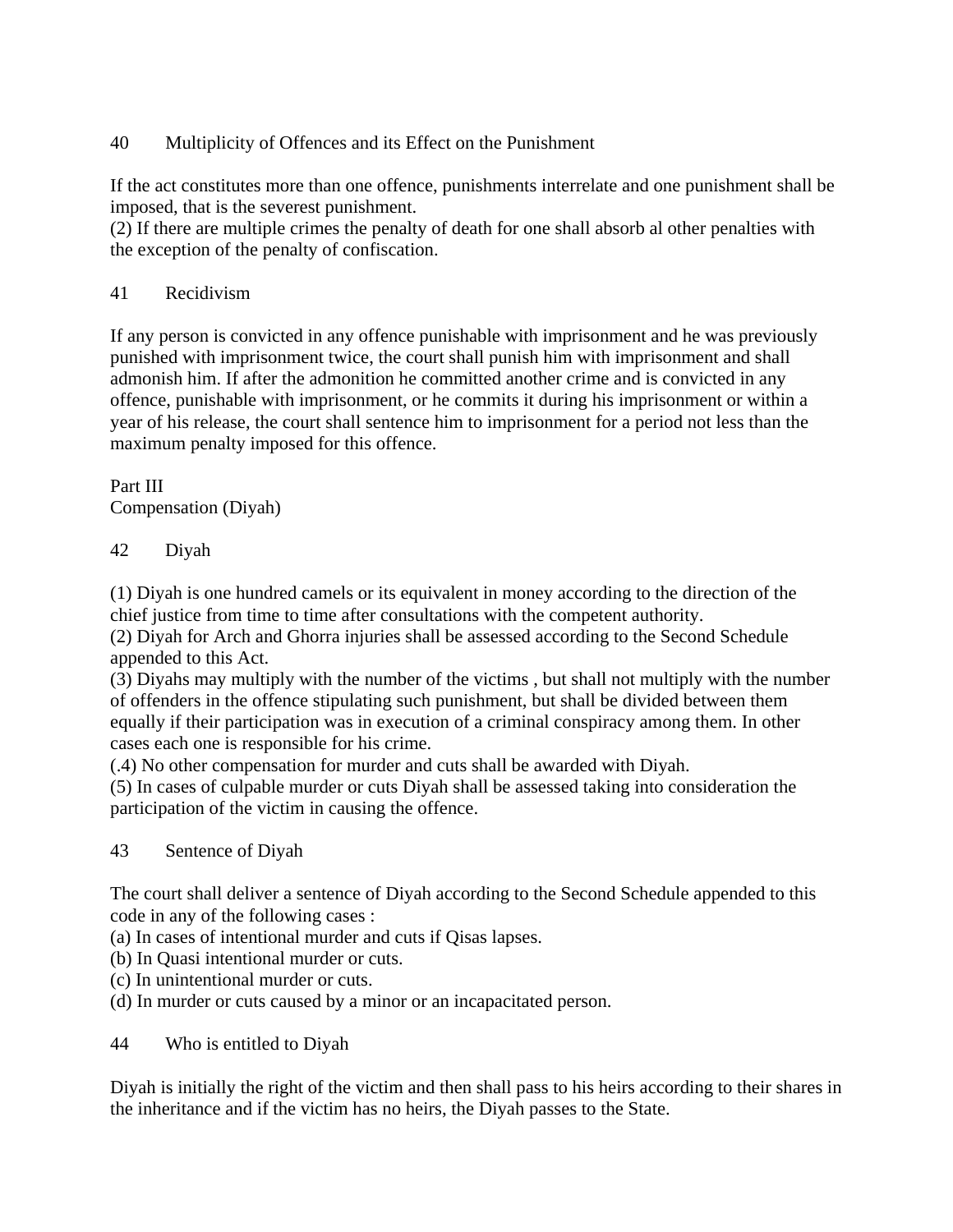## 45 Who Pays the Diyah and How to be Collected from Him

(1) Diyah is binding on the offender alone in crimes of intended murder or cuts.

(2) Diyah is binding on the offender and his Aqilah (adult male relatives) in Quasi-intentional, or unintentional murder or injuries.

(3) Aqilah shall include the agnates of the offender, the party he is insured with, the party jointly liable with him or the body with which he works if his offence was committed during the course of employment.

(4) Diyah for intentional murder and injuries shall be immediately due and may be postponed or paid by instalments with the victim's consent or his Awhila. Diyah for Quasi-intentional or culpable acts may be immediately due or by instalments and whoever is responsible for such Diyah shall furnish the necessary guarantees if demanded by the claimants.

(5) Diyah shall be collected according to the provisions of the Civil Procedures Act.

46 Recovery of Property or Benefit or Compensation

The court shall order on conviction of the accused the refund of any property or benefit obtained and may on the request of the victim or his Awhila pass a judgement for compensation for any harm resulting from the offence in accordance with the provisions of Civil Transactions Act and the Civil Procedures Act.

Part IV Measures of Care and Correction (Reform)

47 Measures for Juveniles

The court may apply the following measures on a juvenile accused who has attained at the time of committing the criminal act at the age of seven but is below seventeen:

(a) Reprimand in presence of his Guardian in the session.

(b) Flogging which may not exceed twenty lashes as a means of discipline for the offender of ten years of age

(c) Handing over the minor to his father or any other trusted person after undertaking to take good care of him.

(d) Sending the minor to an institute of reform and social care, with the purpose of reforming and correcting him for a period not less than two years and not more than five years.

48 Measures for Elderly

Without prejudice to the Hudud penalties and the rules of Qisas the court may after conviction take the following measures concerning an elderly person who is seventy years of age if it thinks fit:

(a) To hand over the elderly to his guardian or any other trusted person after undertaking to take good care of him.

(b) Banishment for a period not exceeding the period of imprisonment fixed for his offence.

(c) To commit him to one of the institutes of reform and social care.

49 Measures for Persons Suffering from Mental Diseases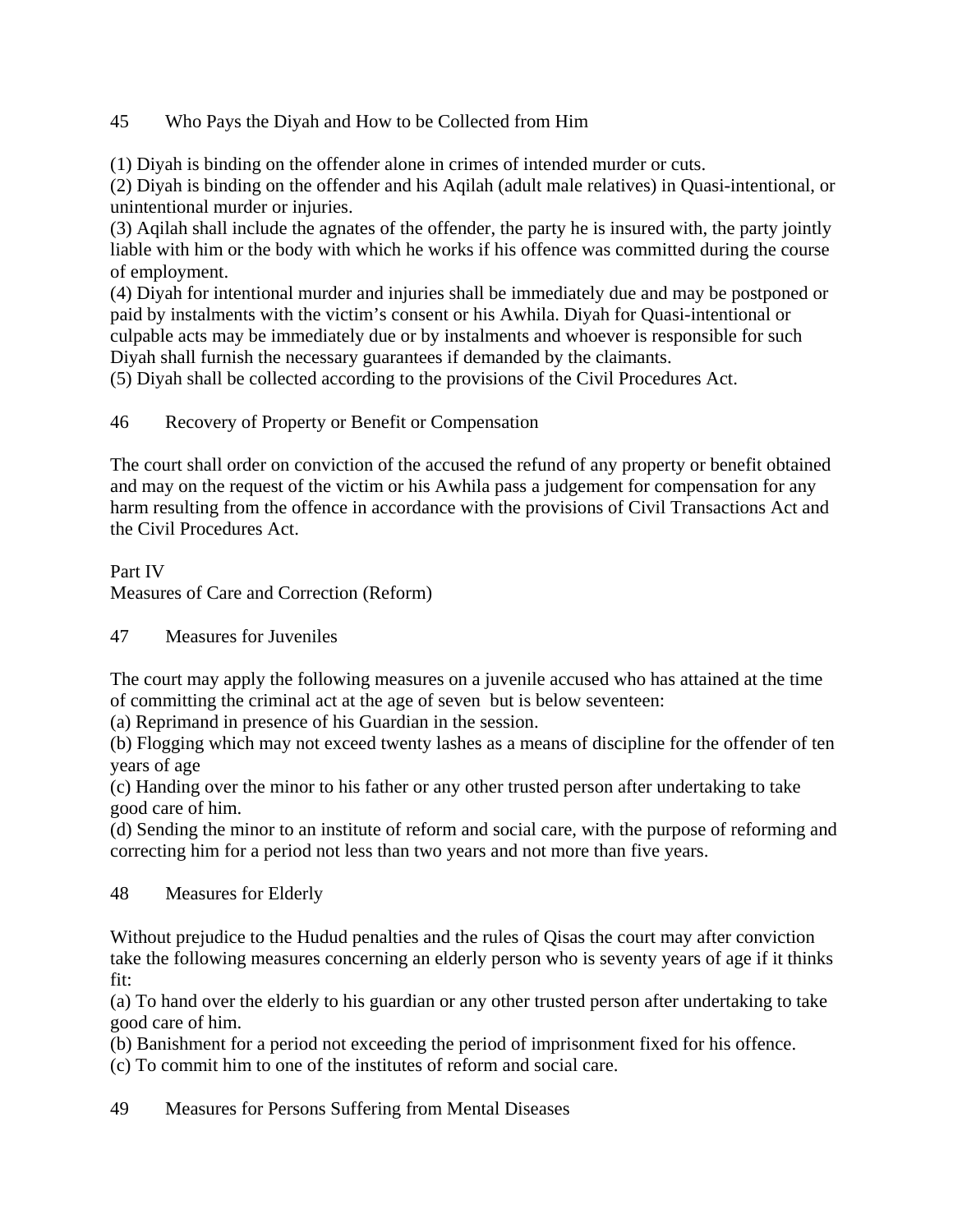If the court is satisfied that the accused is incapacitated by a mental or psychological disease, it may admit him to one of the institutes for mental and psychological diseases, and it may also put him under his guardian's care or under the care of any trusted person after undertaking to take good care of him.

# CHAPTER V OFFENCES AGAINST THE STATE

# 50 Undermining the Constitutional System

Whoever commits any act intending thereby to undermine the Constitutional System of the State or to endanger its independence or unity shall be punished with death or life imprisonment and he may also be dispossessed of all his property.

51 Waging War Against the State

(a) Whoever wages war against the State militarily by recruiting soldiers or training the same or collecting arms and equipment or attempt the same or abets the commission of the said acts by the offender or aids in any manner

Or

(b) Whoever joins in any way the civil or military service of any State which is at war with the Sudan or conducts any commercial or any other dealings with this State or its agents Or

(c) Whoever within the Sudan without the State's permission recruits and prepares soldiers for the invasion of a foreign State or does any offensive act against a foreign State which is calculated to expose the country to the threat of war

Or

(d) Whoever ruins, injures or damages any arms, ammunitions, equipment, ships, aircraft, means of transport or communication or any public buildings or public utility equipment such as electricity wires or water or the like. intentionally to jeopardise the country's military position, is said to commit the of waging war against the State and shall be punished with death or life imprisonment and may be dispossessed of all his properties.

52 Dealing With An Enemy State

Whoever without permission joins the service of any State which the Sudan declares to be an enemy State or performs. any commercial or other dealings with such State or its agents shall be punished with imprisonment for a term not exceeding ten years or with fine or with both..

# 53 Espionage

Whoever gets in touch or communicates with any foreign State or its agents or delivers secrets to such State intending thereby to aid such State in its military operations against Sudan or prejudice its Military position is said to commit espionage and shall punished with death or life imprisonment or a less term and may be dispossessed of all his property. If the espionage was not with such intent but was likely to prejudice the country politically or the offender shall be punished with imprisonment for a term not exceeding ten Years or with fine or both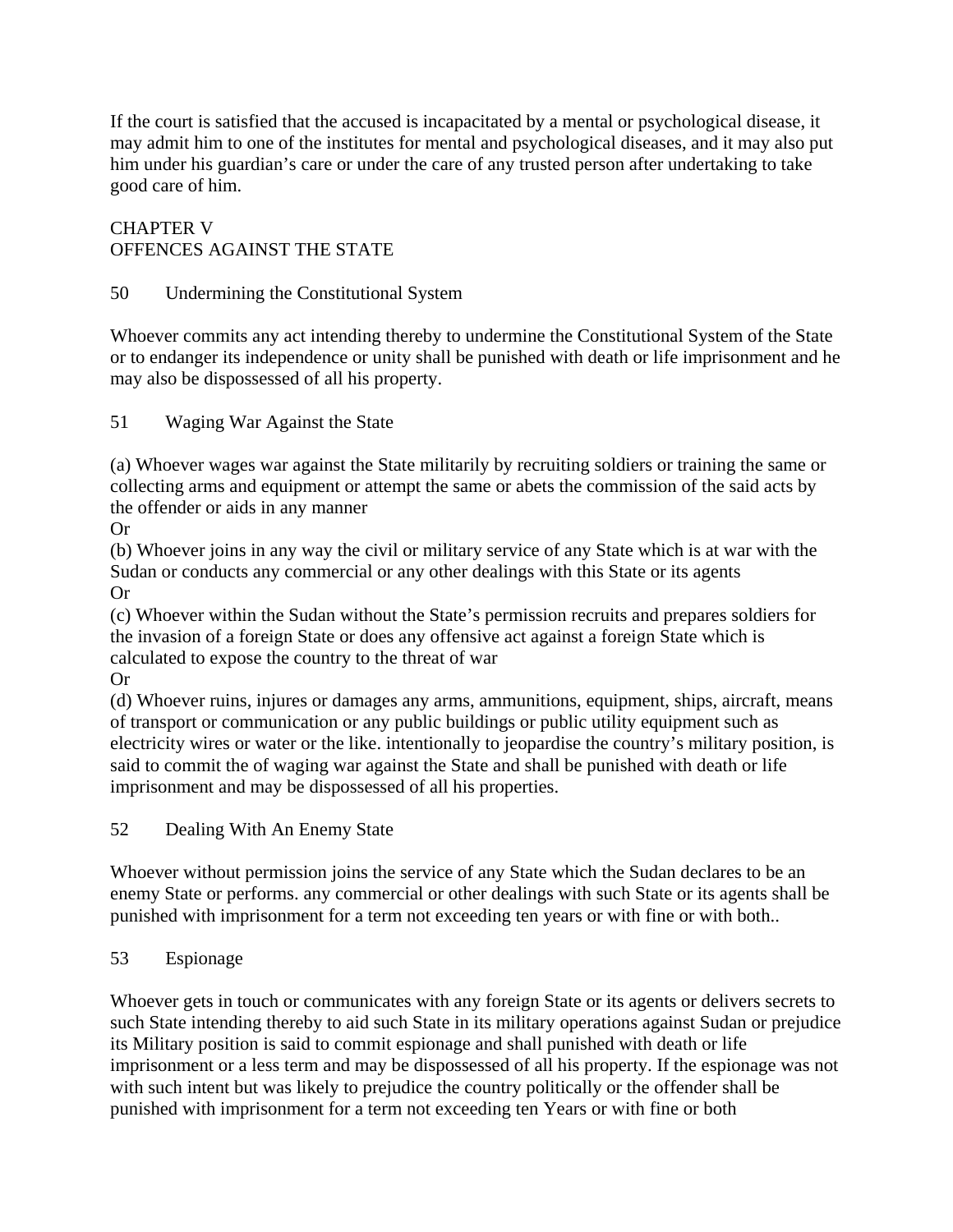## 54 Voluntarily Allowing Prisoner of War to Escape

Whoever being a public servant and having the custody of any prisoners of war voluntarily allows or negligently suffers such prisoners to escape or whoever voluntarily aids a Prisoner of war to escape or harbours him or resists his arrest shall be punished with imprisonment for a term not exceeding ten years or with fine or with both.

## 55 Disclosure and Receipt of Official Information or Documents

Whoever having in any manner acquired without lawful authority any secret or confidential information or documents as to the affairs of the State and whoever without lawful authority or excuse discloses or attempts to disclose such information or deliver such document to any person shall be punished with imprisonment for a term not exceeding two years or with fine or with both. Imprisonment shall be for five years if the offender was a public servant.

## 56 Disclosure of Military Information

Whoever being in possession of information as to the military affairs of the State at any time discloses the same to any person to whom he knows that it ought not in the interest of the country to be disclosed at that time shall be punished with imprisonment for a term not exceeding five years and shall also be liable to fine.

## 57 Entry and Photograph of Military Areas and Equipment

(a) Whoever without lawful authority or excuse enters a military area Or

(b)Whoever without permission makes photograph, sketch, plan, drawing or model for any military area, work or site which might be in any way useful to. the enemy or to any person hostile to the State Or

(c) Whoever without lawful authority or excuse in the vicinity of an area or work has in his possession any photographic or other apparatus or thing suitable for the use in making photographs, plans, drawings or models shall be punished with imprisonment for a term not exceeding one year or with fine or with both.

# CHAPTER VI OFFENCES RELATING TO REGULAR ARMED FORCES

58 Abetment of Mutiny

(1) Whoever abets any member of the regular forces to commit mutiny or disobedience or relinquish his duty to the state shall be punished with imprisonment for a term not exceeding seven years and may also be liable to fine.

(2) If mutiny takes place as a result of the abetment the abettor shall be punished with imprisonment for a term not exceeding fourteen years.

59 Abetment of Desertion of Military Service and Harbouring the Deserter

(1) Whoever abets a member of the regular forces to desert military service or harbours him after his escape knowing that he is a deserter shall be punished with imprisonment for a term not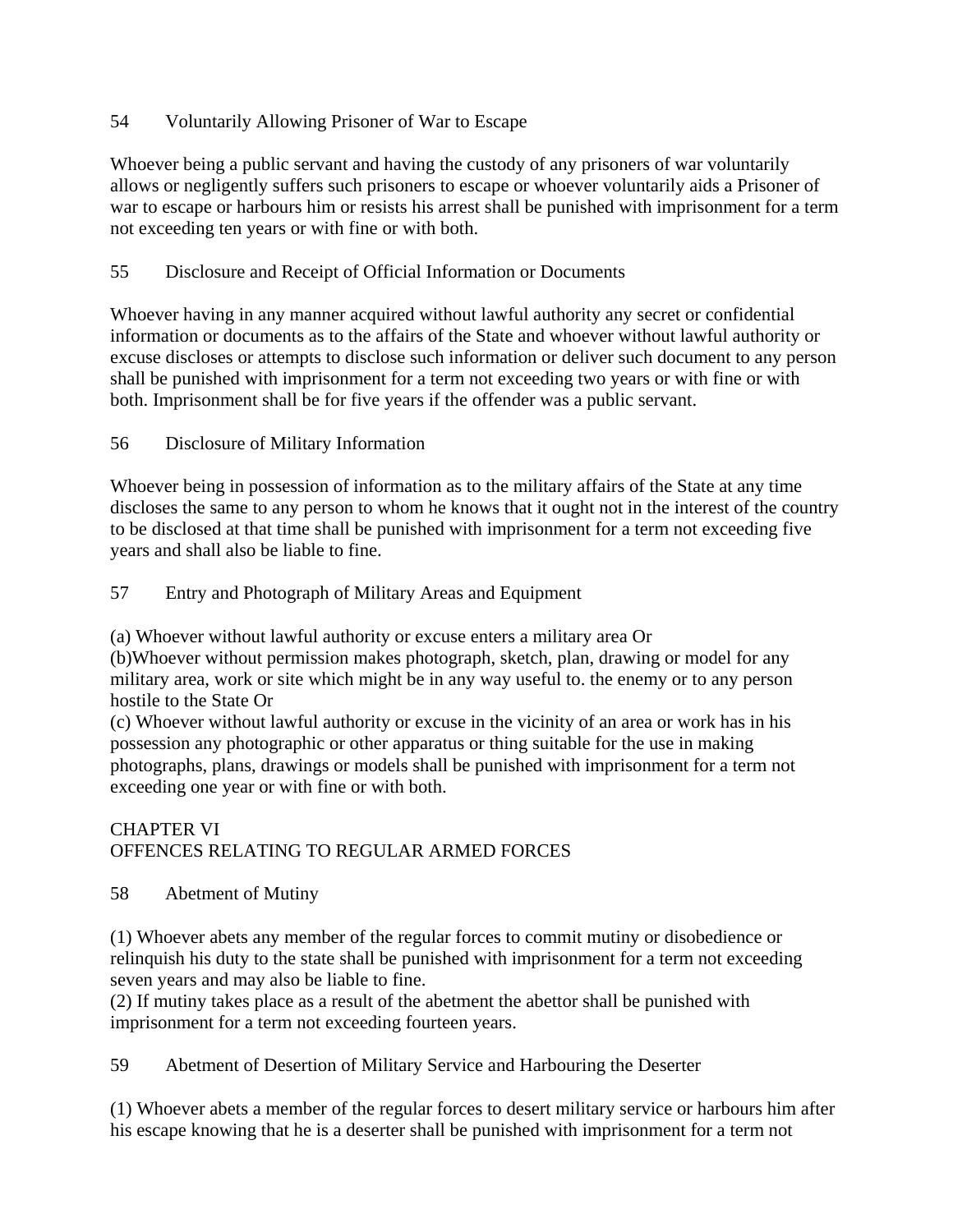exceeding five years or with fine or with both.

(2) The provisions of subsection (1) shall not apply to spouses, parents or children who harbour each other.

60 Use of Military Dress or Military Badges and Dealing in the Same

Any person who puts on an official dress or badge used bay the Armed Forces or any dress or badge similar to those used bay these forces and is not a member of the forces intending to be appears such shall be punished with imprisonment for a term not exceeding two years or with fine or with both.

(2) Any person who makes any dress or badge mentioned in subsection (1) or deals in the same or allocates it to his employees without a lawful permission shall be punished with imprisonment for a term not exceeding three years or with fine or with both in addition to the confiscation of the dresses or badges.

#### 61 Illegal Training

Any person who is not a member of the regular forces and practices without any lawful permission any training or movements or maneuvers of a military nature or participates or abets the same shall be punished with imprisonment for a term not exceeding three years or with fine or with both.

62 Arousing the Feeling of Discontent within the Regular Force and Abetment of Committing Acts Which Disturb Order

Any person who arouses the feeling of discontent within the members of the regular forces or abets one of its members to refuse to carry out his duty or commit an act which disturbs order shall be punished with imprisonment for a term not exceeding five years and may be also liable to fine.

#### CHAPTER VII FITNAH (SEDITION)

63 Calling for opposition of the Public Authority by Violence or Criminal Force

Whoever calls, propagates or promotes any call for the opposition of the Public Authority by violence or criminal force shall be punished with imprisonment for a term not exceeding three years or with fine or with both.

64 Exciting Hatred Between Classes

Whoever seeks to excite hatred, enmity or contempt against any class of persons or between classes by reasons of difference in race, colour or language in such a way as to endanger the public peace, shall be punishable with imprisonment for a term which may not exceed two years or with fine or with both.

65 Criminal and Terrorist Organizations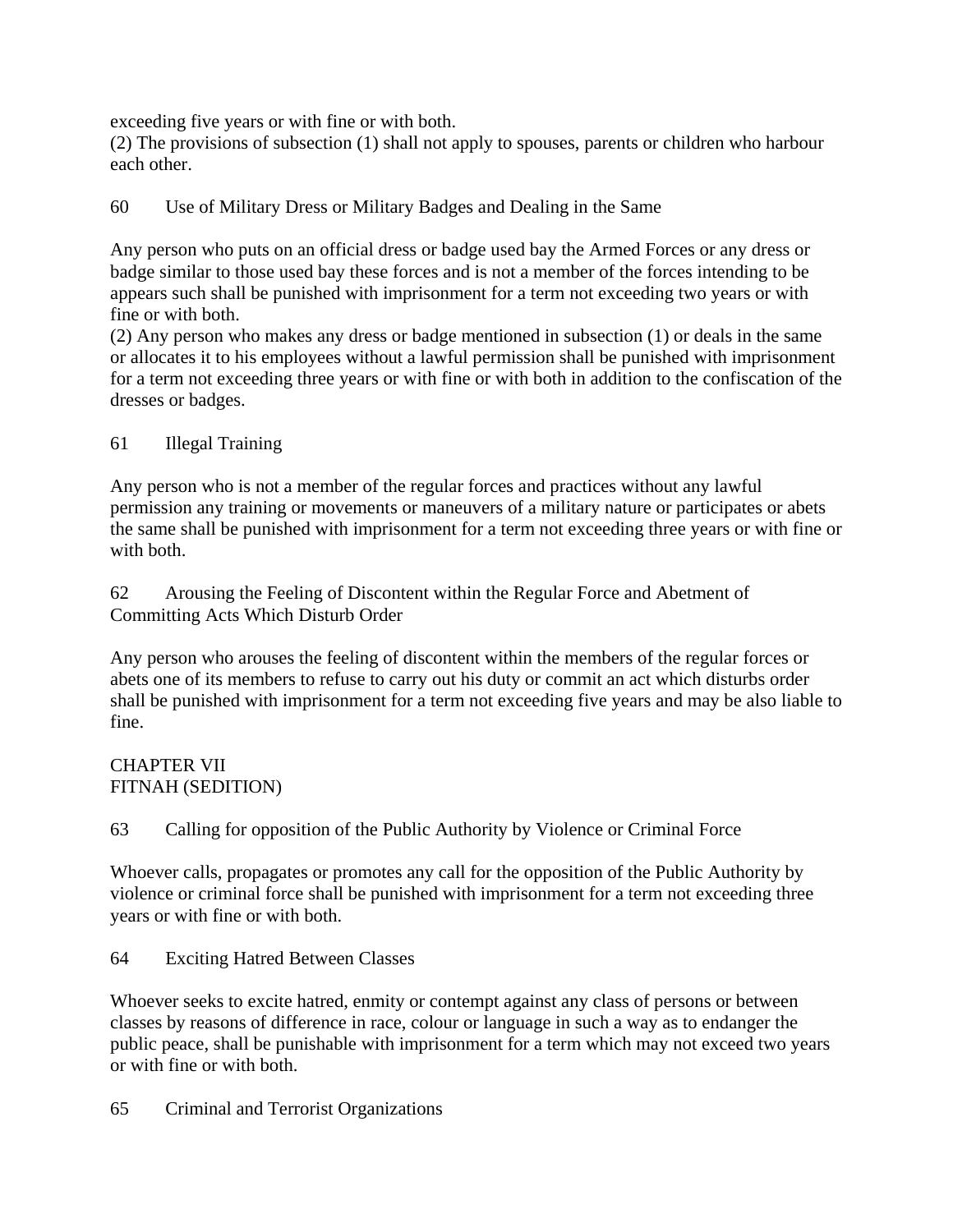Whoever forms or runs an organization which plans for committing an offence and whoever intentionally participates in or assists such organization whether it works inside or outside Sudan shall be punished with imprisonment for a term which may not exceed five years or with fine or with both. If the offence which such organization commits is Haraba, robbery or any offence relating to intimidating the Public Authority, he shall be punished with imprisonment for a term which may not exceed ten years and shall also be liable to fine.

#### 66 Propagation of False News

Whoever circulates, propagates any news, rumour or report which he knows to be false with intent to cause fear or alarm to the public or threat to public peace or undermine the respect of the State shall be punished with imprisonment for a term which may not exceed six months or with fine or with both.

#### CHAPTER VIII OFFENCES RELATING TO PUBLIC TRANQUILLITY

#### 67 Disturbance

A person shall be said to commit the offence of disturbance if he joins in any crowd of five persons or more if the crowd shows force or uses force or terrorism or violence and when the common intention is to achieve any of the following objects:

(a) To resist the execution of provisions of any law or any legal process.

(b) To commit the offence of mischief or criminal trespass or any other offence.

(c) To exercise any right or claimed right in a way that may lead to a breach of public peace.

(d) To compel a person to do what he is not legally bound to do or to omit to do what he is lawfully entitled to do.

#### 68 Punishment of Disturbance

Any person who commits the offence of disturbance shall be punished with imprisonment for a term not exceeding six months or with fine or with flogging which may not exceed twenty lashes. If he is carrying a weapon or any instrument which may cause death or grievous harm he shall be punished with imprisonment for a term not exceeding one year or with fine or with both.

69 Breach of Public Peace

Any person who breaches public peace or commits an act with the intent or may likely cause breach of public peace or public tranquillity and this takes place in a public place shall be punished with imprisonment for a term not exceeding one Month or with fine or with flogging not exceeding twenty lashes.

## CHAPTER IX OFFENCES AFFECTING SAFETY AND PUBLIC HEALTH

Part I Acts Which Endangers Life and Property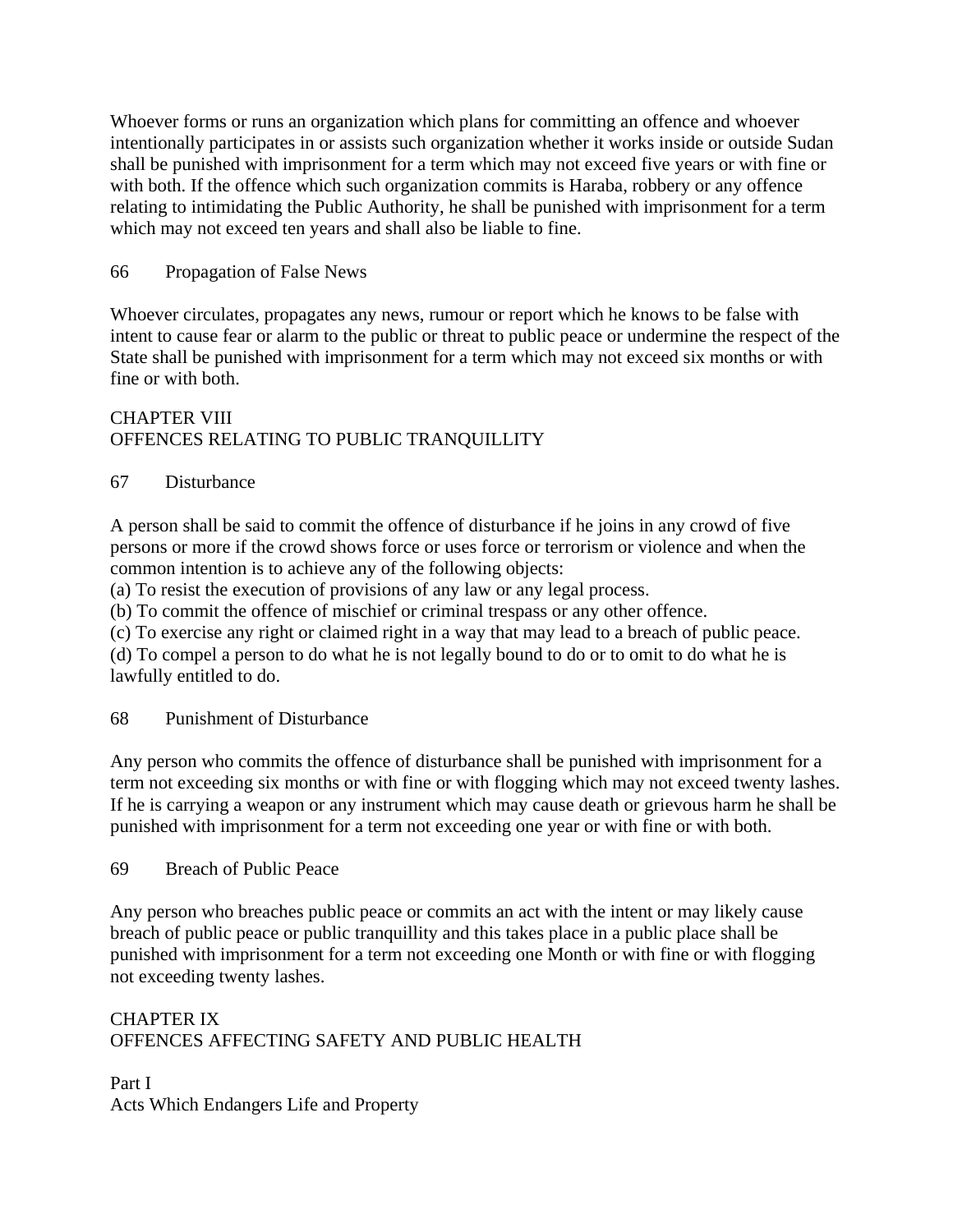#### 70 Pollution of Reservoirs

(1) Any person who endangers the life of people or their safety by putting a poisonous or harmful material in a well or a water tank. or any public reservoir shall be punished with imprisonment for a term not exceeding three years and he may also be liable to fine.

(2) Any person who impairs or pollutes air or public environment in a way which may harm the health of persons or animals or plants shall be punished with imprisonment for a term not exceeding three years or fine or both. If the act is likely to endanger the lives of people the penalty shall be imprisonment for a term not exceeding three years and he may also be liable to fine.

(3) Any person who impairs or pollutes the Sudanese territorial waters or high seas next to the Sudanese territorial waters shall be punished with imprisonment for a term not exceeding five years or with fine or with both.

72 Exposing Ways and Means of Transport to Danger

Any person who endangers any ways of public transport or its land, sea or Air medium or obstructs its running in any way or causes the breakdown of any means of public communications shall be punished with imprisonment for a term not exceeding three years and he may also be liable to fine.

73 Stopping of Work Causing Danger to Life or Damage to the Public

Any person engaged in any work connected to public health or public safety or with any service of public utility ceases from such work in a way that is likely to cause danger to lives or damages or loss or severe public inconvenience shall be punished with imprisonment for a term not exceeding three years or with fine or both.

#### 74 Negligence Causing Danger to Person or Properties

Any person who does any act in a manner so negligent as to endanger human life or to be likely to cause harm or injury to any person or property or omits to take the necessary measures to protect others from the danger of any human or animal or machine or material under his control or in his possession shall be punished with imprisonment for a term not exceeding six months or with fine or with both.

75 Omission to Render Necessary Assistance

Any person having it in his power to assist any person injured or unconscious or in peril of his life and intentionally omits to render such assistance as is possible without exposing himself or others to danger shall be punished with imprisonment for a term not exceeding three months or with fine or with both.

76 Breach of a Legal Obligation to a Helpless Person

Any person who is being bound by a lawful contract to attend on or care for any helpless person by reasons of his youth or the unsoundness of his mental or psychological faculties or illness or physical weakness and voluntarily omits to do so shall be punished with imprisonment for a term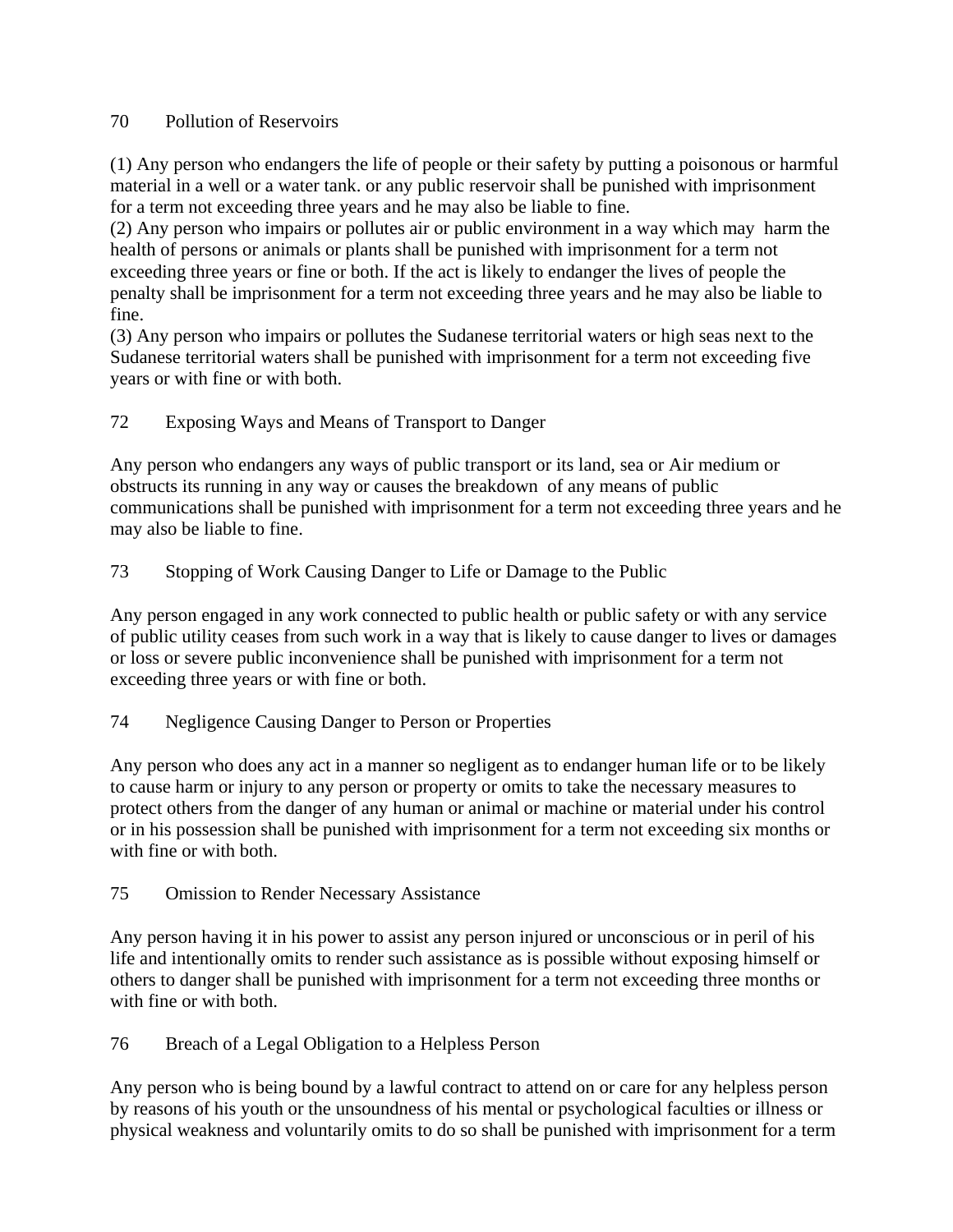not exceeding six months or with fine or with both.

Part II Public Nuisance, Drinking Alcohol and Gambling

## 77 Public Nuisance

(1) A person is said to commit the offence of public nuisance if he commits an act which is likely to cause public damage or danger or inconvenience to the public or those living or working in a neighbouring place or to those who exercise a public right.

(2) The court may issue an order to the offender to stop the nuisance and not to repeat it if it thinks fit and may also sentence him to imprisonment for a term not exceeding three months or with fine or with both.

#### 78 Drinking Alcohol and Nuisance

(1) Whoever drinks, possesses or manufactures alcohol shall be punished with flogging forty lashes if he is a Moslem.

(2) Without prejudice to the provisions of subsection n (1) any person who drinks alcohol and incenses the feelings of others discommodes or annoys them or drinks in a public place or attend a public place being drunk shall be punished with imprisonment for a term not exceeding one month and flogging not exceeding forty lashes and he may also be liable to fine.

## 79 Dealing in Alcohol

Whoever deals in alcohol by way of selling, buying, making, storing, transporting or possessing with the intention of dealing in it with others or offers it or mixes it in any food or drink or a material used by the public or publicises it or promotes it in any way shall be punished with imprisonment for a. term not exceeding one year and he may also be liable to fine. In all cases the alcohol the subject-matter of the dealing shall be destroyed.

#### 80 Gambling or Running a Gambling Place

(1) Whoever gambles or runs any game or activity involving gambling or runs a house or a place for this purpose or abets the same shall be punished with imprisonment for a term not exceeding one year or with fine or with flogging not exceeding twenty five lashes and the house or place may be closed or confiscated if owned by the offender or used with the knowledge of the owner. (2) Gambling includes lotteries and all games of chance.

81 Persistent offenders

Any person who commits for the third time any of the offences provided in section. 78, 79 and 80 shall be punished with imprisonment for a term not exceeding three years or with flogging not exceeding eighty lashes or with both, and with the confiscation of the means of transport and the instruments used in committing the offence, if any was the property of the offender or used with the knowledge of the owner.

Part III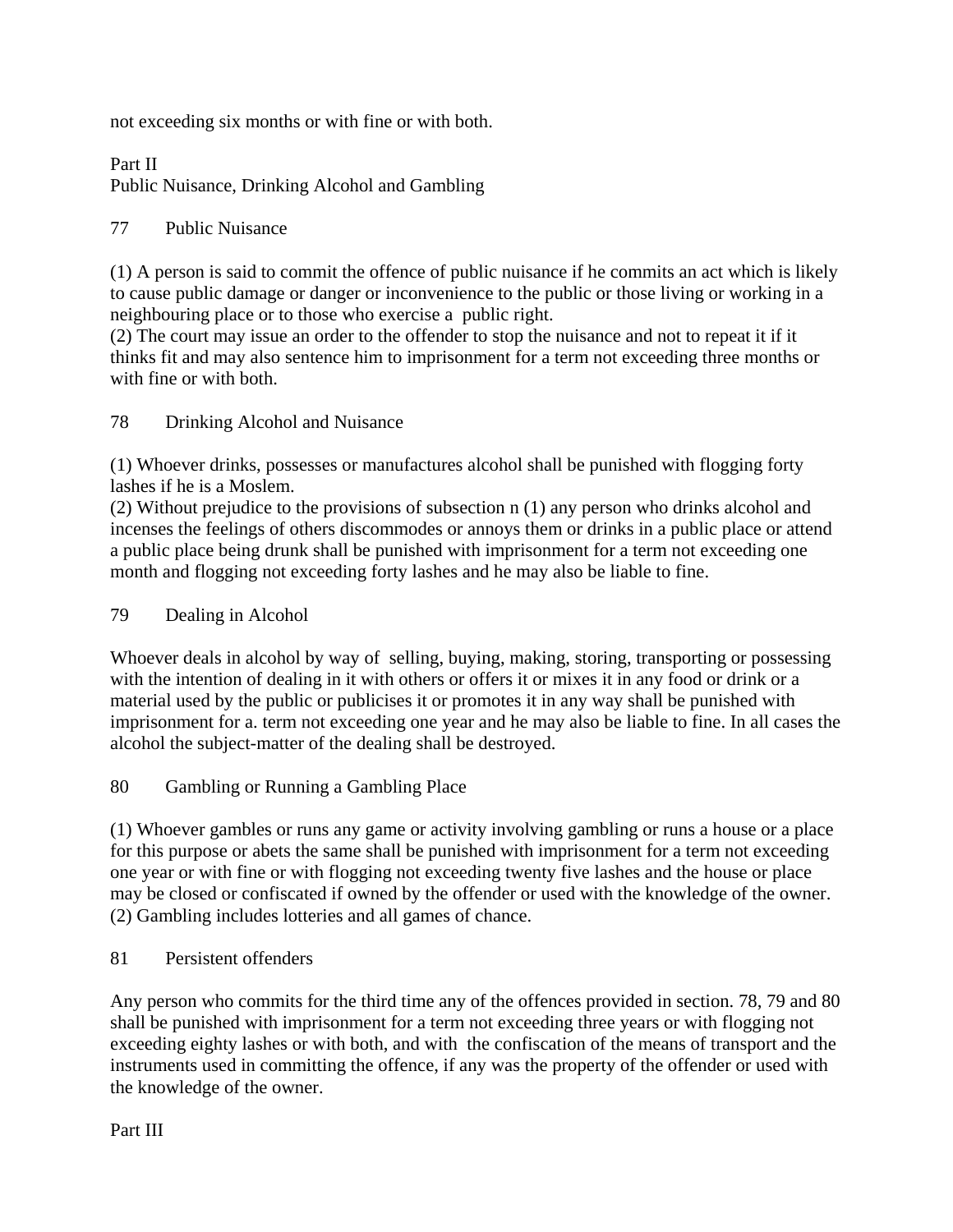Food, Drinks and Medicines

82 Sale of Noxious Food

Whoever intentionally sells or offers any article of food or drink which is harmful to the health or unsuitable for eating or drinking. shall be punished with imprisonment for a term not exceeding one year or with fine or with both.

83 Adulteration of Food and Dealing in the Same

(1) Whoever adulterates any kind of food or drink by substructing part of it or adding something to it so as to affect injuriously its quality, substance or nature in any way with intent to sell it as or offers for sale or exposes an adulterated article of food or drink dishonestly shall be punished with imprisonment for a term not exceeding three months or with fine or with both. (2) Whoever knowingly sells an article of food or drink which is not to the nature, substance or quality demanded by the purchaser of the article which the seller represents it to be shall be punished with imprisonment for a term not exceeding one month or with fine or with both.

84 Adulteration of Medicine and Dealing in the Same

(1) Whoever adulterates any drug or medical preparation in such manner as to lessen its efficacy or changes its effect or make it noxious intending to sell it as safe or dishonest sells or offers any drug with such description shall be punished with imprisonment for a term not exceeding two years or with fine or with both.

(2) Whoever dishonestly sells or offers for sale or offers or issues for dispensary for medical purposes a medical preparation different than the required drug or preparation or the validity of which has expired shall be punished with imprisonment for a term not exceeding one year or with fine or with both.

85 Sale of (Meita) Carcass (Carrion)

(1) Whoever sells or offers for sale the meat of a carcass knowing that it shall be consumed by human beings shall be punished with imprisonment for a term not exceeding one year or with fine or with both.

(2) Carcass means the carcass of a wild animal whether it was killed or slaughtered in an unlawful manner.

86 Offer of Forbidden Food or Drink

Whoever offers another food or drink knowing that it is forbidden in his religion or the religion of such other persons or offers to the public any food for humans knowing that it is forbidden in his religion or the religion of some other persons without pointing out this to the person or the public shall be punished with imprisonment for a term not exceeding six months or with fine or with b both.

Part IV Cruelty to Animals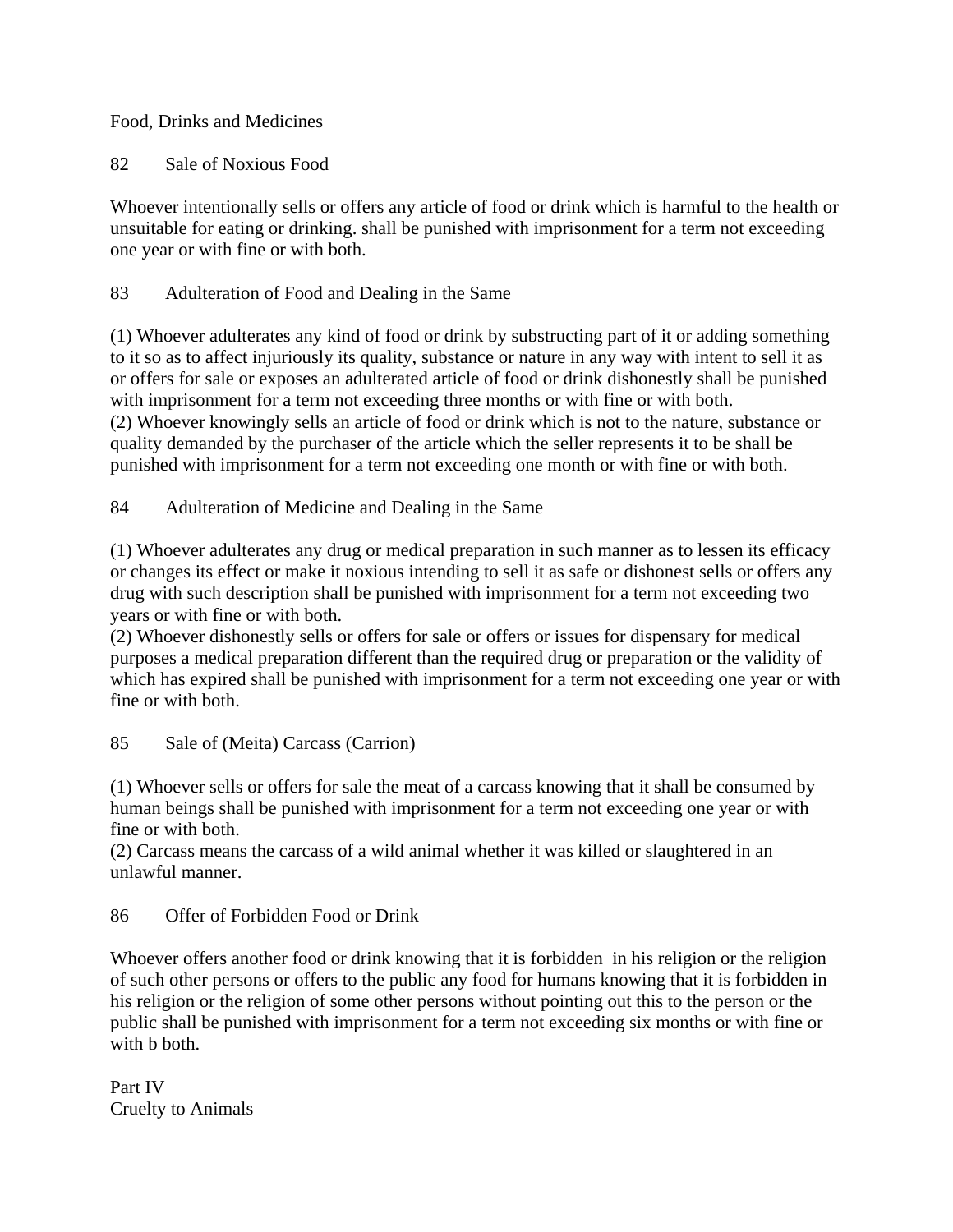(1) Whoever treats with visible cruelty, tortures, intentionally overrides an animal, overloads it or overdrives any animal which by reasons of age, sickness or neglects such animal shall be punished with fine.

(2) The Court may on conviction order that the animal may be kept temporarily in the care of an authorised body and it may also order the offender or the owner of such animal to pay a suitable sum for the care and the treatment of the animal. The court may also order that the animal may also be put down whenever that is necessary.

# CHAPTER X OFFENCES RELATING TO PUBLIC SERVANT

Refusal of Delivery of a Document or Submission of Statement

88 Bribery (Gratification)

(1) A person is said to commit the offence of bribery in the following cases:

(a) Any person who gives a public servant or an employee or an agent of another person or offers to him any reward of any kind to induce him to do any service in which he has an interest or may inflict any damage to another person in breach of such public servant's job or gives any gift or advantage in circumstances in which the influence on the public servant or employee or agent is a probable result.

(b) A public servant or employee or agent who accepts or requests for himself or another person any reward in the manner provided in paragraph (1)

(c) Any person who endeavours to give any reward in the manner provided in paragraphs (1) and (2) or accepts it or assists in that.

(d) Any person who benefits from any reward or service or benefit knowing that this was obtained in the manner provided in this section.

(2) Any person who commits the offence of bribery shall be punished with imprisonment for a term not exceeding two years and may also liable to fine and in all cases any property as a result of the crime shall be confiscated.

89 Public Servant Who Disobeys Direction of Law With the Intent to Cause Injury or **Protection** 

Any public servant who disobeys the direction of the law regarding the mandating manner of the performance of his duties as a public servant or refuses to do any of the duties of his office with the intent:

(a) To cause injury to any person or to the public or give any wrongful benefit in any person Or (b) To protect any person from any legal penalty or lighten or delay its application Or:

(c) To protect any property from confiscation, attachment or any restriction imposed by law or delay any of these procedures shall be punished with imprisonment for a term not exceeding two years or with fine or with both.

90 Public Servant Who Abuses his Authority to Commit to Trial or Arrest

Any public servant authorised by law the authority to commit any person to trial or arrest or

87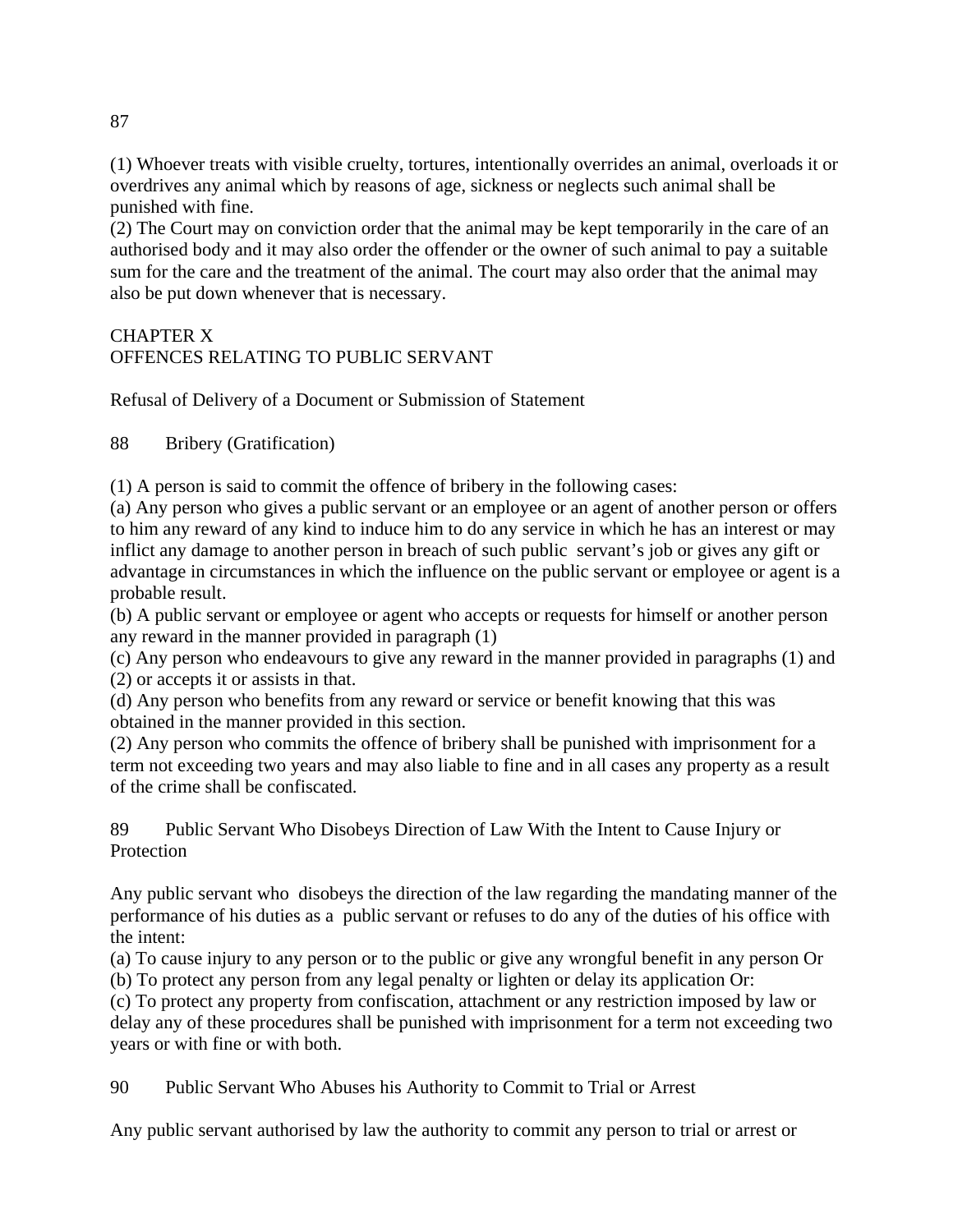detention carries out any of these acts knowing that it is illegal shall be punished with imprisonment for a term not exceeding three years and he may also be liable with fine.

# 91 Public Servant Intentionally Omitting to Arrest or Aiding Escape

Any public servant whose duty is to arrest anybody or keep him in custody or detention or guard him and wilfully or negligently omits to arrest or wilfully or negligently allows his escape or aids in such escape or negligently causes his escape shall be punished according to the following: (a) If the person is sentenced to a death penalty the offender shall be punished with imprisonment for a term not exceeding seven years and he may also be liable to fine.

(b) If the person is sentenced to any other penalty or still an accused or may be arrested for any other offence the offender shall be punished with imprisonment for a term not exceeding five years or with fine or with both.

# 92 Public Servant Unlawfully Buying or Bidding for Property

Any public servant who buys f or himself or through the mediation of another any property under the jurisdiction of his public office or sells the same to a relative or partner or bids in a tender for work connected with his office shall be punished with imprisonment for a term not exceeding two years or with fine or with both.

93 Impersonation of a Public Servant

Any person who dishonestly impersonates a public servant or alleges or pretends that he is one or is dressed shall be punished with imprisonment for a term not exceeding two years or with fine or with both.

94 Failure to Attend Following an Order by a Public Servant

Any person required by a summons or notice or order or public announcement issued by a competent public servant to appear in person or by an attorney at a certain time and place and refuses or knowingly abstains or without any reasonable excuse does not appear at the fixed time and place or leaves that place before the time fixed in which he is allowed to leave shall be punished with imprisonment for a term not exceeding one month or with fine or with both.

95 Stopping or removal of Summons

Any person who knowingly prevents the execution of a summons or notice or order or public announcement issued by a competent public servant or obstructs the execution of the same or removes it shall be punished with imprisonment for a term not exceeding one month or with fine or with both.

96 Refusal to Deliver a Document or Submit a Statement

Whoever is legally bound to deliver any document or anything or to give any statement or information to a public Servant and knowingly refuses such delivery or submission in the proper manner shall be punished with imprisonment for a term not exceeding six months or with fine or with both.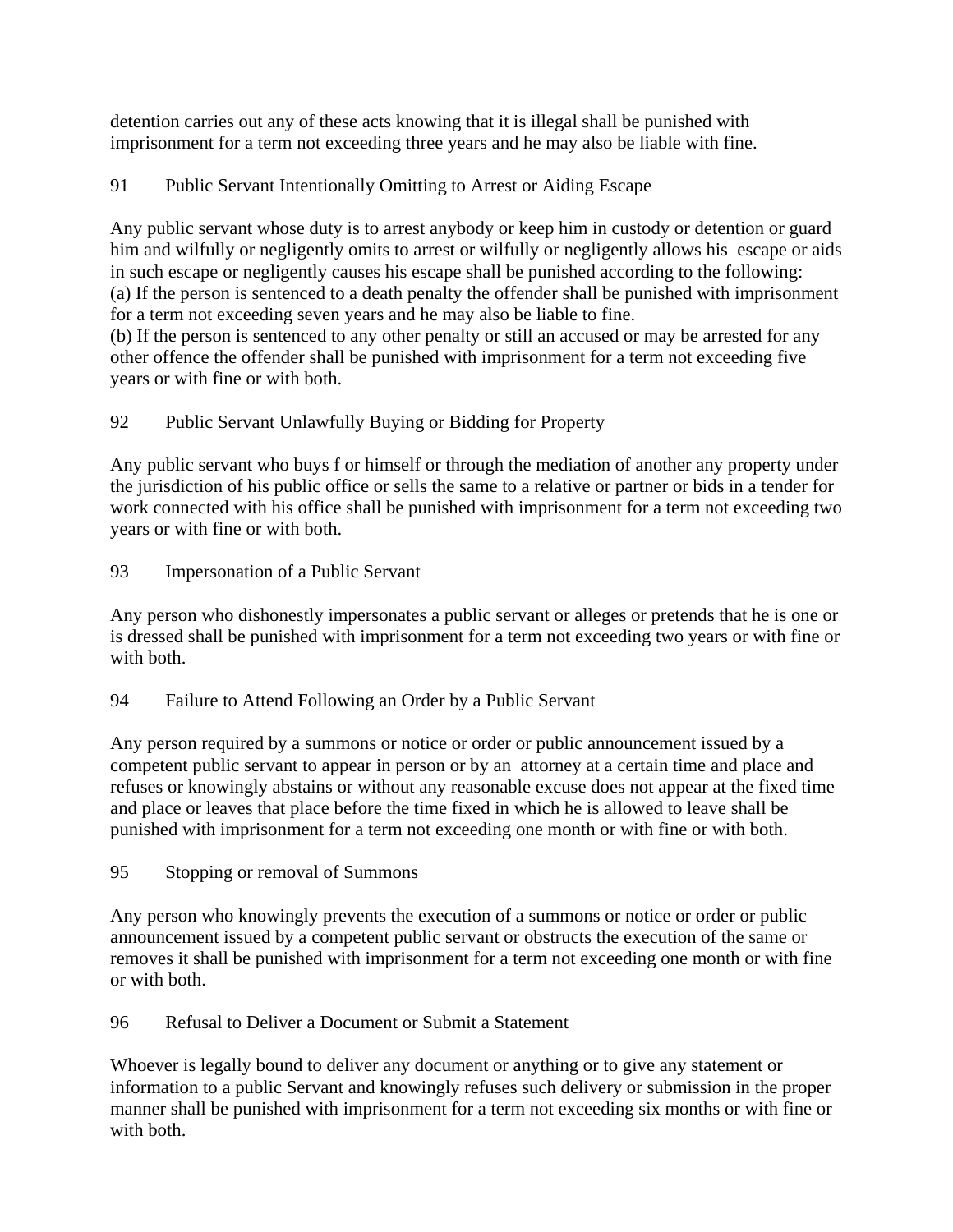#### 97 Making a False Statement

Whoever makes a statement to a public servant knowing that it is false with the intent to mislead that public servant or to induce him to act in a certain manner shall be punished with imprisonment for a term not exceeding one year or with fine or with both.

#### 98 Answering Questions or Signing Statement

Whoever required by a competent public servant to answer questions which he is bound by law to answer or to sign his statements and refuses to do shall be punished with imprisonment for a term not exceeding one month or with fine or with both.

#### 99 Obstruction of Public Servant During the Course of His Duty

Whoever obstructs a public servant or attacks him or uses criminal force to stop him from carrying out his duties or because of his performance of such duties shall be punished with imprisonment for a term not exceeding six months or with fine or with both.

100 Omission to Assist a Public Servant

Whoever is legally bound to render assistance to a public servant in the execution of his public duties intentionally omits to do so shall be punished with imprisonment for a term not exceeding one month or with fine or with both.

101 Contravention of Residence Order

Whoever is ordered by a competent civil servant to reside in a certain area or prohibited from residing in a certain area and knowingly disobeys such order shall be punished with imprisonment for a term not exceeding one month or with fine or with both.

102 Contravention of an Order of a Public Servant Regarding Property

Whoever contravenes any order to take a certain action regarding a property in his possession or under his administration knowing that the order is given by a competent public servant shall be punished with imprisonment for a term not exceeding six months or with fine or with both.

103 Threat to a Public Servant

Whoever threatens a public servant with harm to induce such public servant to do an act relating to his job or to forebear or delay to do any act shall be punished with imprisonment for a term not exceeding one year or with fine or with both.

# CHAPTER XI OFFENCES RELATING TO THE ADMINISTRATION OF JUSTICE

104 Perjury and Fabrication of False Evidence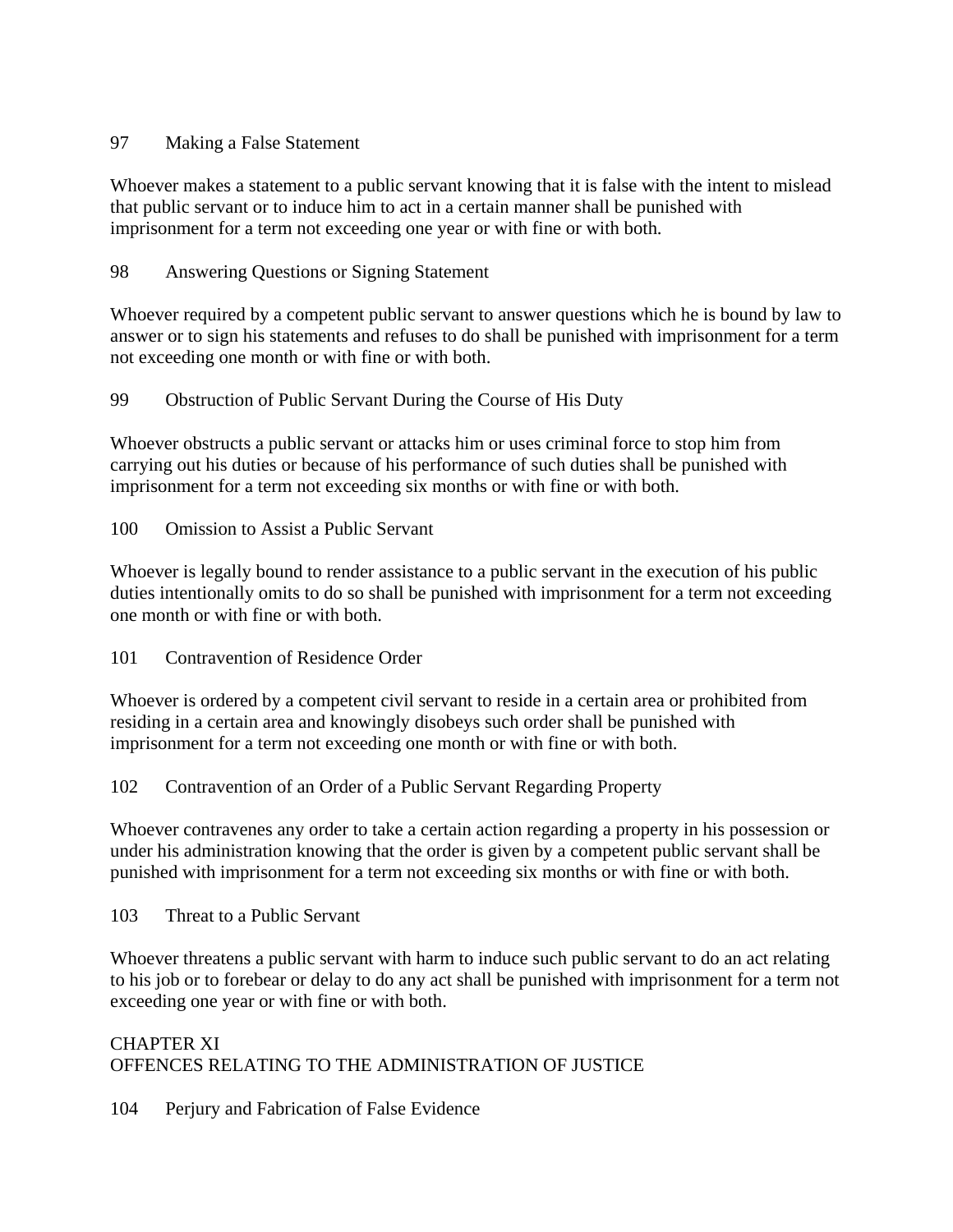(1) Whoever commits perjury by knowingly giving false statements or conceals when giving testimony all or part of the facts of the case in a manner that affects the judgement or fabricates false evidence or submits the same knowing its falsehood with the intent to affect the judgement shall be punished with imprisonment for a term not exceeding five years or with fine or with both.

(2) If the perjury or fabrication of evidence leads to the execution of the judgement against the person attested against, the offender shall be punished with the penalty fixed for the offence for which the execution took place.

(3) Fabrication of evidence includes the preparation of a document containing false statements or different from the truth or signing it or creating circumstances or untrue state of facts.

## 105 Using Evidence Known to be False

Whoever uses false evidence, or evidence based on perjury as true knowing it to be false shall be punished as if he committed perjury or fabricated evidence.

## 106 Destruction or Hiding of Evidence

Whoever hides or destroys a document or any material evidence with the intent to prevent its submission or use as evidence before a court or any legal proceedings before a public servant shall be punished with imprisonment for a term not exceeding three years or with fine or with both.

## 107 Screening and Harbouring Offender

Whoever makes statements in connection with an offence knowing that it is untrue or hides information or details of the commission of an offence knowing that an offence is committed or harbours or hides any person knowing that he is the offender with the intention of protection form the legal penalty or prevents his arrest shall be punished with imprisonment for a term not exceeding five years or with fine or with both.

#### 108 Receiving a Reward for Screening Offender from Punishment

(1) Whoever accepts to give others any property or reward to cover an offence or protect any person from legally questioned for any offence or inflicting a penalty upon him servant shall be punished with imprisonment for a term not exceeding three years or with fine or with both. (2) Provisions of Subsection (1) shall not apply to persons who have the right of pardon or reconciliation with the exception of offences punishable with Qisas or Diyah

109 Resistance or Obstruction to Arrest or Escape

Whoever resists the lawful arrest of any person or wilfully obstructs such arrest in a unlawful manner or intentionally releases or attempts to release any Person from detention or custody in which he is lawfully kept shall be punished with imprisonment for a term not exceeding seven years or with fine or with both

110 Resistance or Obstruction by a Person to his Lawful Arrest or Escape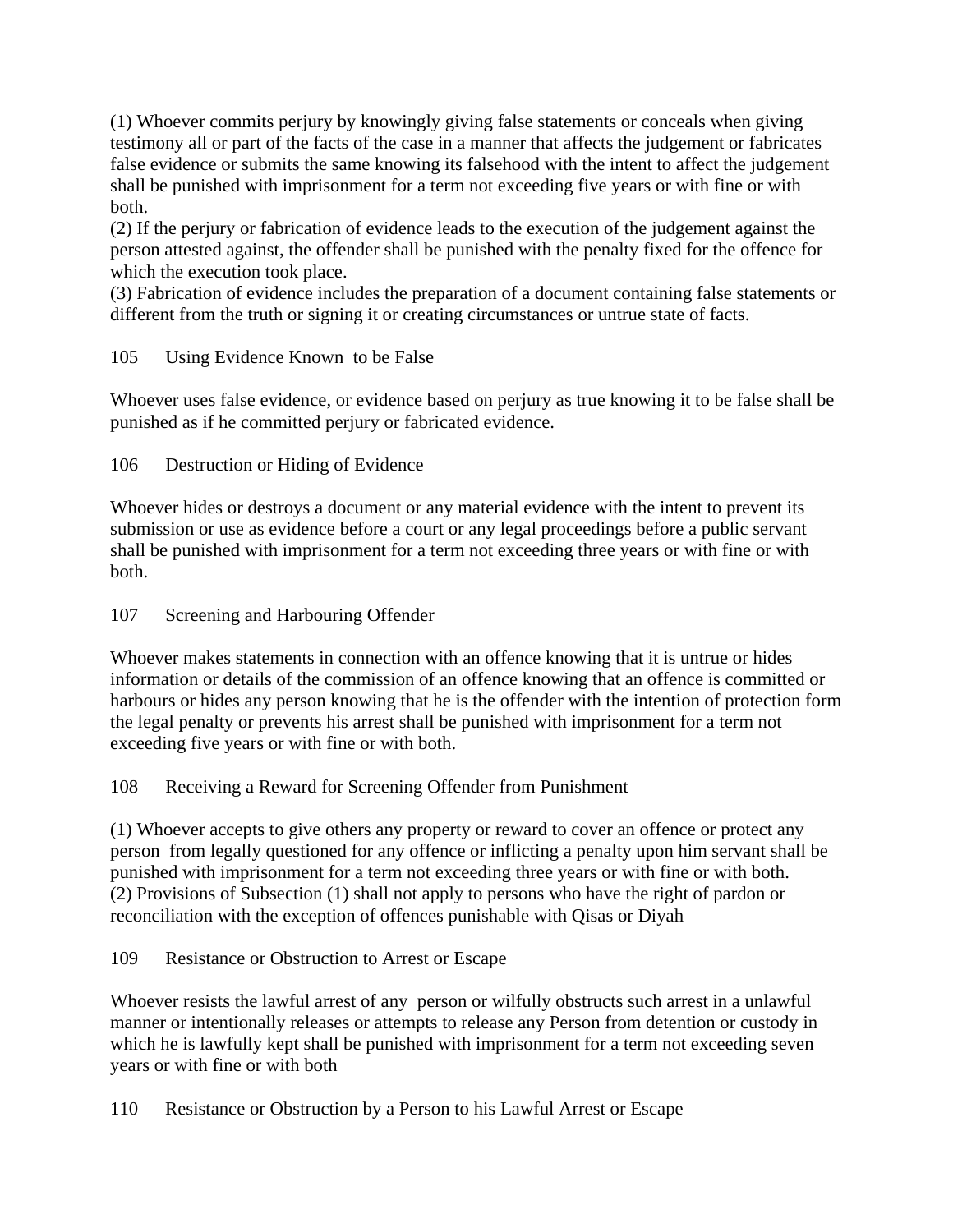(1) Whoever resists lawful arrest or obstruct arrest intentionally with unlawful means shall be punished with imprisonment for a term not exceeding one year or with fine or with both. (2) Whoever escapes or attempts to escape from lawful custody shall be punished with imprisonment for a term not exceeding two years or with fine or with both.

# 111 Disposal of Property by Fraud to Avoid Attachment or Execution

(1) Whoever fraudulently disposes of any property or right attached to that property or hides it or gives it up or disposes of it with the intent to obstruct the attachment of such property or right or stops taking it in execution of a judgement or order which has been made or he knows it is likely to be made by a court of justice or competent public authority. Or

(2) Accepts any property or right attached to it or receives it or claims it knowing that he has no interest in it with the intention to stop the said attachment or execution shall be punished with imprisonment for a term not exceeding one year or with fine or with both.

## 112 Claims to Protect a Debtor or Deprive Creditors

(1) Whoever accepts to make a judgement or order or execution or causes it to be made based on a fictitious claim by any person regarding any property or right in the property with the intention to deprive his creditors from collecting their rights in the said property by lawful means: or (2) Obtains a judgement or order or execution against any person based on a fictitious claim with the intention to protect the debtor or deprive the creditors from collecting their rights in the said property by lawful means shall be punished with imprisonment for a term not exceeding one year or with fine or with both.

#### 113 Impersonation

Whoever impersonates another and makes a declaration or statement or causes any legal action to be taken or becomes a surety or guarantor or do any other act in a civil or criminal case shall be punished with imprisonment for a term not exceeding three years or with fine or with both.

#### 114 False Accusation

Whoever takes any criminal action against any person or causes it to be taken or accuses such person falsely with committing an offence with the intention to cause harm to him knowing that there is no reasonable or lawful basis to that action or accusation shall be punished with imprisonment for a term not exceeding three years or with fine or with both.

# 115 Influence on the Course of Justice

(1) Whoever intentionally takes any act which may influence the course of justice in any judicial or legal proceedings relating to it shall be punished with imprisonment for a term not exceeding three months or with fine or with both.

(2) Any person of public authority who induces or threatens or tortures any witness or accused or opponent in order to give or abstain from giving information in any case shall be punished with imprisonment for a term not exceeding three months or with fine or with both.

116 Insult of Public Servant During Judicial Proceedings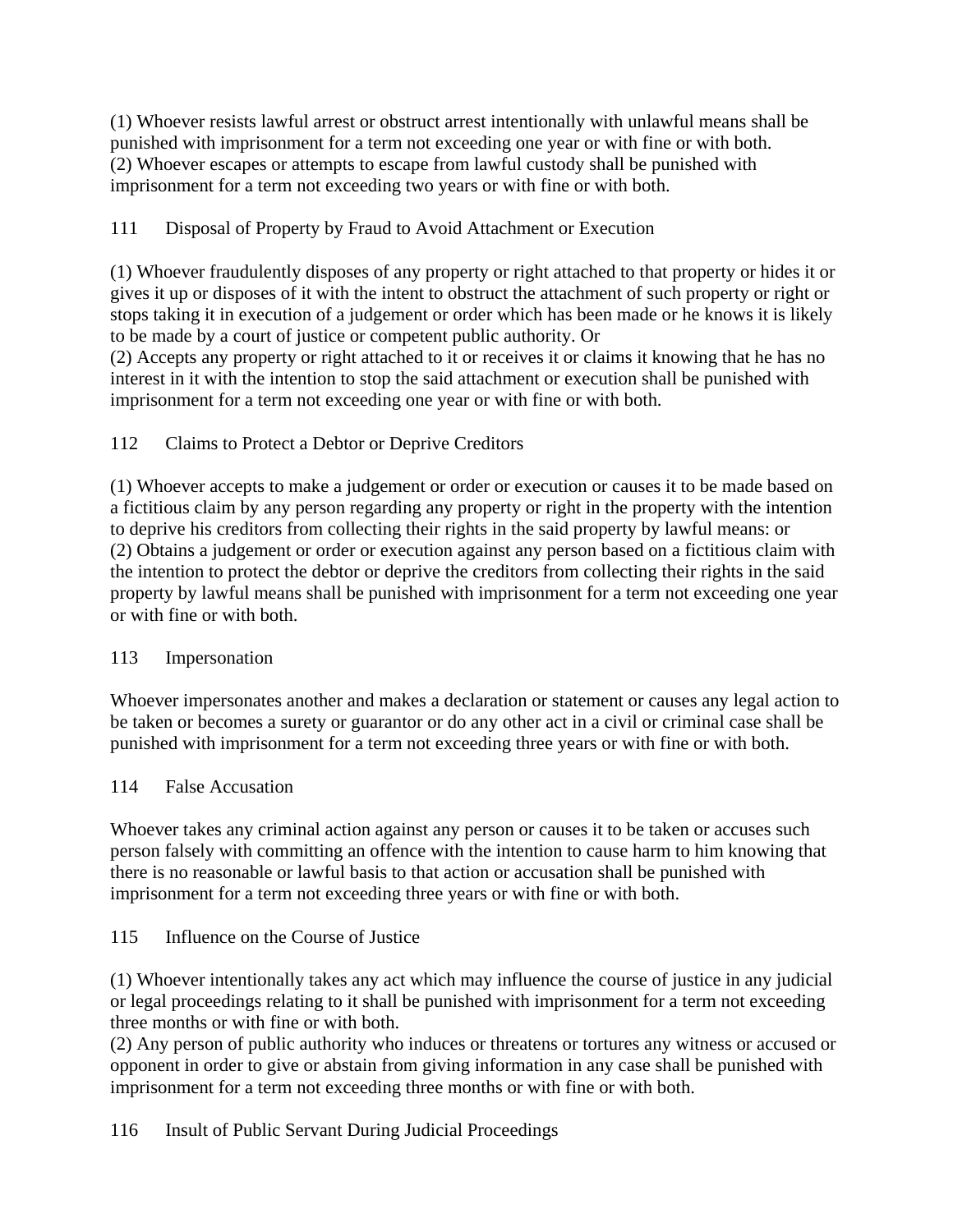Whoever intentionally insults a public servant during performing judicial proceedings shall be punished with imprisonment for a term not exceeding three months or with fine or with both.

## CHAPTER XII OFFENCES OF COUNTERFEIT COIN AND NOTES

#### 117 Currency Counterfeit

Whoever makes without lawful authority or counterfeit any coin or notes currency in circulation in Sudan or any other country with the intent to deal in it or knowing that the currency is a counterfeit brings it into Sudan or takes it out or offers it for circulation or possesses it, with the intent to deal in it shall be punished with imprisonment for a term not exceeding seven years and he may also be liable to fine.

#### 118 Counterfeit Revenue Stamps

Whoever makes without lawful authority or counterfeits stamps duties or stamps or any other, revenue stamps with the intent to deal in or knowingly brings into Sudan or offers for circulation or keeps in possession with the intent of dealing in or dishonestly uses stamps known to be used shall be punished with imprisonment for a term not exceeding five years or with fine or with both.

#### 119 Making or Possessing Counterfeit Instruments

Whoever makes any instruments or material or possesses or deals in the same in any manner with the intent to use it in any unpermitted industry or to counterfeit currency or revenue stamps shall be punished with imprisonment for a term not exceeding five years or with fine or with both.

#### 120 Making or Counterfeiting Stamps and Official Marks

Whoever makes a counterfeit or possesses any official emblem, sign or stamp of the state with the intent to commit forgery shall be punished with imprisonment for a term not exceeding five years and may also be liable to fine.

#### 121 Dealing in False Units of Weight, Measure or Scale

Whoever makes any scale or any false unit of weight, measure or scale or possesses or uses or deals in the same in any manner knowing that it is false shall be punished with imprisonment for a term not exceeding one year or with fine or with both.

#### 122 Documents Forgery

A person is said to commits forgery of documents who with the intent of committing fraud fakes a document or imitates or hides or destroys in part or makes major changes in the same with the intent to use it to have legal effect.

123 Punishment of Forgery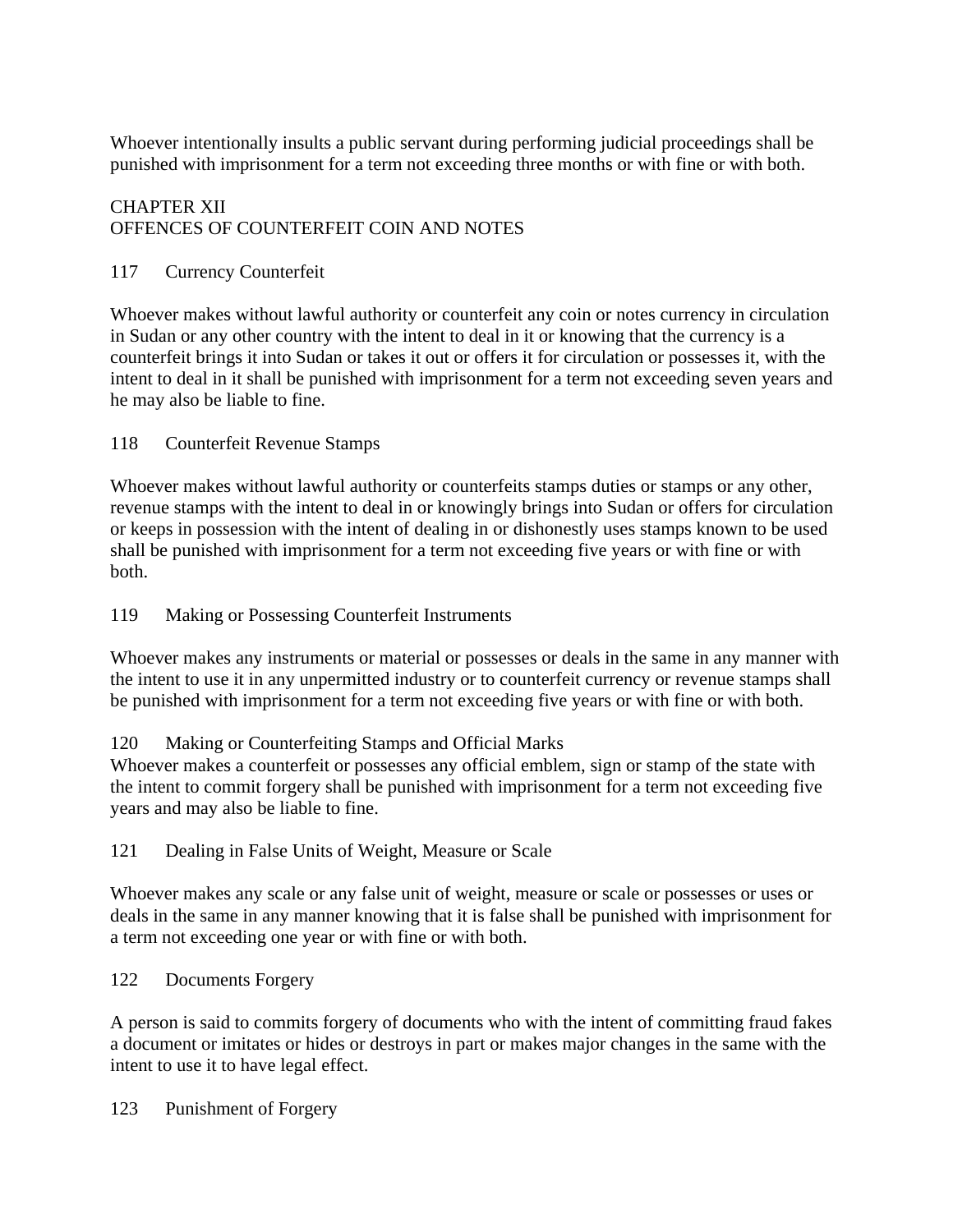Whoever commits the offence of forgery of documents or uses or delivers to another person a forged document with the intent to use knowing that the document is forged shall be punished with imprisonment for a term not exceeding five years and he may also be liable to fine. If this is committed by a public servant in the course of his duties he shall be punished with imprisonment for a term not exceeding seven years and he may also be liable to fine.

## 124 Perverting Documents by a Public Servant

Any public servant or any person charged with a public service who knowingly at the time of drawing a document records untrue facts or fails to record true facts shall be punished with imprisonment for a term not exceeding seven years and he shall also be liable to fine.

## CHAPTER XIII OFFENCES AGAINST RELIGION

125 Insulting Religious Believes

Whoever by any means publicly abuses or insults any religion or its beliefs or sacred symbols or seeks to excite contempt or scorn against its followers shall be punished with imprisonment for a term which may not exceed six months or with fine or with flogging which may not exceed forty lashes.

126 Riddah (Apostasy)

(1) Whoever propagates the renunciation of Islam or publicly renounces it by explicit words or an act of definitive indication is said to commit the offence of Riddah (apostasy).

(2) Whoever commits apostasy shall be asked to repent within a period decided by the court and if he insisted on his apostasy and was not a new convert he shall be punished with death. (3) Punishment for apostasy lapses if the apostate refrained from apostasy before the execution.

127 Defiling or Disturbing a Place of Worship

Whoever destroys or defiles a place of worship or any object held sacred by any class of persons or causes disturbance or objects to a religious meeting without lawful excuse intending by such acts to insult such religion or class of persons shall be punished with imprisonment for a term which may not exceed one year or with fine or with both.

128 Committing Trespass on Dead and Burial Places

Whoever commits trespass on any burial place or exhumes any tomb or offers any indignity to any human corpse without a lawful excuse or intentionally causes disturbance to any persons assembled for the performance of funeral ceremonies, shall be punished with imprisonment for a term which may not exceed one year or with fine or with both.

CHAPTER XIV OFFENCES AFFECTING HUMAN BODY AND LIFE

129 Types of Murder (Homicide)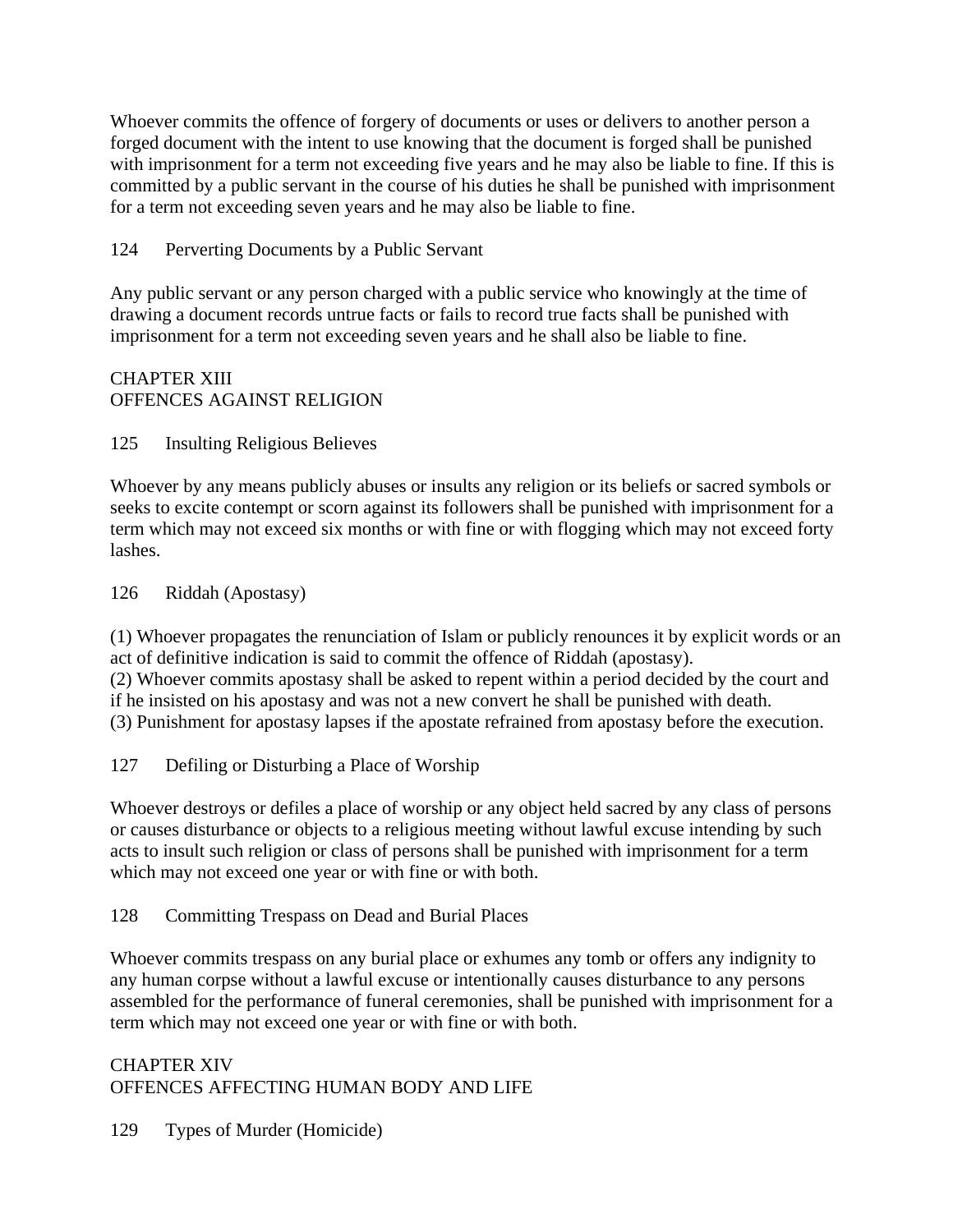Murder is causing the death of a living human being intentionally or Quasi-intentionally or culpably.

## 130 Murder

(1) Homicide is intentional murder if the doer intended it or intended the act and death was a probable consequence of the act.

(2) Whoever commits murder shall be punished with death by Qisas (retribution). If the Qisas lapses, he shall be punished with imprisonment for a term not exceeding ten years without prejudice as to the right of Diyah (blood money).

#### 131 Homicide

Homicide is quasi intentional murder if the doer caused it by an offence on the body of a human being where the doer did not intend death and death was not a probable consequence of the act. Notwithstanding the provisions of section 130 (1) homicide is quasi intentional murder in the following cases:

(a) If the public servant or the person commissioned to carry out a public service in good faith exceeds his lawfully authorised power believing that his act which caused death was necessary to perform his duty,

(b) If the doer caused death exceeding in good faith the right of private defence according to the law.

(c) If the doer caused death under duress under threat of death.

(d) If the doer caused death in case of necessity in order to defend himself or another person against death.

(e) If the doer caused death with the victim's consent,

(f) If the offender whilst deprived of the power of self-control by grave and sudden provocation causes the death of the person who gave the provocation or causes the death of any other person by mistake.

(g) If the offender exceeded his lawful authority and thereby caused death.

(h) If the offender committed homicide without premeditation in a sudden fight in the heat of passion upon a sudden quarrel and without the offender having taken undue advantage or acted in a cruel or unusual manner.

(i) if the offender at the time of committing the act was under the influence of mental abnormality or disease of the mind that substantially affects his ability to direct or control his acts.

(3) Whoever commits quasi intentional murder shall be punished with imprisonment for a term not exceeding seven years without prejudice as to the right of Diyah.

132 Culpable Unintentional Homicide

(1) Homicide is culpable homicide if it is not murder or quasi intentional murder and the offender caused it by negligence. want of due care or an unlawful act.

( 2 ) Whoever commits culpable homicide shall be punished with imprisonment for a term not exceeding three years without prejudice to the right of Diyah.

133 Attempt to Commit Suicide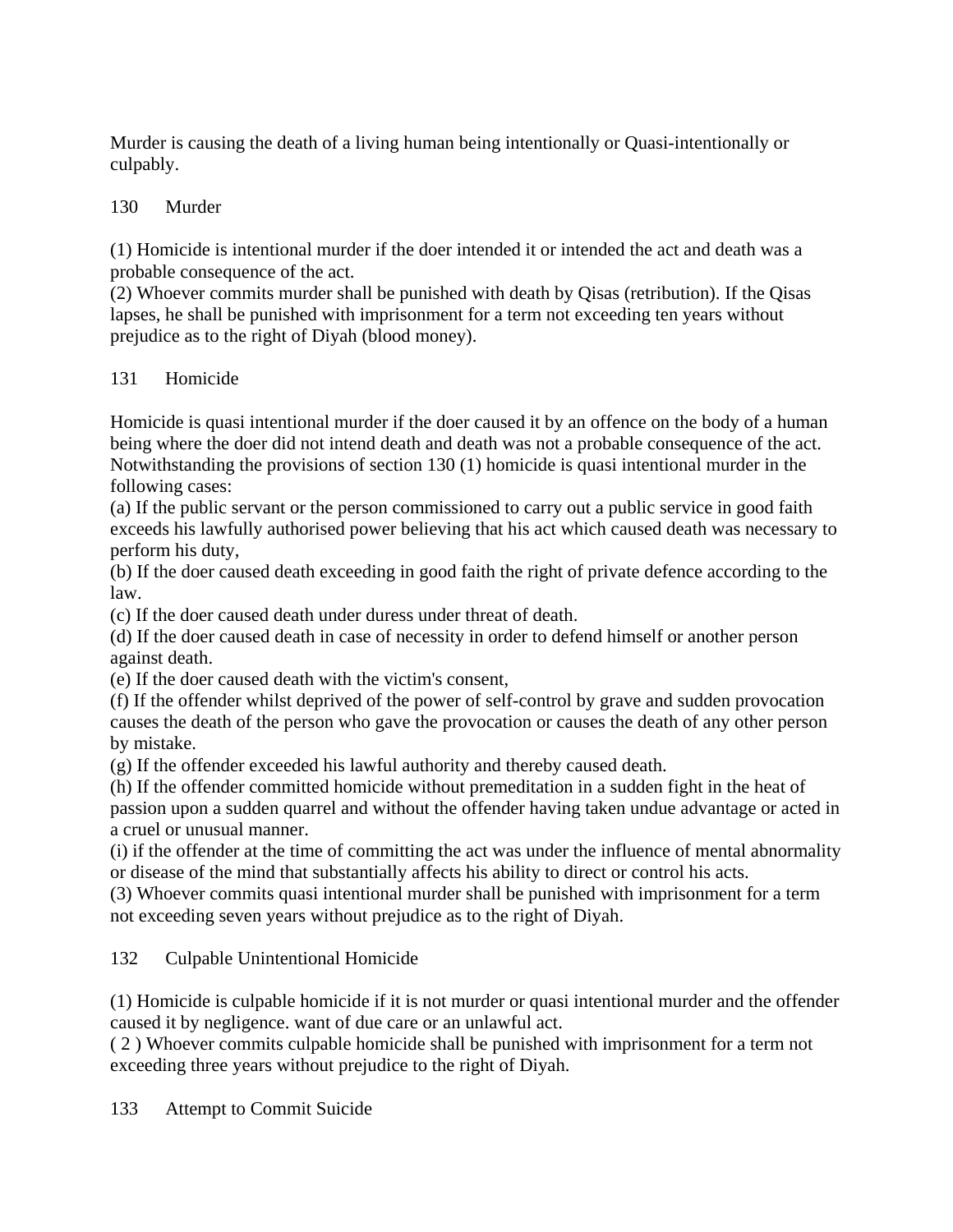Whoever attempts to commit suicide and does any act towards the commission of such offence shall be punished with imprisonment for a term which may not exceed one year or with fine or with both.

# 134 Abetment of Suicide of Child or Insane Person

If any minor, any insane person any person in a state of intoxication or any person under the influence of mental disorder commits suicide, whoever abets the commission of such suicide shall be punished with imprisonment for a term not exceeding one year and if the suicide is committed as a consequence of such abetment the offender shall be punished with the punishment prescribed for murder.

## 135 Miscarriage

(1) Whoever voluntarily causes a woman with a child to miscarry is said to commit the offence of causing miscarriage unless such causing of miscarriage was in the following cases:

(a) Miscarriage is necessary for the purpose of saving the life of the woman.

(b) Pregnancy was as a result of rape and did not amount to ninety days and the mother wishes to have miscarriage.

(c) If the foetus was dead.

(2) Whoever commits the offence of causing miscarriage shall be punished with imprisonment for a term not exceeding three years or with fine or with both without prejudice to the right of Diyah.

# 136 Causing Miscarriage

Whoever with the intent to cause the miscarriage of a woman with a child does any act which causes such miscarriage shall be punished with imprisonment for a term not exceeding one year or with fine or with both without prejudice to the right of Diyah.

# 137 Causing Death of Unborn Child

Whoever before the birth of any child does any act with the intention of thereby preventing that child from being born alive or causing it to die after its birth and does by such act prevent such child from being born alive or causes it to die after its birth shall if such act be not caused for the purpose of saving the life of the mother, or in order to protect her from grievous harm shall be punished with imprisonment for a term not exceeding two years or with fine or with both without prejudice to the right of Diyah.

# 138 Types of Injury

(1) Whoever causes any person to lose a limb or the function of the mind or a sense, an injury or a breakage in his body is said to have caused injury.

(2) Injuries are: intentional, or Quasi-intentional or culpable and the distinction used for the three types of homicide shall apply to the distinctions of the said types of injury.

139 Punishment for Causing Injury Intentionally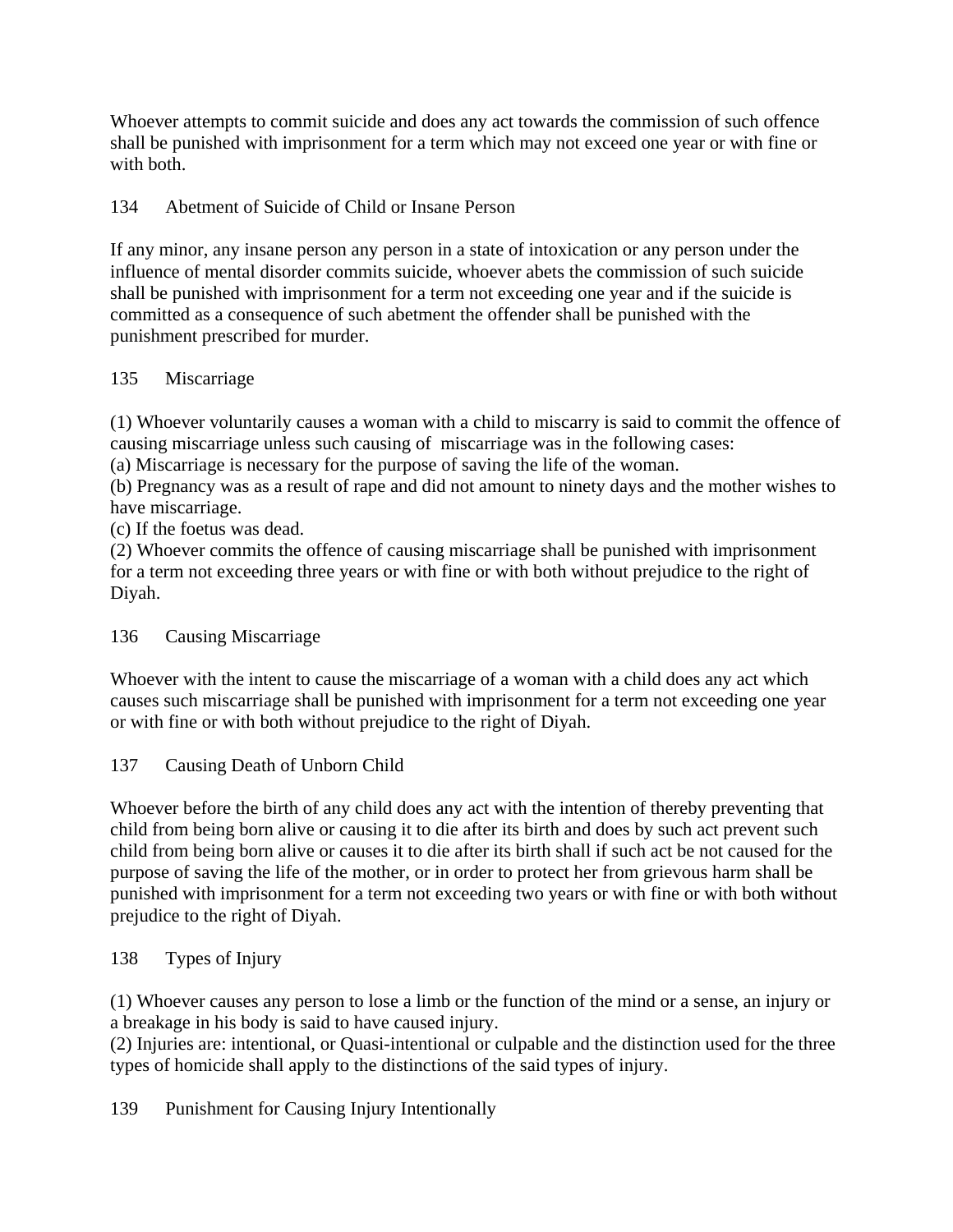(1) Whoever commits the offence of causing injury intentionally shall be punished by way of Qisas if its conditions are satisfied but if Qisas lapses or its conditions were not satisfied the offender shall be punished with imprisonment for a term not exceeding three years or with fine or with both without prejudice to the right of Diyah.

(2) Whoever commits the offence of causing injury intentionally in the Southern provinces shall be punished with imprisonment for a term not exceeding five years or with fine or with both without prejudice to the right of' Diyah.

## 140 Punishment for Quasi Intentional Causing of Injury

Whoever commits Quasi intentional causing of injury shall be punished with imprisonment for a term not exceeding three years or with fine or with both without prejudice to the right of Diyah.

141 Punishment for Unintentional Injury

Whoever commits the offence of unintentional injury shall be punished with imprisonment for a term not exceeding one year or with fine or with both without prejudice to the right of Diyah.

#### 142 Hurt

(1) Whoever causes bodily pain or disease to any person is said to cause hurt and shall be punished with imprisonment for a term not exceeding six months or with fine or with both. (2) If hurt is caused by any dangerous means such as by administering any poison or any stupefying intoxicating drug or hurt was caused with the intent of extorting confession or compelling any person to do an unlawful act the offender shall be punished with imprisonment for a term not exceeding two years and shall also be liable to fine.

#### 143 Criminal Force

Whoever intentionally uses force to any person without that person's consent in order to commit any offence or intending by the use of such force to cause injury, fear or annoyance to the person to whom the force is used shall be punished with imprisonment for a term not exceeding one year or with fine or with both.

#### 144 Criminal Intimidation

(a) Whoever threatens another with any injury to himself or to any person in whom he is interested with intent to cause him alarm or to cause him to do any act which he is not legally bound to do or omit to do any act which he is legally entitled to do.

(b) Whoever makes any gesture or any preparation intending or knowing it to be likely that such gesture or preparation will cause any person present that to apprehend that the person making it is about to use criminal force to that person, is said to commit criminal intimidation.

(2) Whoever commits criminal intimidation shall be punished with imprisonment for a term not exceeding six months or with fine or with both.

# CHAPTER XV OFFENCES AGAINST HONOUR, REPUTATION AND PUBLIC MORALS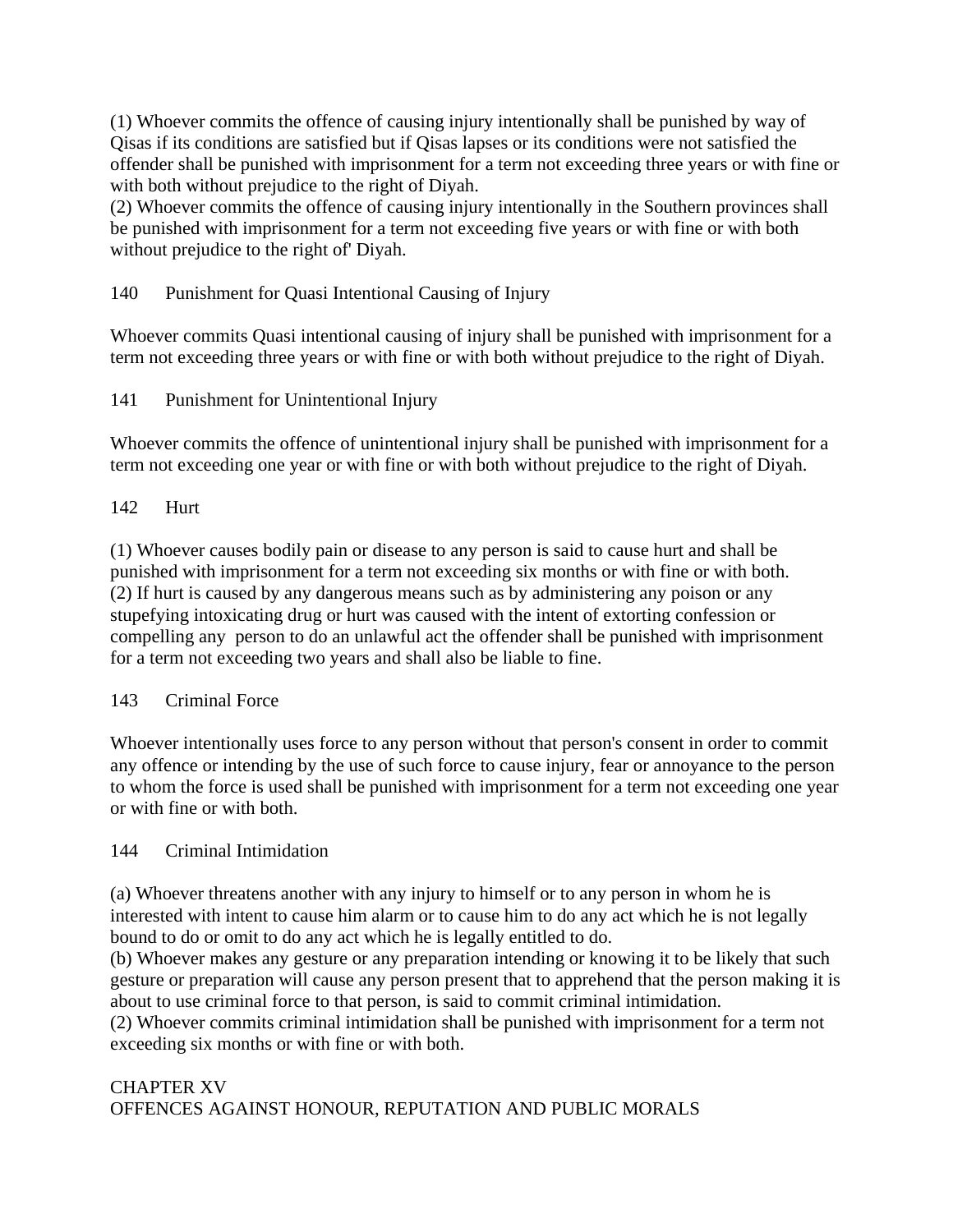#### 145 Zina (Adultery)

(1) (a) A man who has sexual intercourse with any woman without lawful relationship.

(b) A woman allowing any man to have sexual intercourse with her without a lawful relationship is said to commit Zina (Adultery).

(2) Sexual intercourse is complete when the penis or its equivalent fully penetrates the vagina.

(3) Void marriage does not constitute lawful relationship.

146 Punishment for Zina

(1) Whoever commits Zina shall be punished with

(a) Execution by stoning if he was MUHASAN (married).

(b) Flogging a hundred times if he was not a MUHASAN ( Unmarried) .

(2) The unmarried male may be banished for one year in addition to flogging.

(3) Ihsan means lawful marriage at the time when Zina is committed provided that the marriage is consummated.

(4) Whoever commits Zina in the Southern Provinces shall be punished with imprisonment for a term which may not exceed one year or with fine or with both and if the offender was married he shall be punished with imprisonment for a term which may not exceed three years or with fine or with both.

147 Cases Where Punishment for Zina Lapses

Punishment for a Zina shall lapse for two reasons:

(a) If the offender retracted his admission before the execution of punishment and the offence was proved by admission alone.

(b) If witnesses retracted their evidence whereby the required number of witnesses becomes insufficient before the execution of punishment.

# 148 Sodomy

(1) Any man who inserts his penis or its equivalent into a woman's or a man's anus or permitted another man to insert his penis or its equivalent in his anus is said to have committed Sodomy. (2) (a) Whoever commits Sodomy shall be punished with flogging one hundred lashes and he shall also be liable to five years imprisonment.

(b) If the offender is convicted for the second time he shall be punished with flogging one hundred lashes and imprisonment for a term which may not exceed five years.

(c) If the offender is convicted for the third time he shall be punished with death or life imprisonment.

# 149 Rape

(1) Whoever commits Zina or Sodomy with any person without such person's consent is said to commit rape.

(2) Consent given to the offender who has guardianship or power over the victim is not a consent within the meaning of this section.

(3) Whoever commits rape shall be punished with one hundred lashes and with imprisonment which may not exceed ten years unless rape constituted the offence of Zina or Sodomy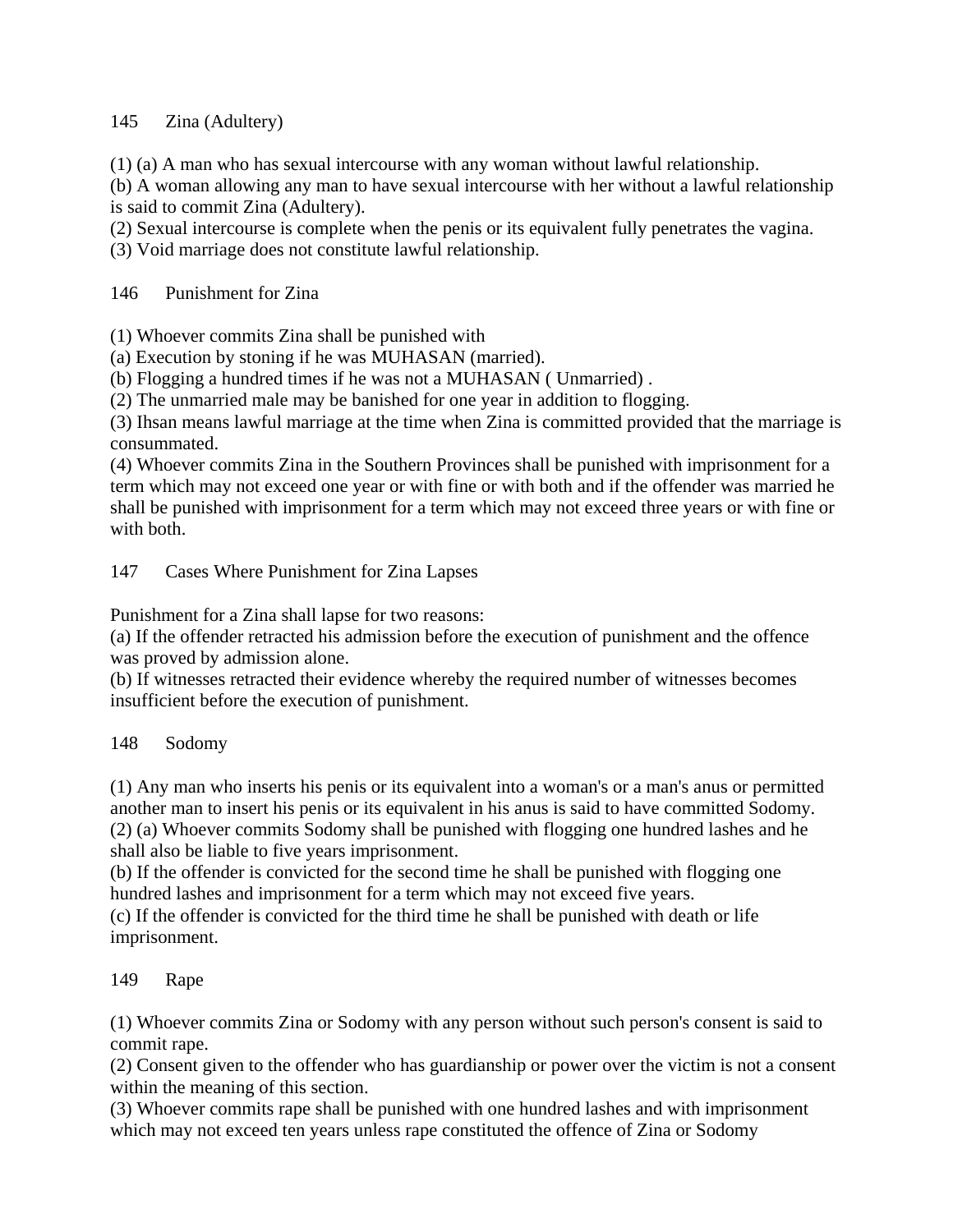punishable with death.

# 150 Offences of Incest

(1) Whoever commits Zina, Sodomy or rape with one of his ascendants or descendants or their spouses or with his brother or sister or their children or his paternal or maternal uncles and auntie is said to commit the offence of incest.

(2) Whoever commits incest shall be punished with the punishment prescribed for the offence constituted by his act and in cases not punishable with death, shall be punished with an additional punishment of imprisonment for a term which may not exceed five years.

# 151 Indecent Acts

Whoever commits an act of gross indecency upon the person of another person or any sexual act which does not amount to Zina or Sodomy shall be punished with not more than forty lashes and shall also be liable for imprisonment for a term which may not exceed one year or fine.

152 Obscene and Indecent Acts

(1) Whoever does in a public place an indecent act or an act contrary to public morals or wears an obscene outfit or contrary to public morals or causing an annoyance to public feelings shall be punished with flogging which may not exceed forty lashes or with fine or with both. (2) The act shall be contrary to public morals if it is regarded as such according to the standard of the person's religion or the custom of the country where the act takes place.

# 152 Materials and Expositions Contrary to Public Morals

(1) Whoever makes, portrays or possesses any materials contrary to public morals or circulates the same, shall be punished with imprisonment for a term which may not exceed one month or with flogging which may not exceed forty lashes and shall also be liable to fine. (2) Whoever deals in materials contrary to public morals or runs any exhibition, theatre, cinema or public place and presents material or expositions contrary to public morals or permits presentation of the same shall be punished with flogging which may not exceed sixty lashes or

with imprisonment for a term which may not exceed three years or with both. (3) In all cases the court shall order the destruction of the obscene materials and confiscation of equipment and articles used in its exhibition and the place may also ordered to be closed.

# 154 Practising Prostitution

(1) Whoever is found in a brothel where it is likely that such person may perform sexual acts or earn money out of the performance of such acts is said to practice prostitution. He shall be punished with flogging which may not exceed one hundred lashes or with imprisonment which may not exceed three years.

(2) A brothel is any place prepared for meetings of women or men or men and women who have no marriage relationship nor related in circumstances where it is likely that sexual practices will take place

155 Running a Brothel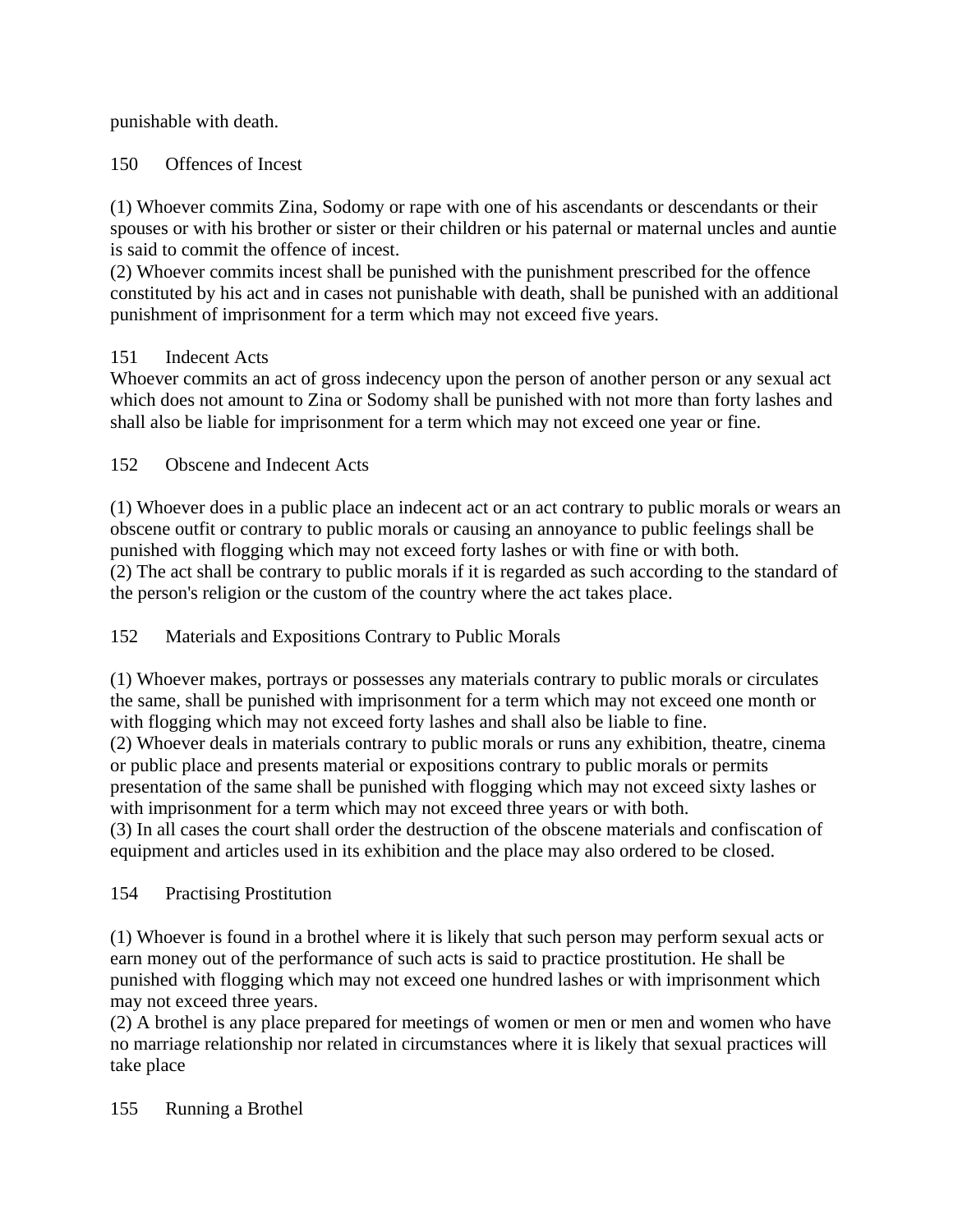(1) Whoever runs a brothel or rents a place or knowingly permits the same to be used as a brothel shall be punished with flogging which may not exceed one hundred lashes or with imprisonment for a term which may not exceed five years and the said place is also liable to be closed or confiscated.

(2) Whoever is convicted for the second time according to subsection (1) shall be punished with flogging which may not exceed one hundred lashes or with imprisonment for a term which may not exceed ten years and the place shall be confiscated.

(3) If the offender is convicted for the third time he shall be punished with death or with life imprisonment and the place shall be confiscated.

(4) In all cases confiscation shall not be ordered unless the offender was the owner of the place or the owner knew that the place was used for such purpose.

#### 156 Seduction

Whoever seduces a person or allures, incites, takes help in taking, takes away or hires such person to commit Zina, Sodomy, Prostitution. Absence or Indecent acts, shall be punished with flogging which may not exceed one hundred lashes or with imprisonment for a term which may not exceed five years and if the person so seduced is a minor or of an unsound mind or the said acts are intended to be committed outside Sudan, the offender shall be punished with f logging which may not exceed one hundred lashes or with imprisonment for a term which may not exceed seven years.

157 Qadhf (Casting Accusation of Inchastity)

(1) Whoever imputes to any honourable living or dead person by express words, implicitly, by writing or indicative signs accusation of Zina or Sodomy or illegitimacy is said to commit Qadhf. (2) A person is said to be honourable (Chaste) if he has not been convicted for Zina, Sodomy, Rape, Incest or Practising Prostitution.

(3) Whoever commits Qadhf shall be punished with flogging eighty lashes.

158

(1) The penalty of Qadhf shall lapse in any of the following cases:

(a) Reciprocal Qadhf: if it is proved that the victim or complainant has replied to the victim in kind.

(b) If the victim or complainant pardoned the offender before the execution of the penalty.

(c) By reciprocal accusation of adultery between spouses (Liaan).

(d) If the victim is a descendant of the offender.

(2) If the penalty of Qadhf lapses for any of the reasons in subsection (1) the offender may he punished with the prescribed penalty for the offence of defamation.

159 Defamation

(1) A person is said to commit the offence of defamation who publishes, states or conveys to another by any means facts relating to a certain person or an evaluation of his manners with the intent to harm his reputation.

(2) A person shall not be deemed to have the intent to harm reputation in any of the following cases: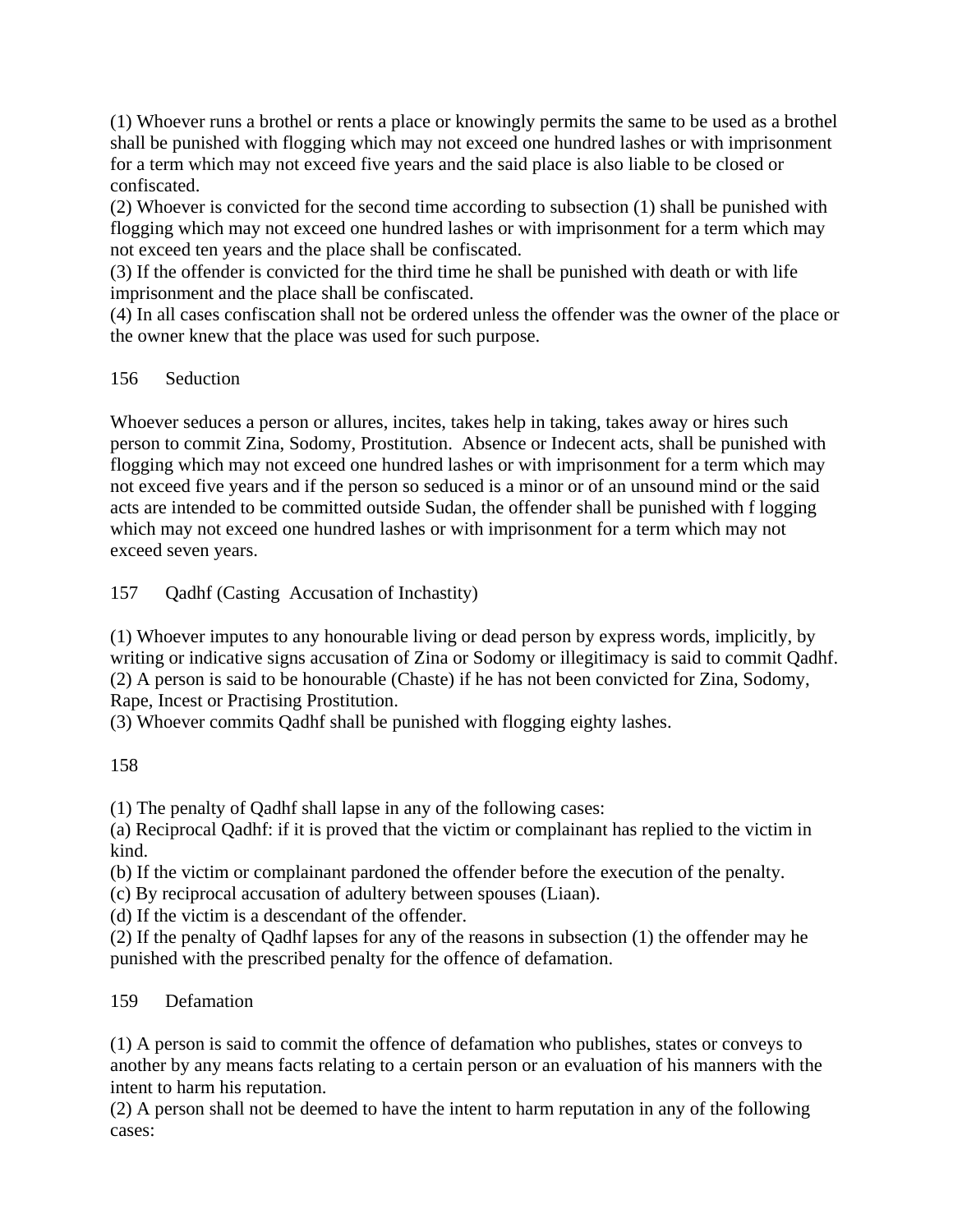(a) If his act is within the course of any judicial proceedings to the extent it is necessitated or a publication of these proceedings.

(b) If he or any other person have a lawful complaint or interest to protect and this cannot be achieved without ascription of the facts or the correction of the specific behaviour.

(c) If his act relates to a person nominated to a public office or is in public office and was meant to remedy such person's capacity or performance to the extent needed.

(d) If his act is within the context of advice to the person who deals with such person or for public interest.

(e) If the ascription of facts is made in good faith to a person who is well known for such acts and is overwhelmed by it or he declares openly.

(f) If the correction is for a person who submits himself or his work to the public opinion to judge and the correction is to the extent required by the judgement.

(3) Any person who commits the offence of defamation shall be punished with imprisonment for a term not exceeding six months or with fine or with both.

160 Wrong and Abuse

Whoever directs wrong or abuse to any person which does not amount to Qadhf or defamation with the intent of insulting him shall be punished with imprisonment for a term not exceeding one month or flogging which may not exceed twenty five lashes or with fine.

# CHAPTER XVI OFFENCES RELATING TO INFRINGEMENT OF PERSONAL FREEDOM

# 161 Enticement

(1) Whoever takes or entices any minor or any person of unsound mind out of the keeping of the lawful guardian of such minor or person of unsound mind without the consent of such guardian shall be punished with imprisonment for a term not exceeding seven years and he shall also be liable to fine.

(2) The provisions of subsection (1) shall not apply to whoever claims custody, guardianship or any lawful authority.

#### 162 Abduction

Whoever by force compels or by any deceitful means induces any person to go from any place with the intent of committing an offence on the person of such person or his freedom shall be punished with imprisonment for a term not exceeding ten years or with fine or with both.

#### 163 Forced Labour

Whoever unlawfully compels any person to labour against the will of that person shall be punished with imprisonment for a term not exceeding one year or with fine or with both.

164 Unlawful Restraint

Whoever wrongfully obstructs any person so as to prevent that person from moving or from proceeding in any direction in which that person has the right to proceed shall be punished with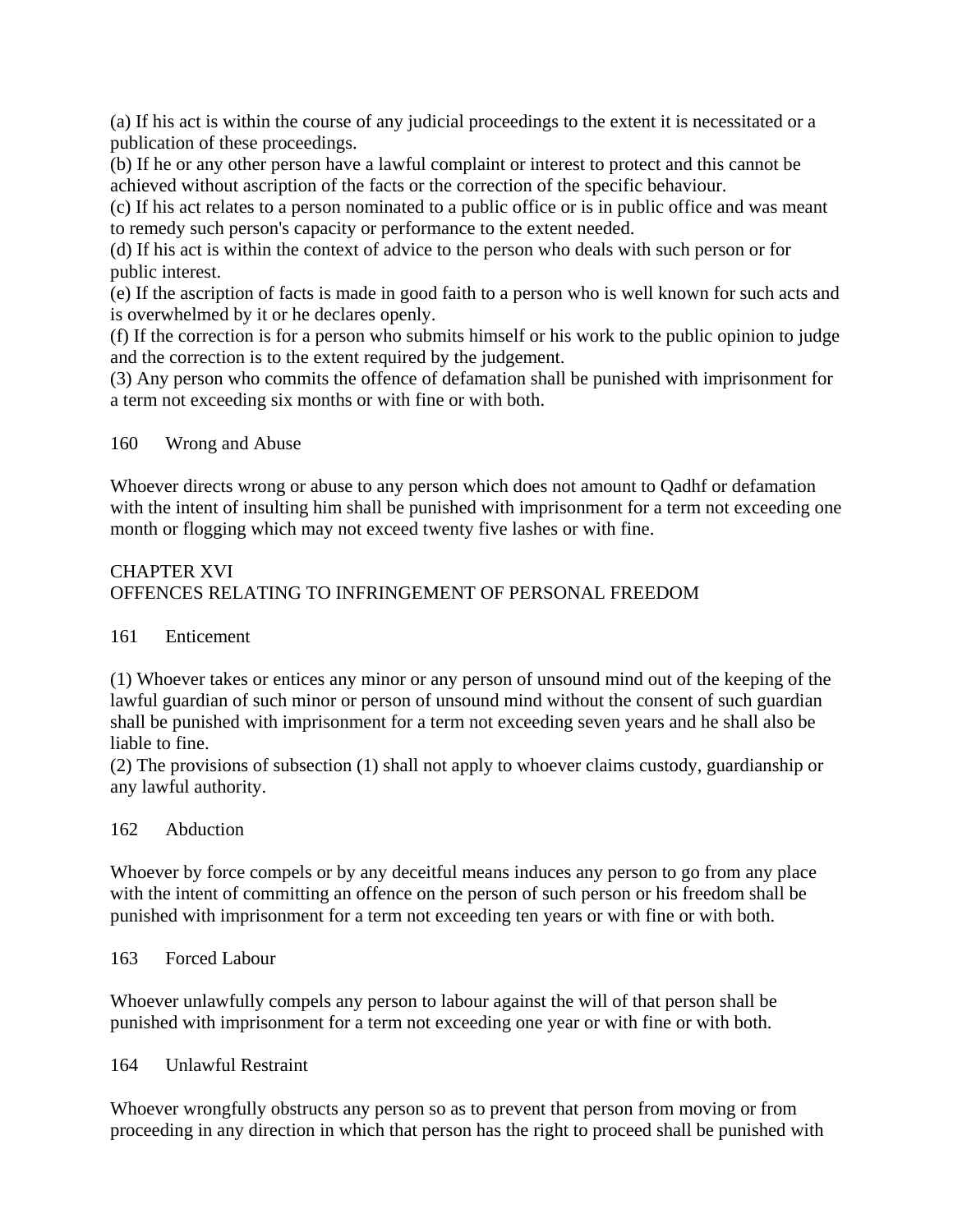imprisonment for a term not exceeding three months or with fine or with both.

165 Unlawful Confinement

(1) Whoever wrongfully confines any person in a specific place without lawful reasons or continues to confine such person knowing that an order of release has been issued is said to commit unlawful confinement and shall be punished with imprisonment for a term not exceeding one year or with fine or with both.

(2) If confinement happened in a secret manner or it was with the intent to extort a confession from the person so confined or to compel him to return money or do say unlawful act or if confinement was likely to endanger such person's life the offender shall be punished with imprisonment for a term not exceeding three years and he shall also liable to fine.

166 Violation of Privacy

Whoever violates another's privacy by watching him in his house without his permission or hear him by stealth without lawful excuse or sees his letter or secrets shall be punished with imprisonment for a term not exceeding six months or with fine or with both.

## CHAPTER XVII OFFENCES AGAINST PROPERTY

167 Haraba (Highway Robbery)

Whoever threatens the public or troubles the security of the roads by menaces intending to commit an offence against human body, honour or property, provided the act is committed:- (a) Out of town, in land, sea or air or in town where help is difficult to get.

(b) By use of arms or any instrument capable of causing harm or threat to cause such harm is said to commit Haraba.

168 Punishment for Haraba

(1) Whoever commits Haraba shall be punished with: -

(a) Execution or execution and thereafter crucifixion if his acts resulted in murder or rape.

(b) Amputation of the right hand and left foot if his act resulted in grievous bodily harm or theft of property which amounts to the required minimum (Nisab) for theft punishable with amputation (Sariqah Hadiya).

(c) Imprisonment by way of banishment for a term which may not exceed seven years in cases not covered by paragraphs (a) and (b).

(2) Whoever commits Haraba in the Southern Provinces shall be punished with

(a) Execution if the act resulted in murder.

(b) Life imprisonment if his act resulted in rape.

(c) Imprisonment for a term not exceeding ten years if his act resulted in grievous harm or theft of property,

(d) Imprisonment for a term not exceeding seven years in the cases not covered by paragraphs (a), (b) and (c).

169 Lapse of .Haraba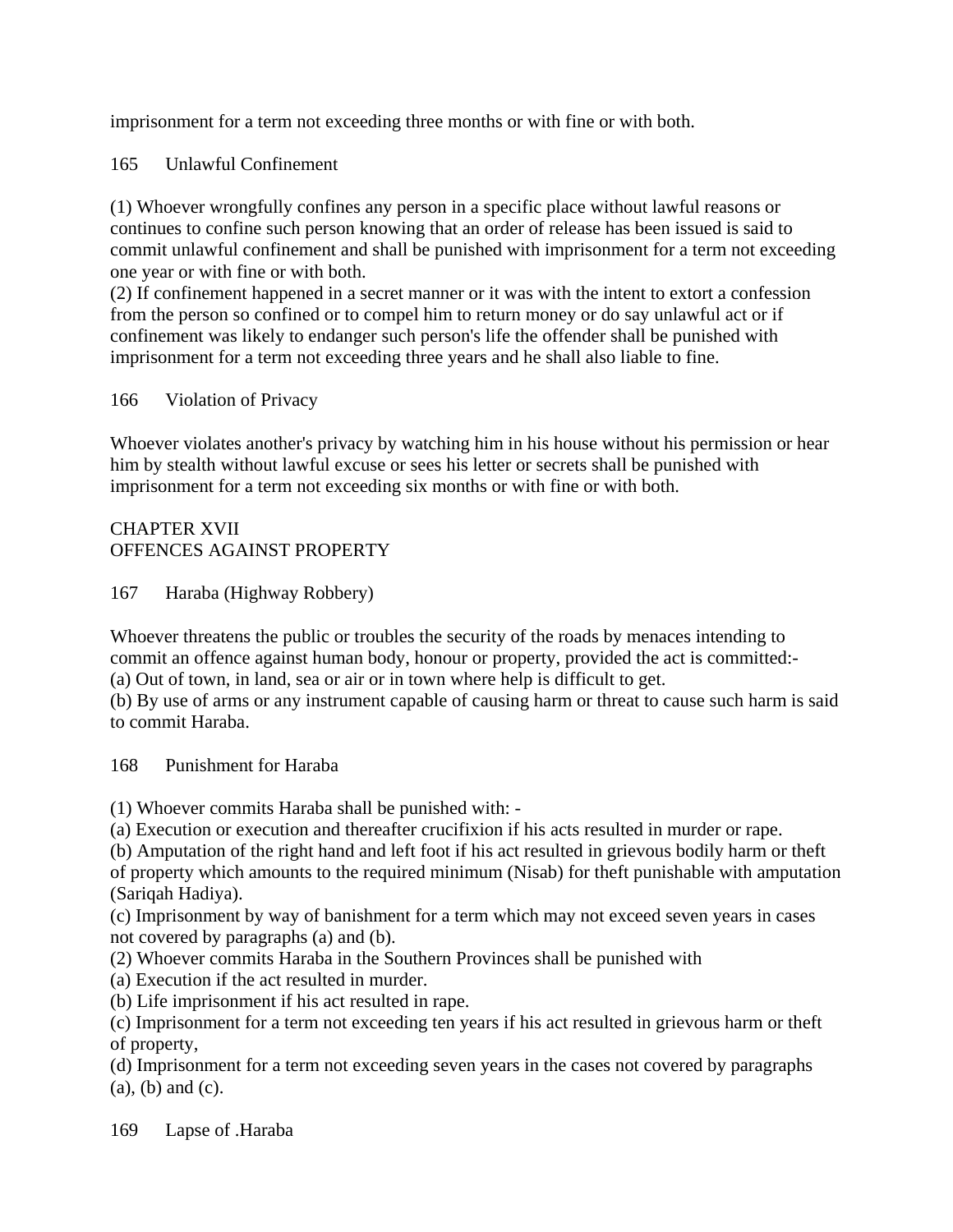(1) Haraba punishment shall lapse if the offender declared his repentance before arrest.

(2) Lapse of Haraba punishment shall not affect the victim's right or the rights of his next of kin (Awliyaa) in diyah (blood money) or compensation or the return of property.

(3) If punishment for Haraba lapsed the offender shall be punished with imprisonment for a term not exceeding five years.

170 Al Sariqah Al Hadiyah (Theft Punishable with Amputation)

(1) Whoever with intent to acquire takes clandestinely (steals) a movable property of a value (Motaqwam) not less than the required (Nisab) and owned by another from its owner's safe possession (Hirz) is said to commit Sariqah Hadiyah.

(2) Clandestinely includes violating the hirz clandestinely and taking property openly or by force. (3) Property owned by another includes public property, Awkaf's property and places of worship.

(4) Hirz means the place or the manner in which a certain property or it's like is normally or according to custom in the country or certain profession kept. A property is in a hirz whenever it is guarded.

(5) The Nisab shall be a golden Dinar weighing 4.25 Grammes or it's equivalent in money according to the estimate made from time to time by the Chief Justice after consultation with the competent authorities.

(6) If the taking (of property) is committed by a group of offenders the Nisab taken into consideration shall be the total property taken and not what is taken by each person.

171 Punishment of Sariqah Hadiyah

(1) Whoever commits Sariqah Hadiyah shall be punished with amputation of the right hand from the wrist.

(2) If the offender is convicted for the second time he shall be punished with imprisonment for a term not exceeding seven years.

172 Cases Where Punishment for Sariqah Hadiyah Lapses

The (Hadd) punishment for Sariqah Hadiyah lapses in the following cases:

(a) If the Sariqah takes place between lineal ascendants and descendants or between spouses or relatives on the maternal side.

(b) If the offender was in a case of necessity and did not take out of the property more than his need or the need of a person for whose maintenance or treatment he is responsible in excess of the Nisab.

(c) If the offender had a share or believed in good faith that he had a share in the stolen property and the amount stolen did not exceed such a share and amounted to the Nisab.

(d) If the offender was a creditor of the person of whom the property was stolen and such person was dilatory or denies the debt and the debt became due and what was taken by the offender was equal to his debt or more but not in excess to the Nisab.

(e) If the offender before being brought to trial returned back the property claimed to have been stolen and declared his repentance or he became owner to the said property and in addition to that his criminal record was clear of previous charges or convictions in connection with offences against property.

(f) If the offender retracted his admission before the execution of the punishment and the Sariqah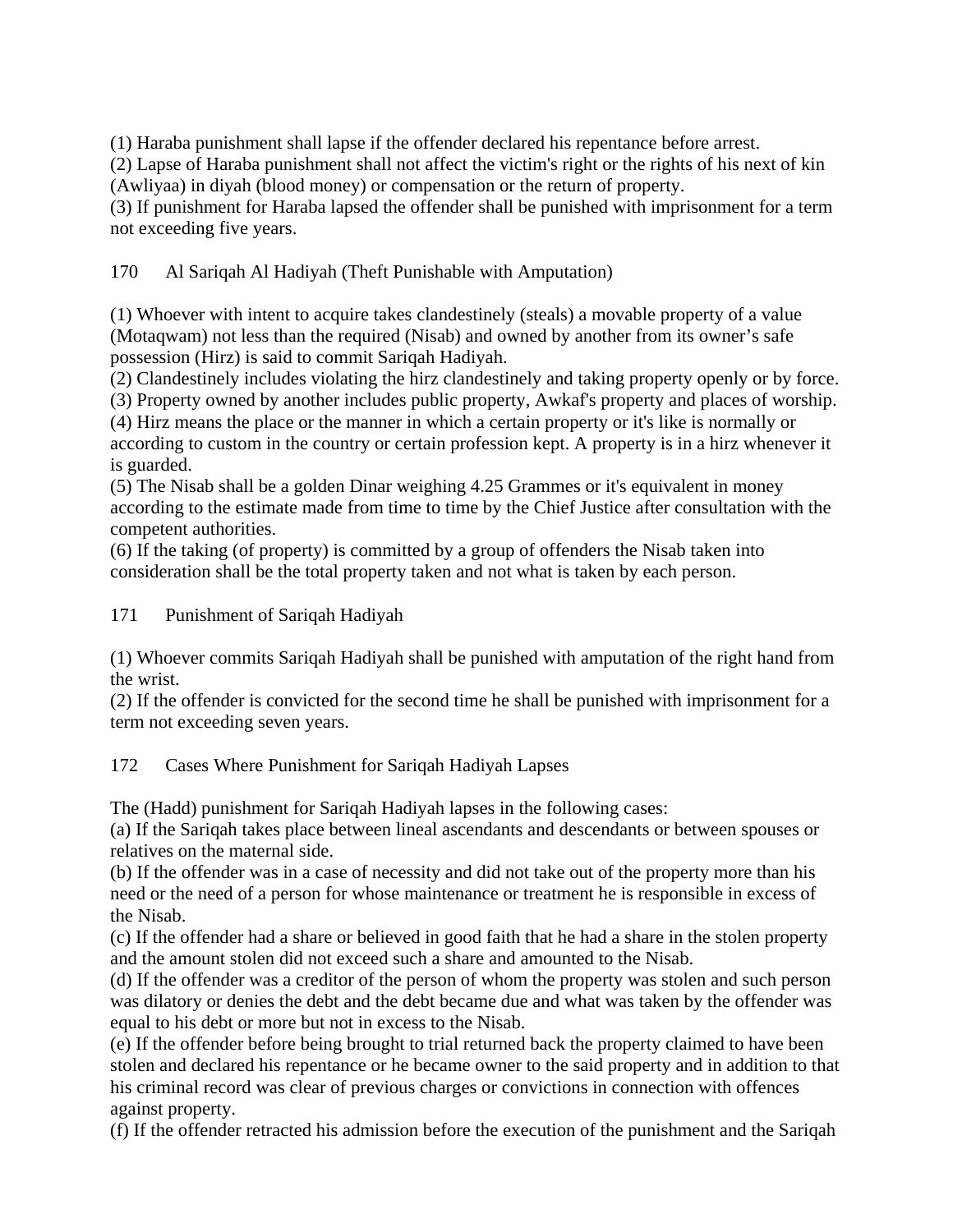Hadiyah was proved by admission alone.

(g) If the offender was authorised to enter the Hirz.

(h) If amputation will endanger the offender's life or his left hand was cut or paralysed.

173 Punishment of Sariqah Hadiyah When The Hadd Punishment Lapses

If the Hadd punishment in the Sariqah Hadiyah lapses for any of the reasons mentioned in Section 172 the offender may be punished with imprisonment for a term not exceeding seven years or with fine or with both. He may also be punished with flogging which may not exceed a hundred lashes.

#### 174 Theft

Whoever intending to take dishonestly any movable property out of the possession of any person without that person's consent is said to commit theft.

## 175 Robbery

(1) Whoever commits theft or Sariqah Hadiyah with the use of criminal force or the threat of using it when attempting the offence or during committing it or during escape is said to commit robbery.

(2) Whoever commit robbery shall be punished with imprisonment for a term not exceeding three years in addition to any other penalty prescribed for whatever resulted from his act.

#### 176 Extortion

(1) Whoever puts in person in fear of any injury to that person or to any and thereby dishonestly induces the person put in fear to deliver to any person any property or documents of title is said to commit extortion.

(2) Whoever commits extortion shall be punished with imprisonment for a term not exceeding 2 years or with fine or with both.

(3) If extortion was committed by putting any person in fear of death or grievous hurt or by kidnapping or by accusing such person with an offence punishable with death the offender shall be punished with imprisonment for a term not exceeding seven years and may also be liable to fine.

#### 177 Criminal Breach of Trust

(1) Whoever being in any manner entrusted with property, or with any dominion over property dishonestly misappropriates or converts to his own use or to the use of another or dishonestly uses or negligently disposes of that property in violation of the terms of any trust is said to commit criminal breach of trust. The offender shall be punished with imprisonment for a term not exceeding seven years and he shall also be liable to fine.

(2) Whoever is being a public servant or an employee of another person and being in any manner entrusted in such capacity with property commits criminal breach of trust in respect of that property shall be punished with imprisonment for a term not exceeding fourteen years and with fine or death.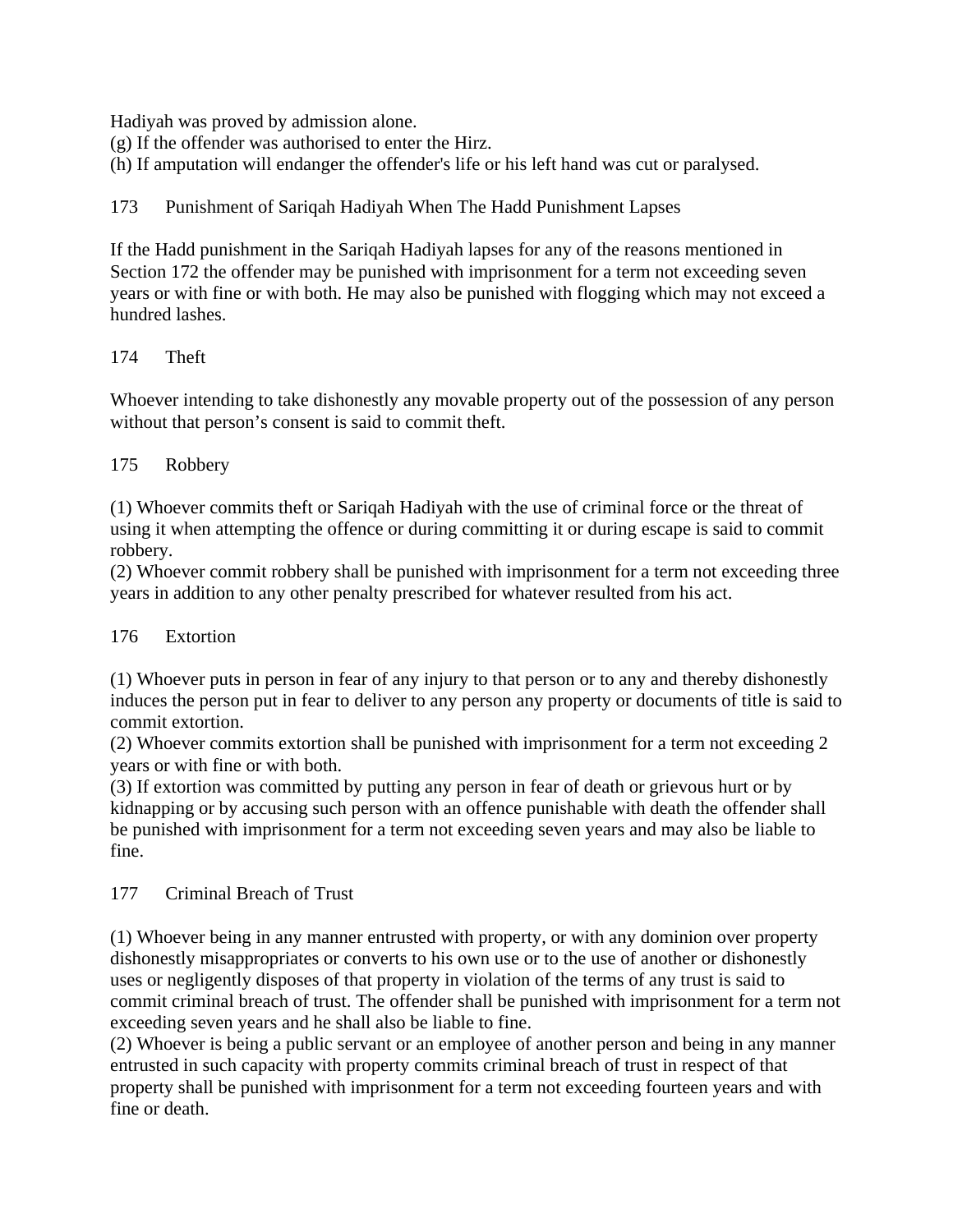## 178 Cheating

(1) Whoever dishonestly deceives any person in any manner and causes a wrongful gain for himself or for another person or causes a wrongful loss to such person or to another is said to commit cheating.

(2) Whoever commits cheating shall be punished with imprisonment for a term not exceeding three years or with fine or with both.

(3) Whoever commits cheating for the third time shall be punished with imprisonment for a term .not exceeding five years and he may also be liable to fine

179 Giving or Endorsement of an Uncovered Cheque

(1) Whoever in fulfilment of an obligation or for a consideration issues to any person a cheque which is dishonoured by the drawer because: -

(a) He has no account with the drawer at the time the cheque is presented; or

(b) He has insufficient funds with the drawer and this fact is known to him; or

(c) He or his agent has countermanded the payment of the cheque without a reasonable cause; or (d) He has intentionally drawn the cheque in such a manner that the drawee refuses to honour it;

is said to commit the offence of giving an uncovered cheque.

(2) Whoever commits the offence of giving an uncovered cheque shall be punished with fine or imprisonment for a term not exceeding five years or with both.

(3) Whoever endorses and delivers a cheque to any person and such cheque is dishonoured by the drawee in the manner described in paragraph (1) knowing the reasons for such dishonouring shall be punished with fine or imprisonment for a term not exceeding three years or with both.

(4) Whoever commits the offence of giving or endorsement of an uncovered cheque shall be punished with imprisonment for a term not exceeding seven years and fine.

# 180 Criminal Misappropriation

(1) Whoever takes or finds a property belonging to another person or borrows or misappropriates and denies such property or dishonestly disposes of it is said to commit criminal misappropriation.

(2) Whoever commits criminal misappropriation shall be punished with imprisonment for a term not exceeding three years or with fine or with both.

181 Receiving of Stolen Property

(1) Property the possession of which whereof has been transferred by Haraba or by theft, or by extortion or by criminal breach of trust or by cheating or criminal misappropriation is designated as stolen property.

(2) Whoever dishonestly receives or retains any stolen property or assists in concealing or disposing of such property knowing that the same is a stolen property shall be punished with imprisonment for a term not exceeding three years and he may also be liable to fine. (3) Whoever commits the offence of receiving stolen property for the third time shall be punished with imprisonment for a term not exceeding seven years and may also be liable to fine.

182 Criminal Mischief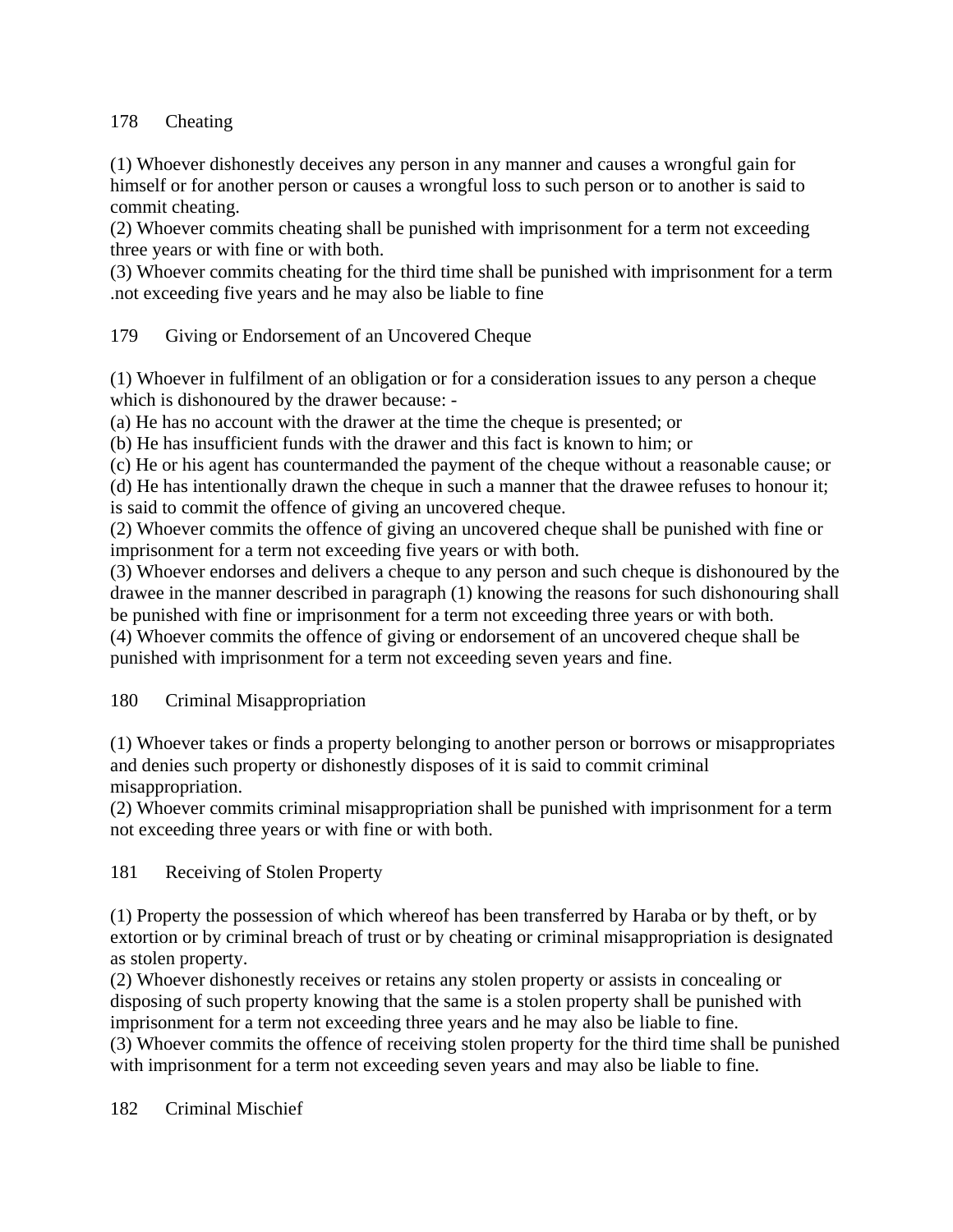(1) Whoever with intent to cause or knowing that he is likely to cause wrongful loss or damage to the public or to any person, causes the destruction of any property or in the situation thereof destroys or diminishes its value or utility or affects it injuriously, commits mischief. (2) Whoever commits mischief shall be punished with imprisonment for a term not exceeding two years or with fine or with both. If mischief is caused by inundation or by fire or by explosive,

incendiary or poisonous substance, he shall be punished with imprisonment for a term not exceeding five years or with fine or with both.

(3) Whoever commits mischief on a public property or public utility shall be punished with imprisonment for a term not exceeding five years and may also be liable to fine.

## 183 Criminal Trespass

(1) Whoever enters into a movable or an immovable property in possession of another or unlawfully remains there or interferes with such property with intent to intimidate, annoy or deprive such person from his right is said to commit criminal trespass.

(2) Whoever commits criminal trespass shall be punished with imprisonment for a term not exceeding six months or with fine or with both and if the criminal trespass was with intent to commit an offence or by the use of criminal force, he shall be punished with imprisonment for a term not exceeding three years and shall also be liable to fine. If such criminal trespass took place at night or by the use of arms or any instrument capable of causing harm the offender shall be punished with imprisonment for a term not exceeding five years and shall also be liable to fine.

184 Lurking with Criminal Intent

Whoever is caught lurking at night carrying an instrument or tools suitable for committing theft, criminal trespass or use of criminal force, or otherwise is shown to have a criminal intent shall be punished with imprisonment for a term not exceeding one year and shall also be liable to fine.

# 185 Making an Instrument for a Criminal Purpose

Whoever makes an instrument or imitates any keys. or puts a plan intending that such false key or instrument shall be used for a criminal purpose, shall be punished with imprisonment for a term not exceeding one year or with fine or with both.

# FIRST SCHEDULE

Limbs and Injuries Subject to Qisas

- (1) The sound eye if it is pulled out completely.
- (2) The nose to the (MARIN).
- (3) The sound ear irrespective of hearing.
- (4) The lip if cut off completely, partial loss is immaterial.
- (5) The tooth if it is medically decided that no other tooth will grow in its place.
- (6) The tongue if it is completely cut off.
- (7) The hand if it is cut at the joint. The victim is entitled to Diyah (blood money) for the part beyond the joint,
- (8) The foot, the same rule applicable to hand shall apply.
- (9) Fingers and toes if the cut is at a joint.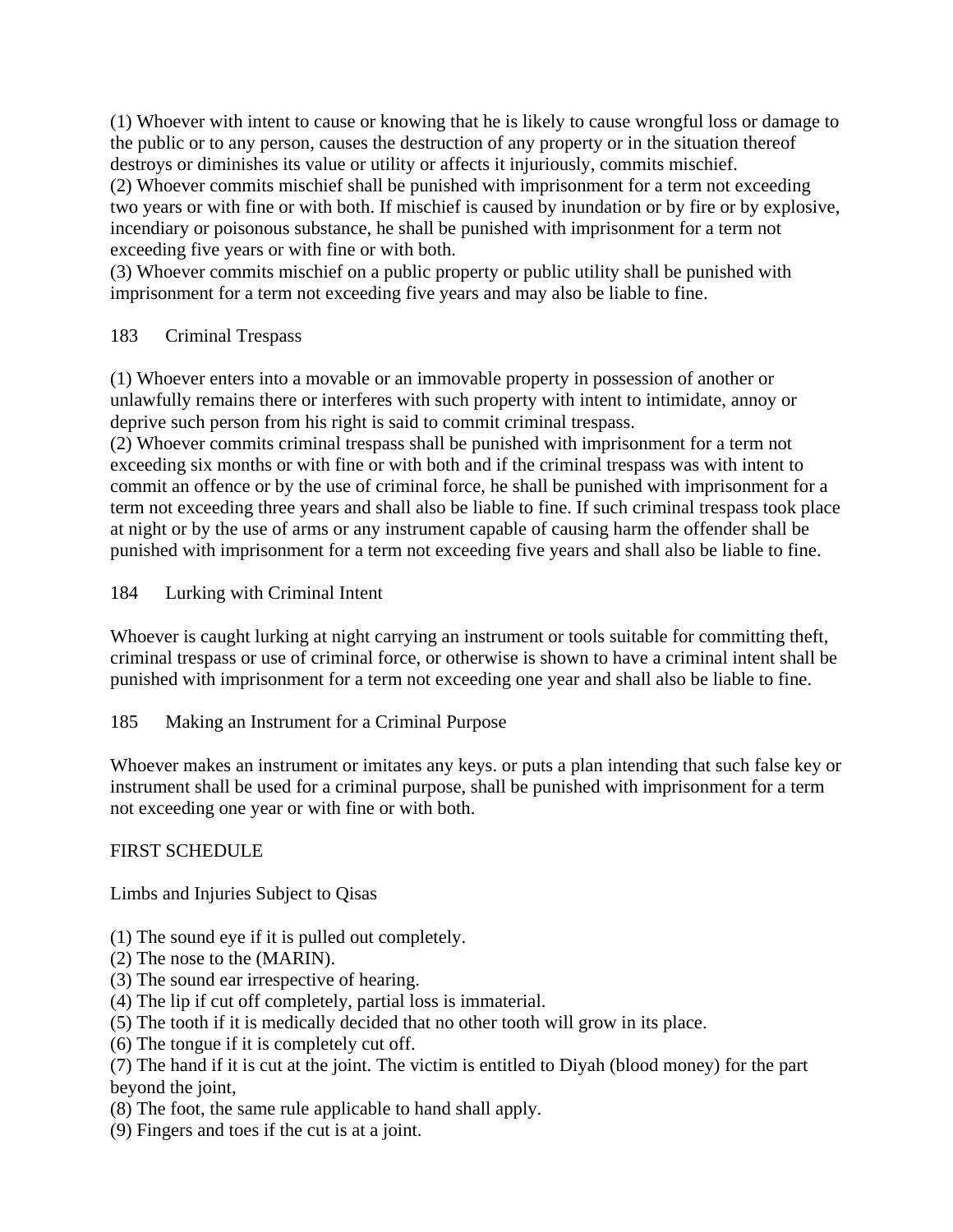(10) The male genitals if cut off completely or the penis is cut off.

(11) The testicles, a testicles for a testicles provided that this does not affect the safety of the other.

(12) The injuries specified are those which reach bones

#### SECOND SCHEDULE

Diyah (Blood Money)

(1) Diyah in murder is full.

(2) Diyah in injury is full in the following cases: -

- (a) Cutting of the single organs in the body,
- (b) Cutting of two of the pair organs or either of them if this resulted in loss of their function.
- (c) All hand's fingers or feet's toes.
- (d) Loss of functions of mind, senses and limbs
- (e) Total loss of teeth.
- (3) Diyah shall be 1/2 (half) in the following cases : -
- (a) Loss of one of the pair organs.
- (b) Loss of' function of one of the pair organs.

(4) Diyah in injuries one tenth 1/10 in case of loss of a finger , half tenth 1/20 in case of loss of tip of the thumb and one third of a tenth 1/30 in case of loss of any finger's tip.

(5 Diyah for injuries in case of loss of a tooth is half tenth 1/20,

(6) Diyah for injuries in the body is as follows: -

(a) Jaiyfah Diyah which causes injury in the cavity of the chest or the abdomen. 1/3

(b) If the jaiyfah passed through the other side it would be designated as two jaiyfahs and their Diyah is 2/3.

(7) Diyah in fractures is as follows: -

(a) Amah Diyah which reaches the skull is one third 1/3.

(b) Damighah Diyah which reaches the brain is one third 1/3.

(c) Manqalah Diyah which moves the bones three tenth 3/10.

(d) Hashimah Diyah which fractures the skull or face is one tenth 1/10.

(e) Mowadihah Diyah which shows the bones is half tenth 1/20.

(8) (1) In case of miscarriage if the child is born alive but died afterwards, the diyah is full.

(2) In case of miscarriage if the child is born dead the (Gorrah) diyah is half tenth.

(3) Diyah shall multiply according to the number of foetus.

Issued under my signature on the Fifteenth day of Rajab 1411 Higri being the Thirty First of January 1991.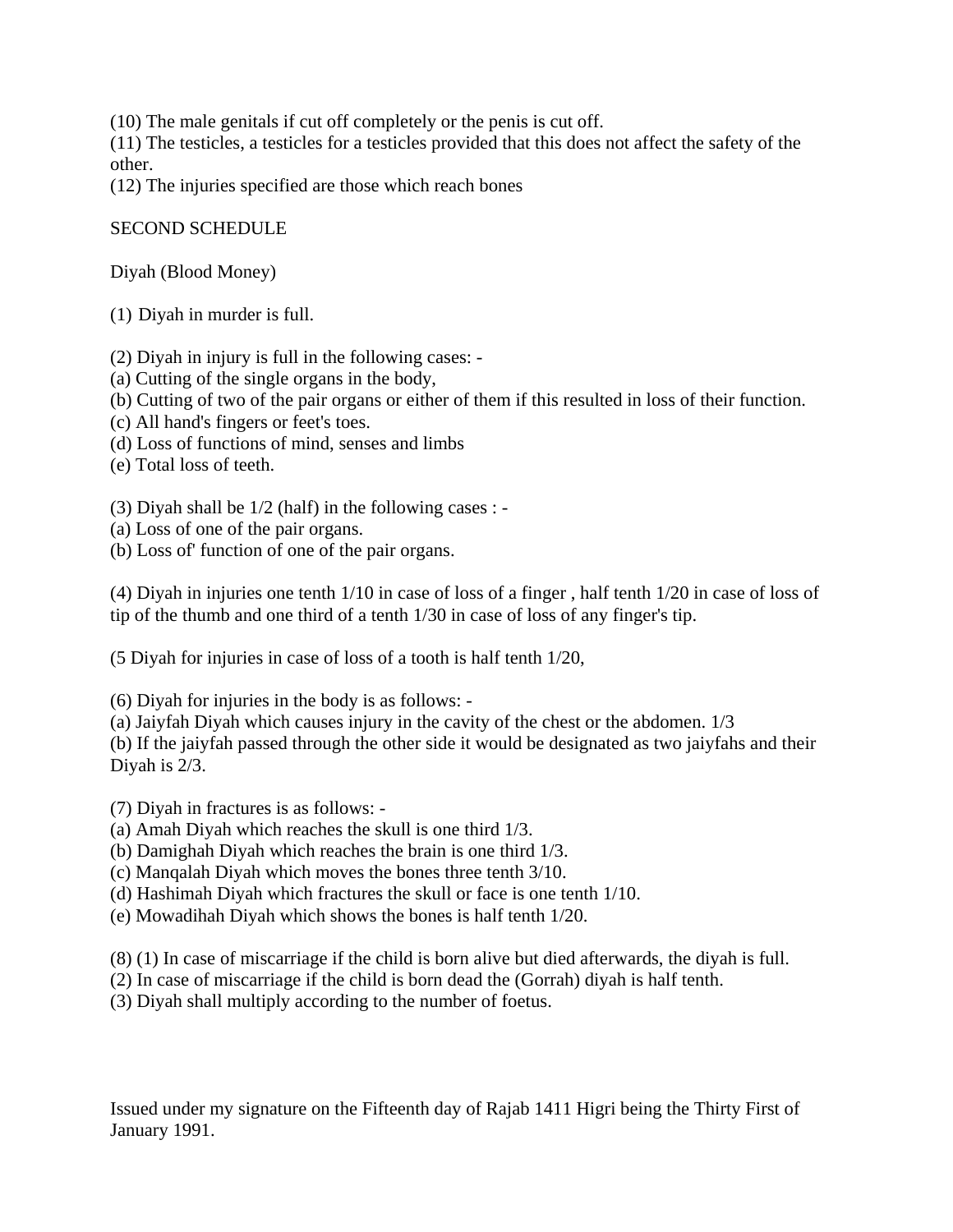Lieutenant General Ahmed Hassan El Basheer

President National Salvation Revolutionary Council.